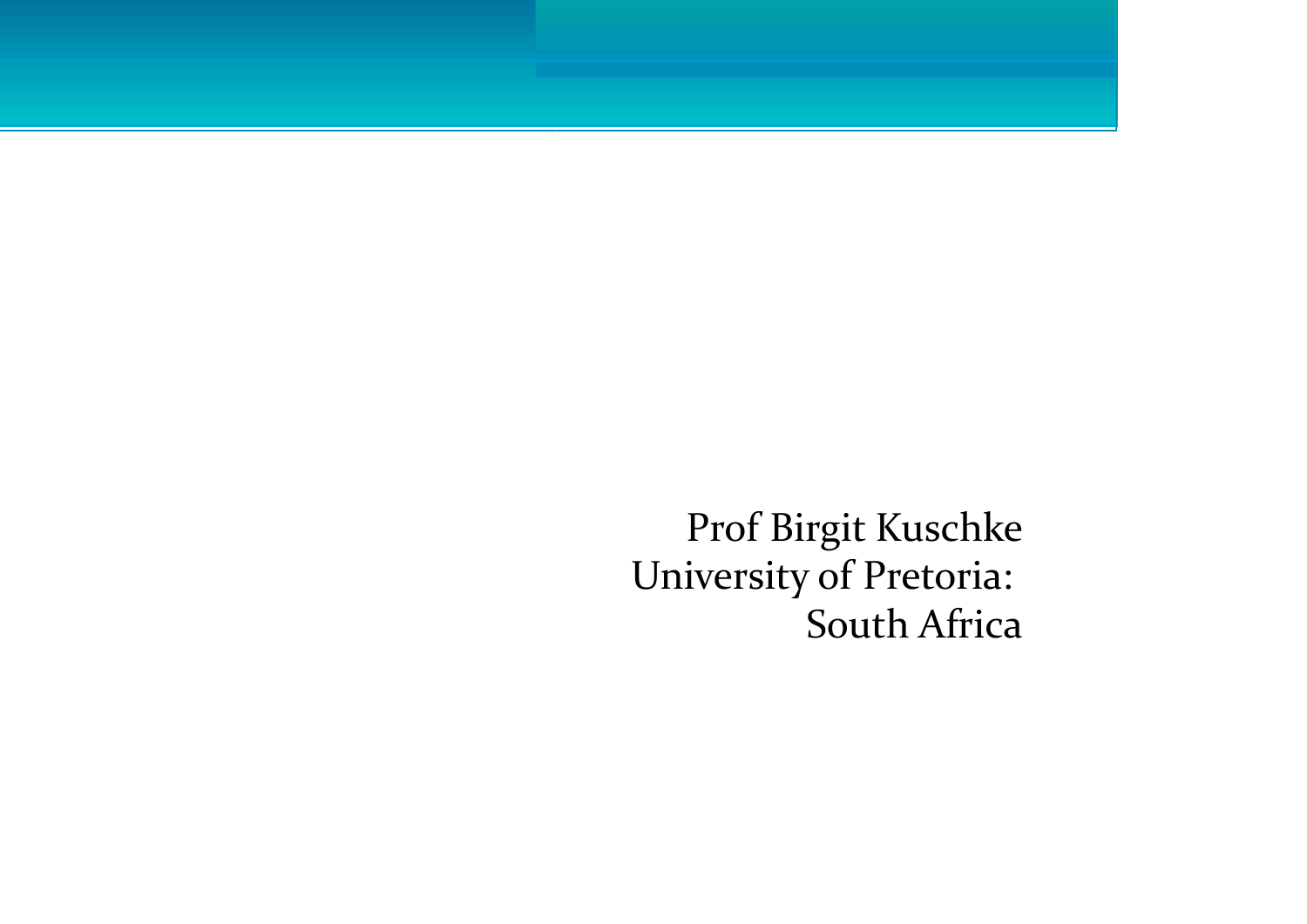# **WELCOME**

All attendees and especially panel members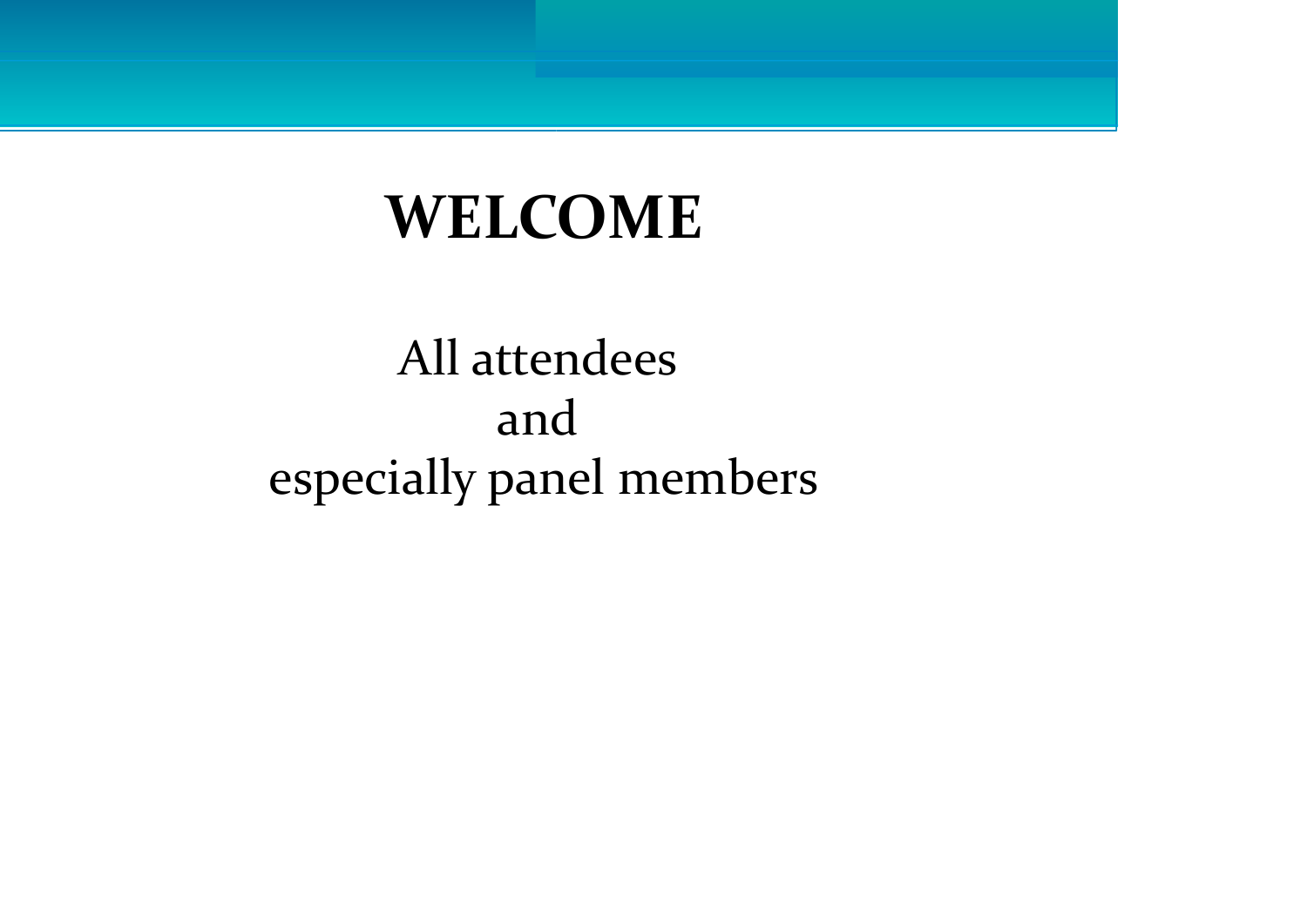## **PANEL MEMBERS**

1.Marco Frigessi di Rattalma (Italy)

2.Peggy Sharon (Israel)

3.Yves Thiery (Belgium)

4.Ian Enright (Australia)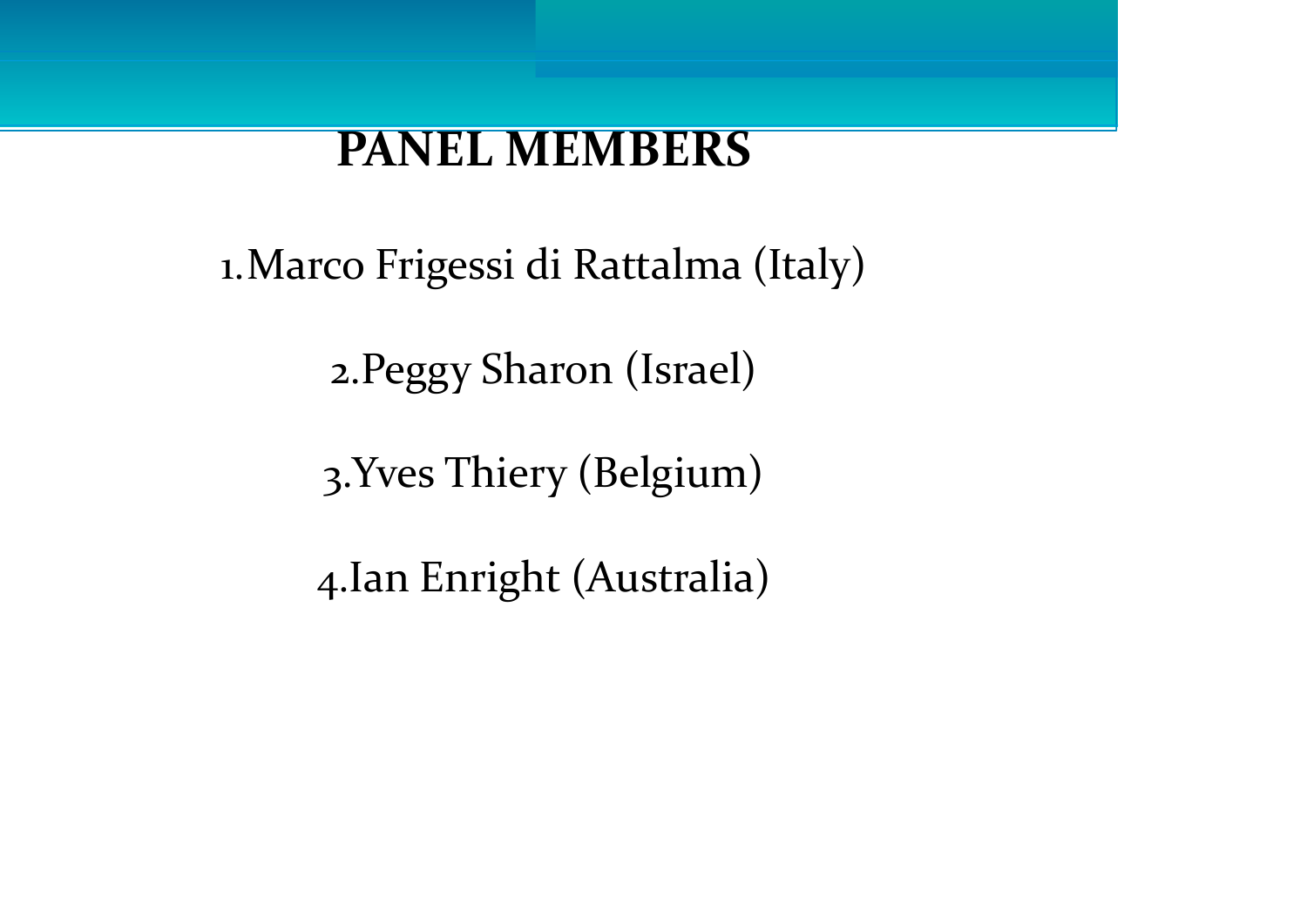# **Prof Marco Frigessi di Rattalma**

# **Professor of European Law, University of Brescia,**

# Italy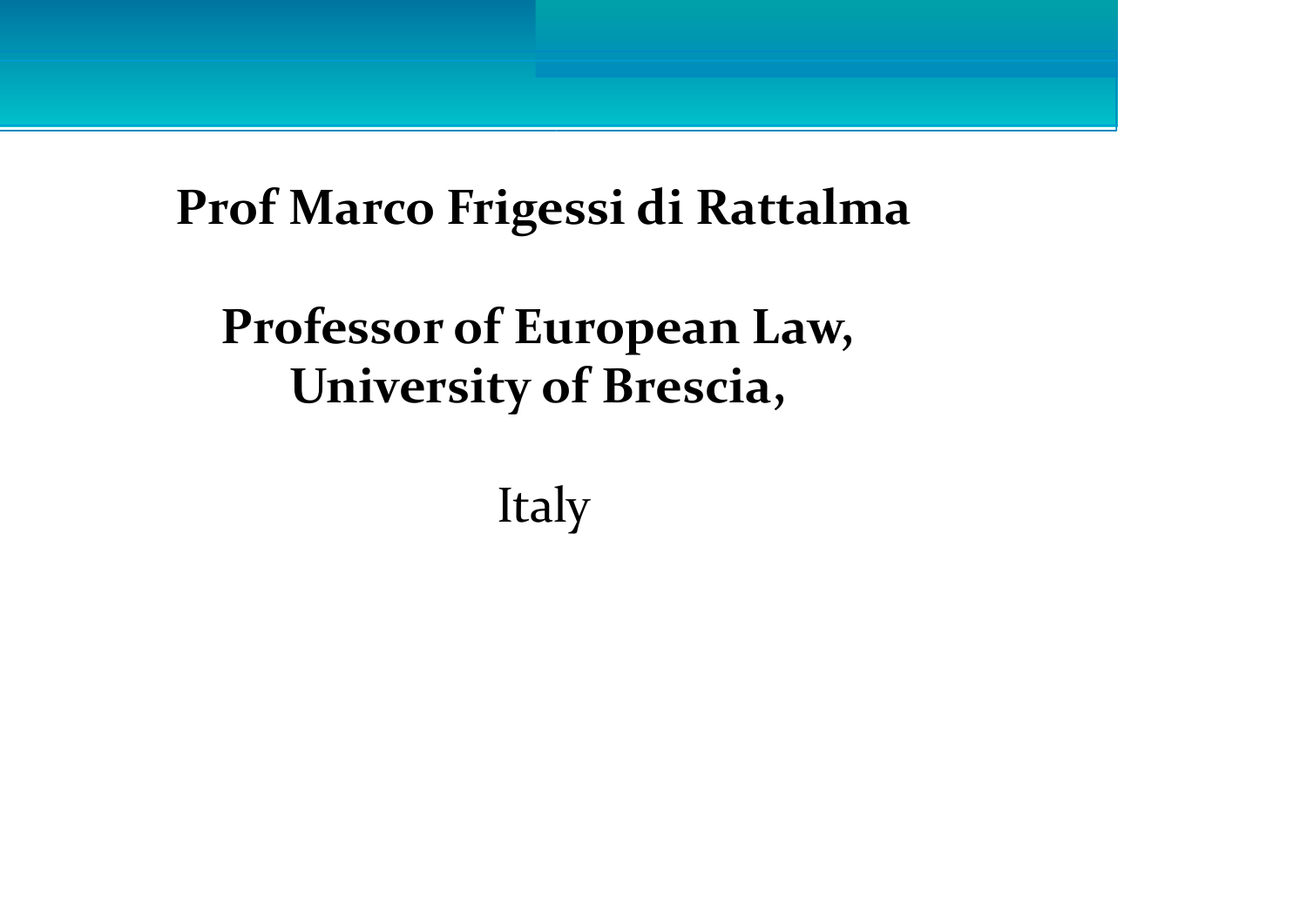# **Dr Peggy Sharon**

**Senior Partner Levitan, Sharon & Co (specialising in insurance and reinsurance law)**

## **Israel**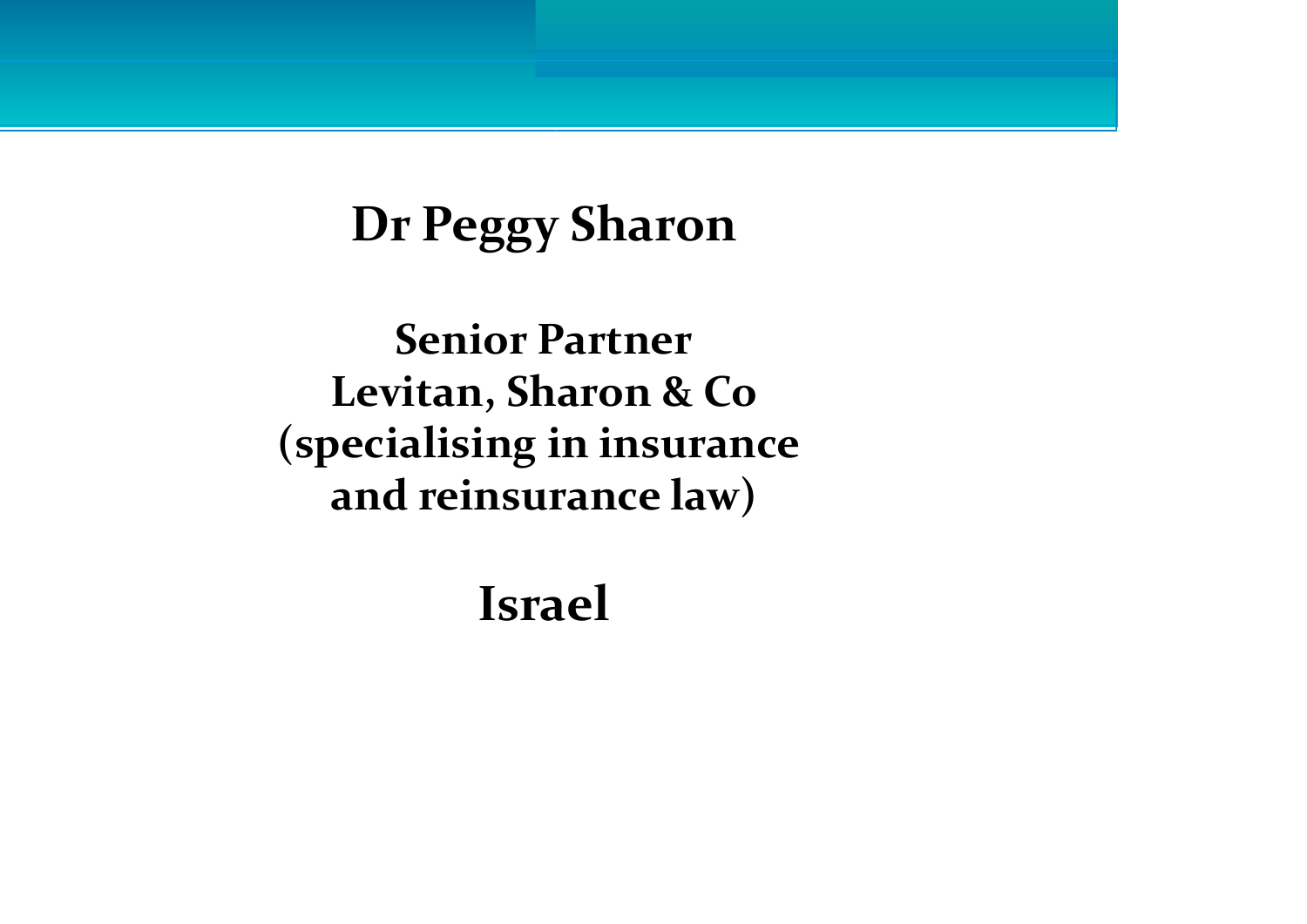## **Dr Yves Thiery**

#### **Senior Associate, Curia, Brussels**

## **And Senior Research Fellow, KU Leuven,**

# **Belgium**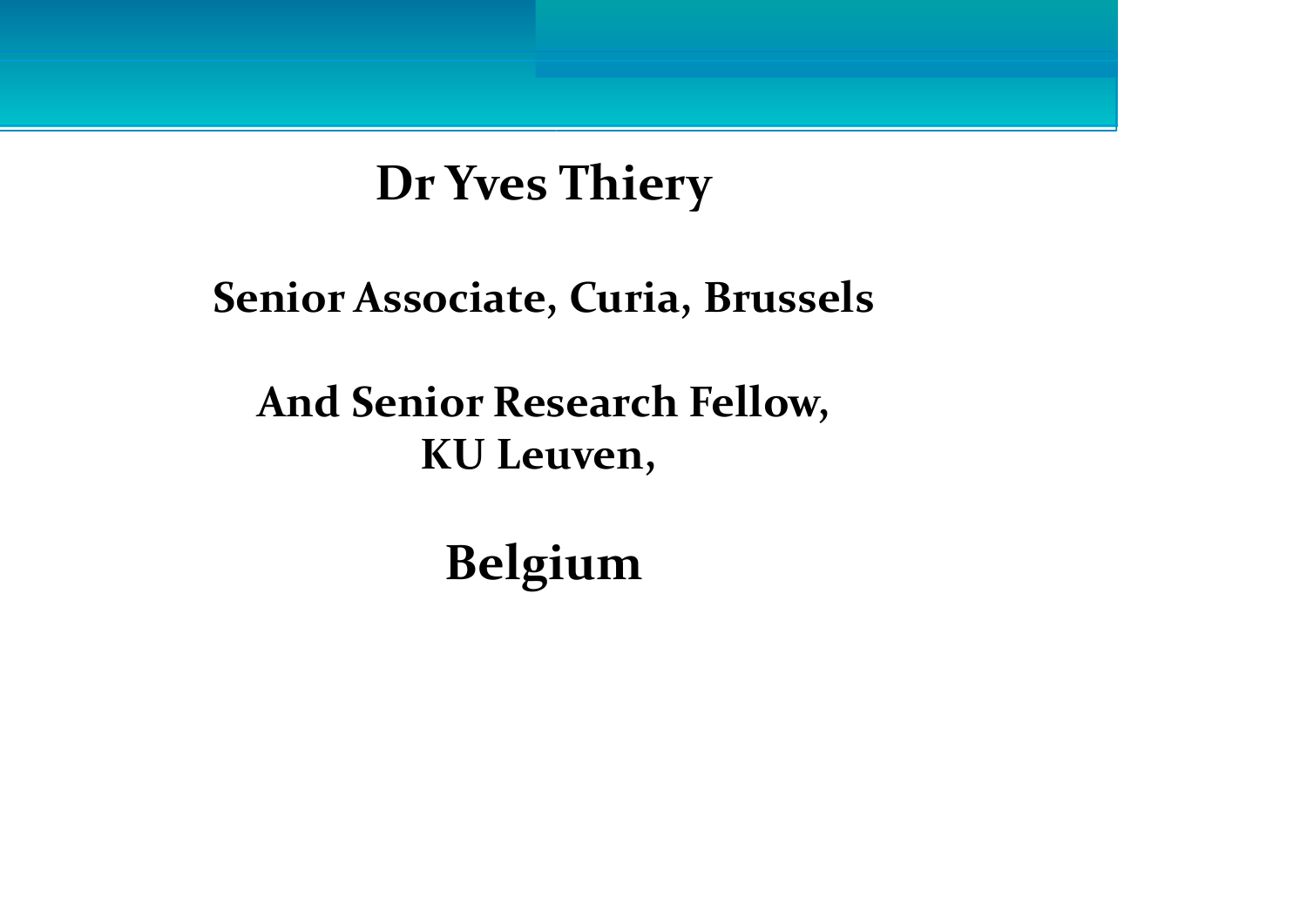# **Ian Enright**

### Reinsurance Group of America And University of Technology

# **Australia**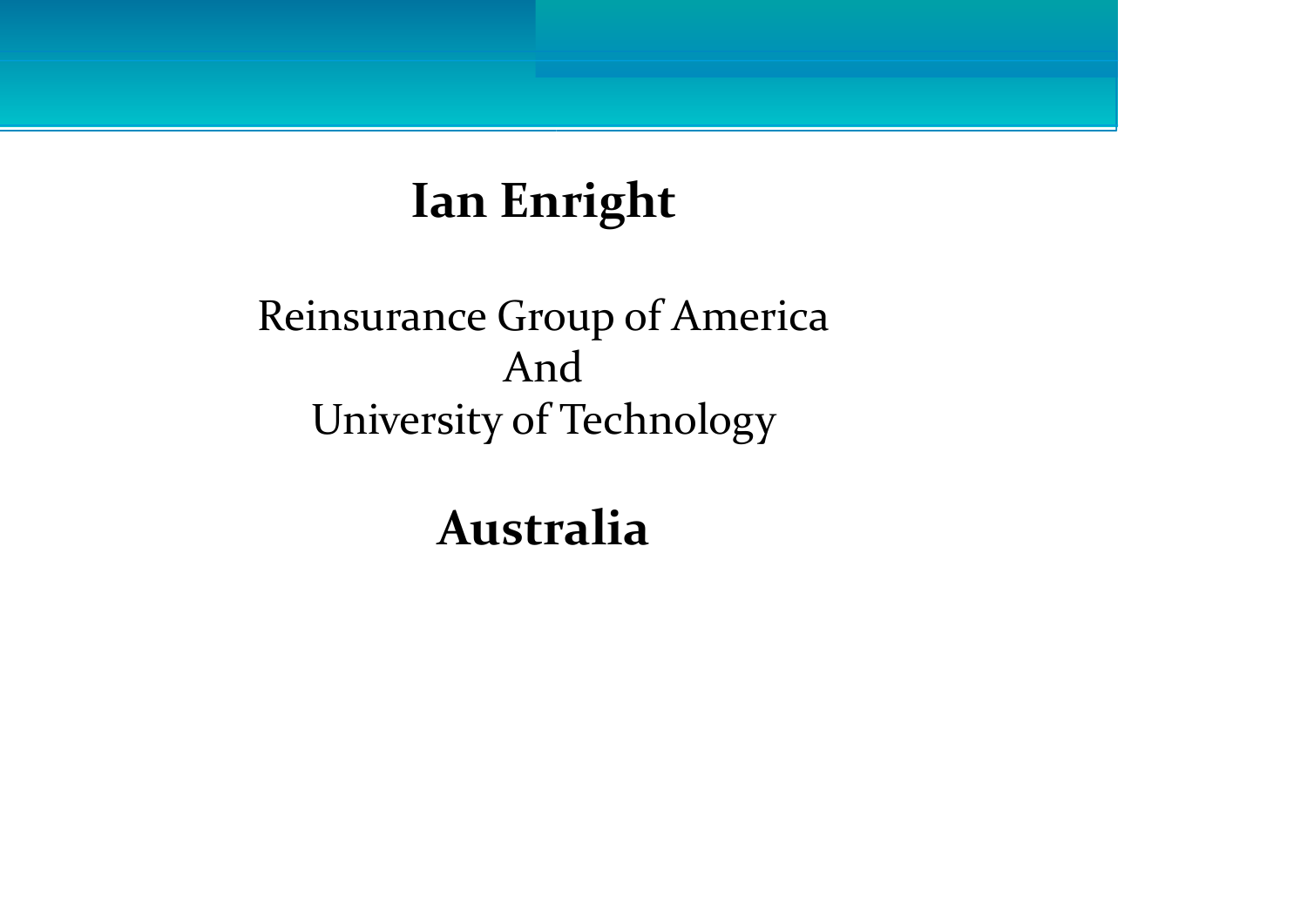Purpose of the study was to assess universal trends, attitudes and the development of international law on discrimination in insurance.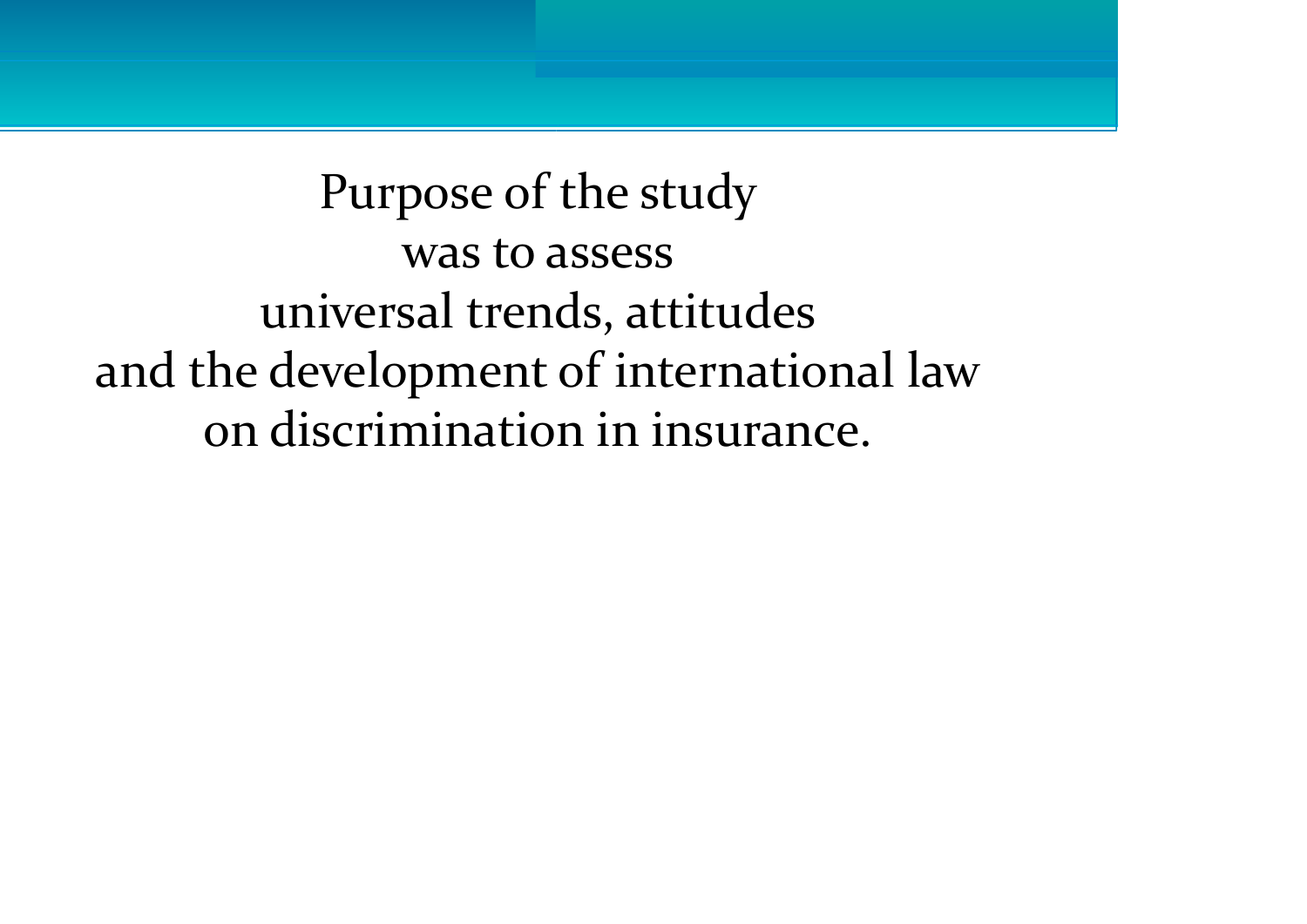## **The Belgian** *Test Achats* **case**

**really put the cat amongst the pigeons**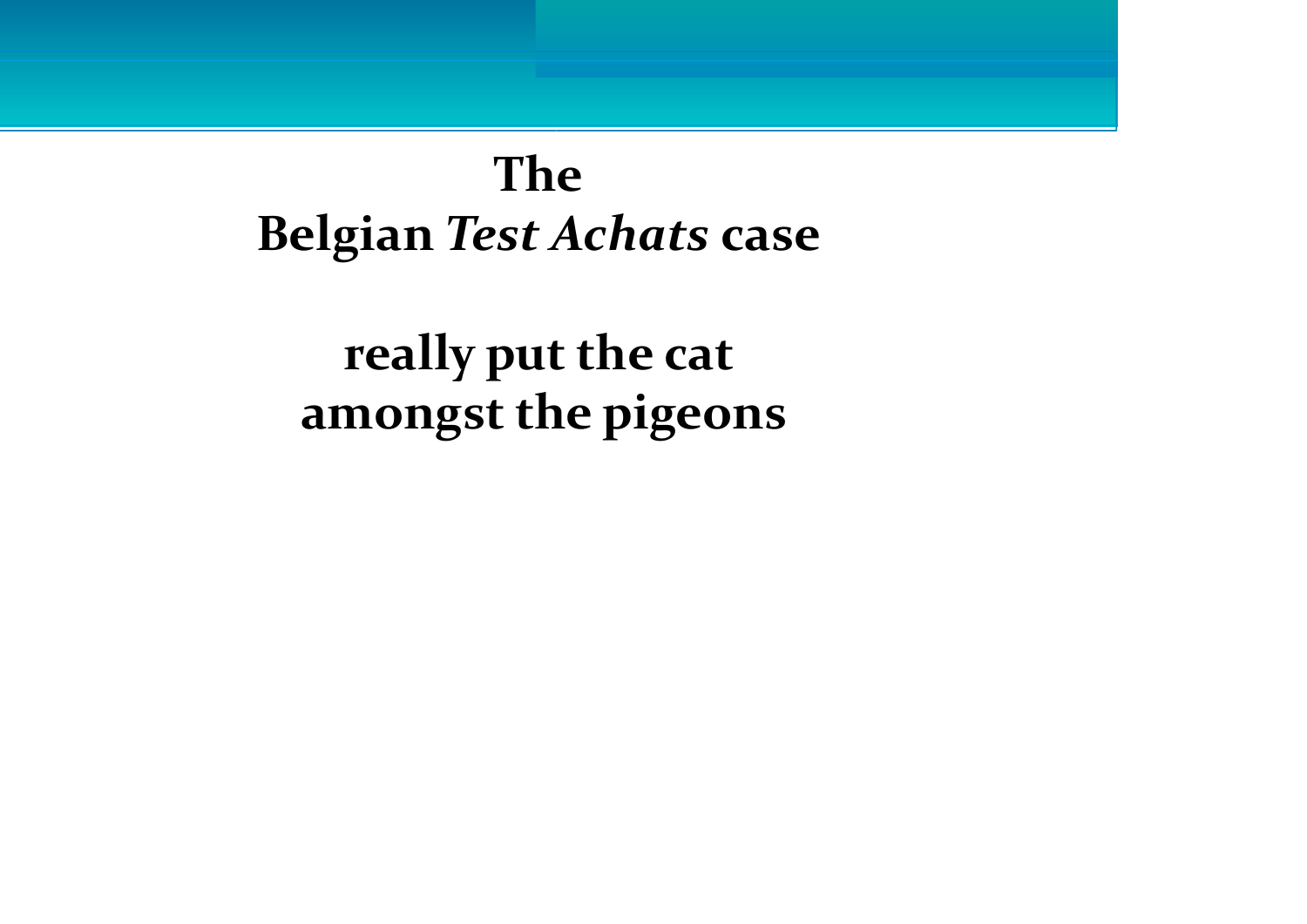Full international report

with tables of all the answers

on the Congress CD and will be published on AIDA the website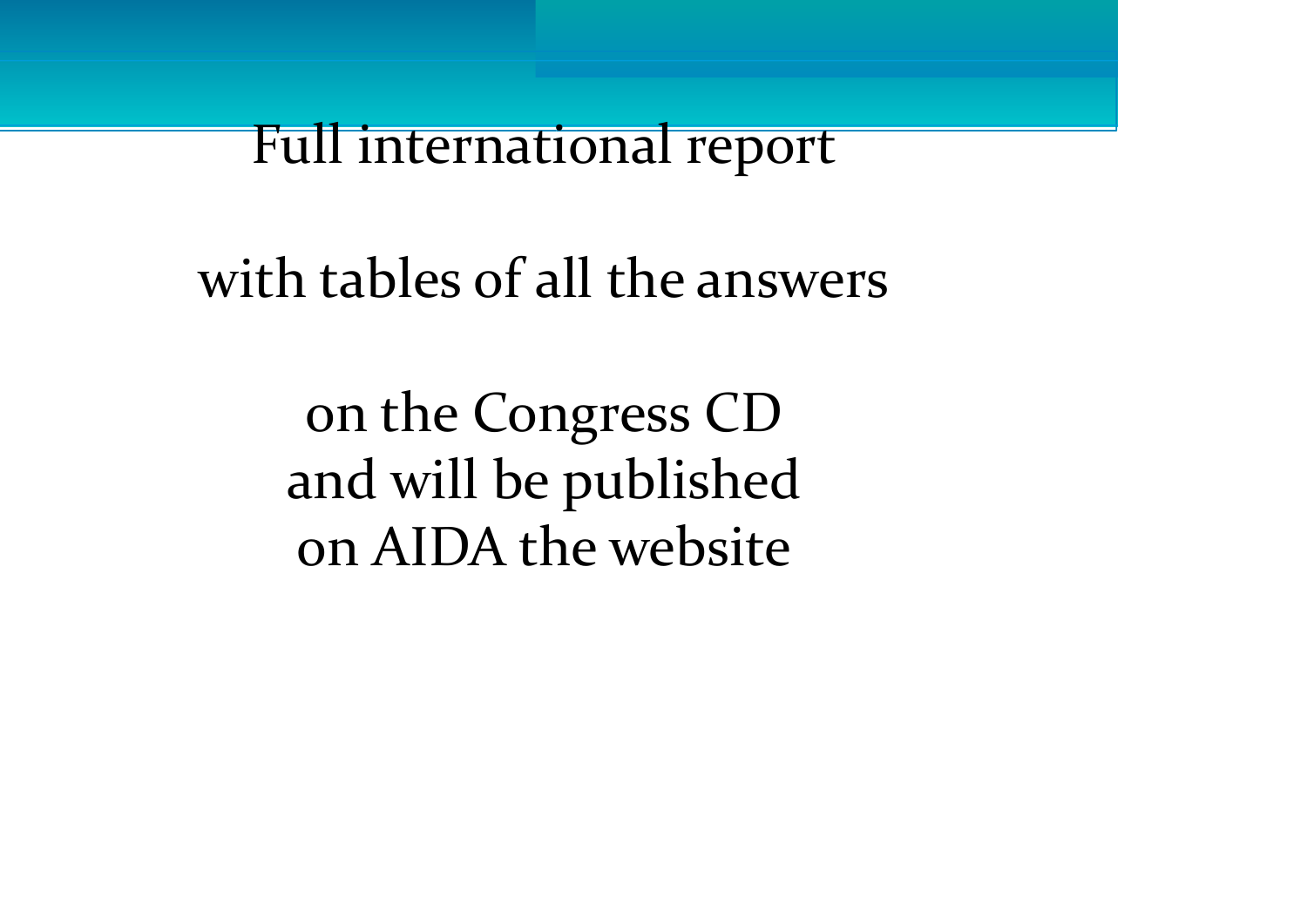29 countries responded:

Argentina, Australia, Belgium, Brazil, Chile, Colombia, Costa Rica, Denmark, Finland, France, Germany, Greece, Hong Kong, Hungary, Israel, Italy, Japan, Mexico, New Zealand, Poland, Portugal, Republic of China:Taiwan, Republic of Korea, South Africa, Spain, Switzerland, Turkey, Great Britain and Uruguay.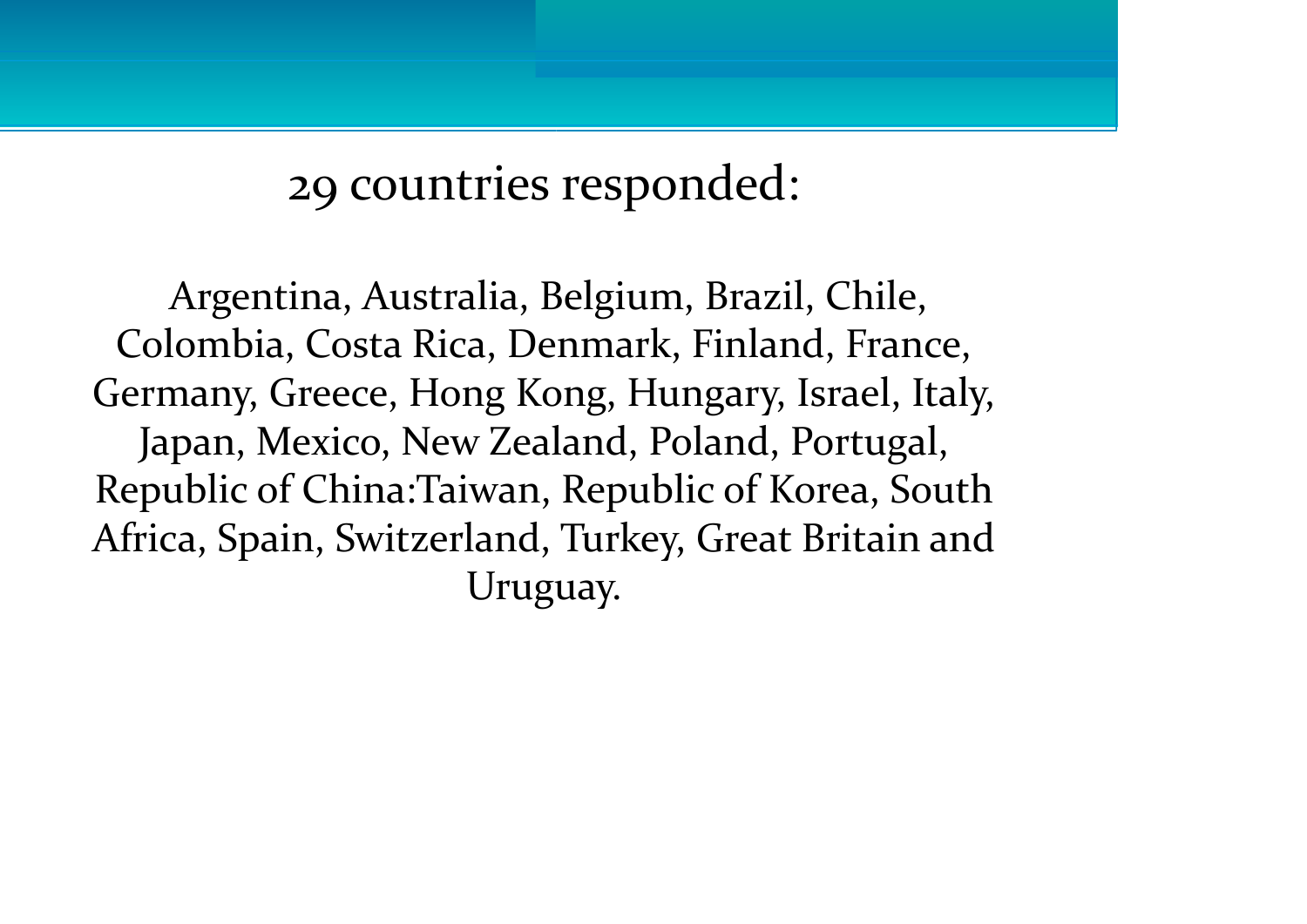Non-discrimination

Direct derivative of the principle of equality, relating to the human right to dignity.

A mechanism to counter discrimination is the enforcement of fundamental or human rights.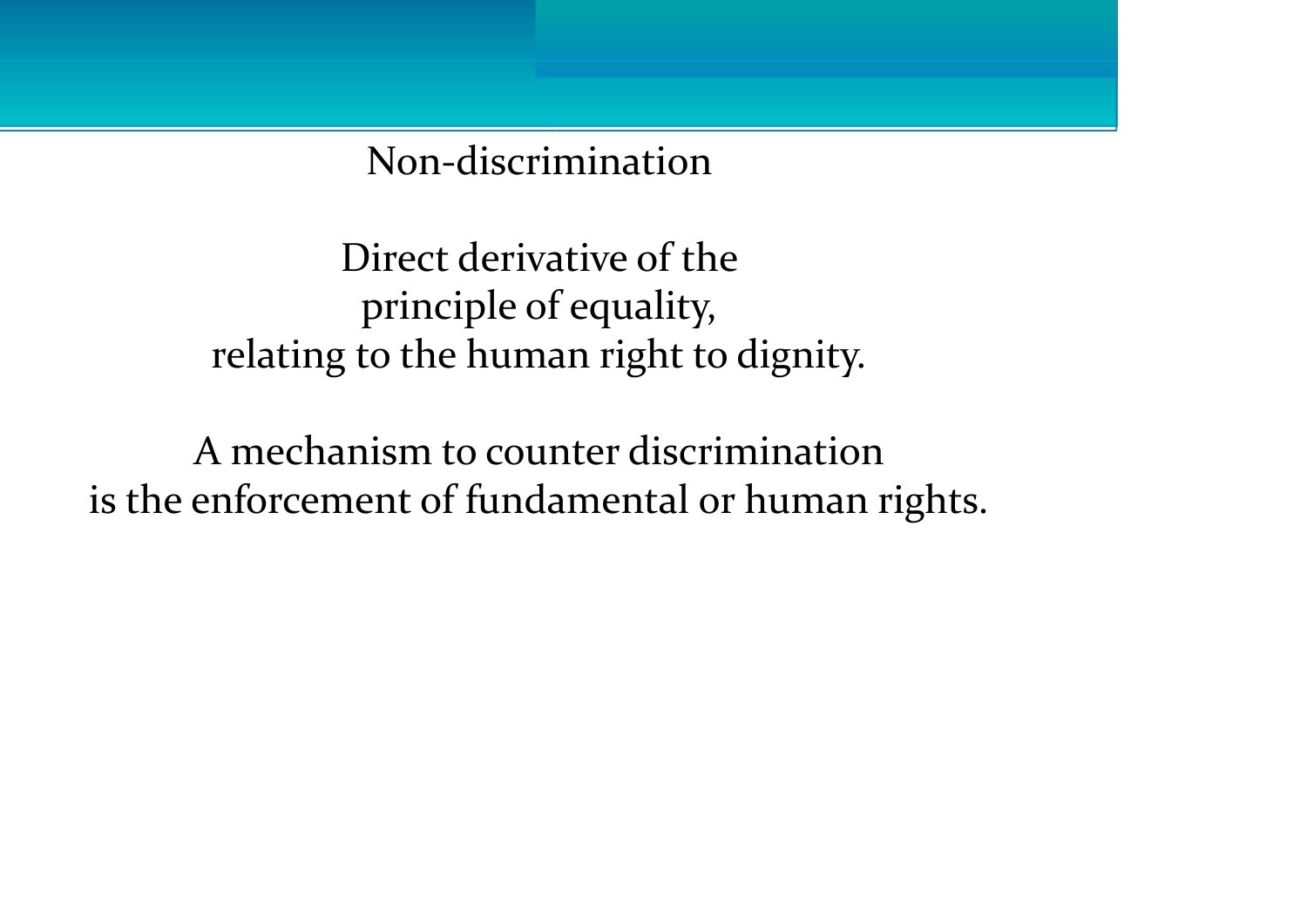*Zurich Insurance Company v Ontario*, *Zurich Insurance Co v Ontario Human Rights Commission:*

> A fundamental tension between human rights law and insurance practice exists.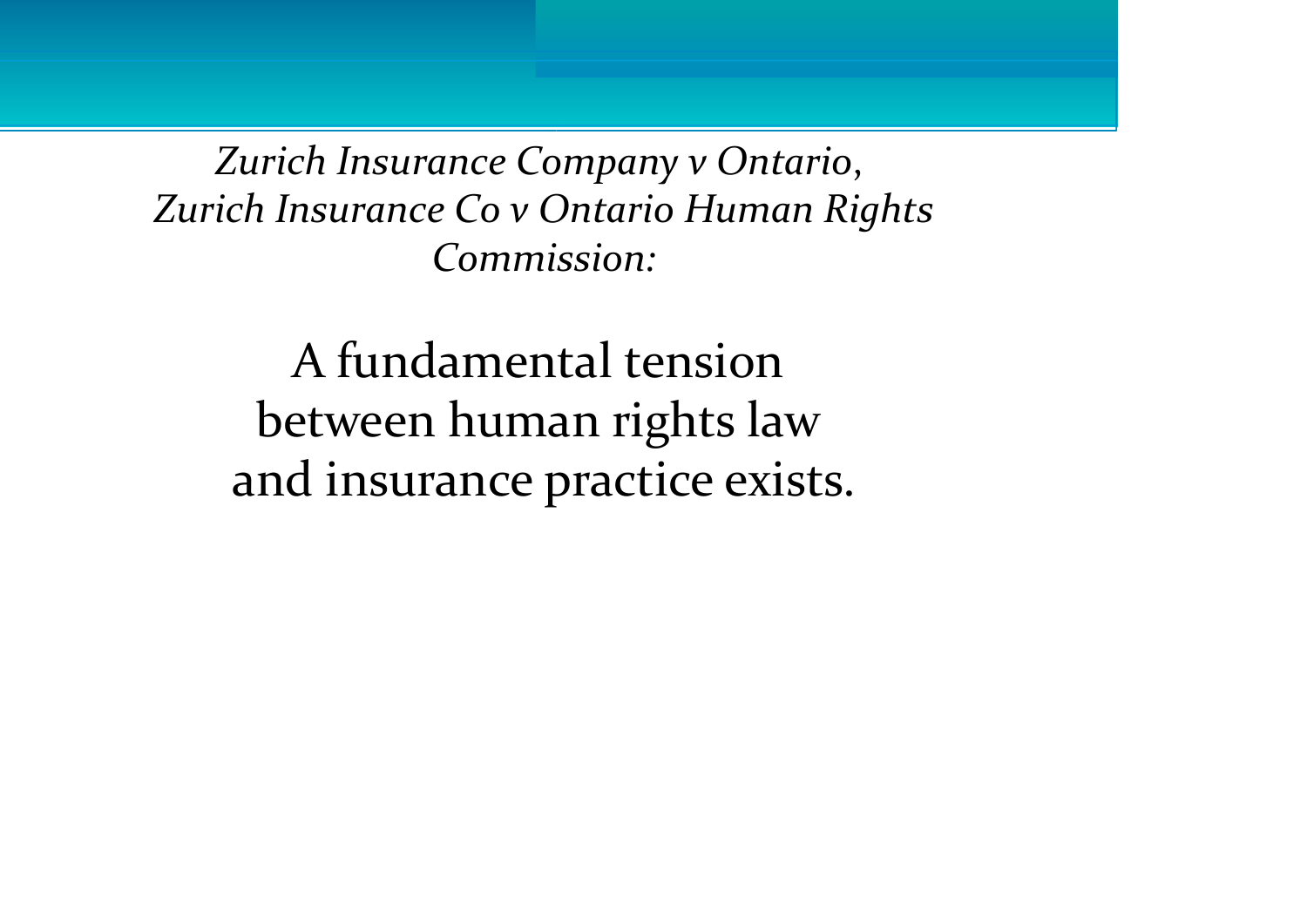# **Justification for insurance discrimination**

# (a) a form of personalisation of the insurance product.

(b) maintain financially sound underwriting policies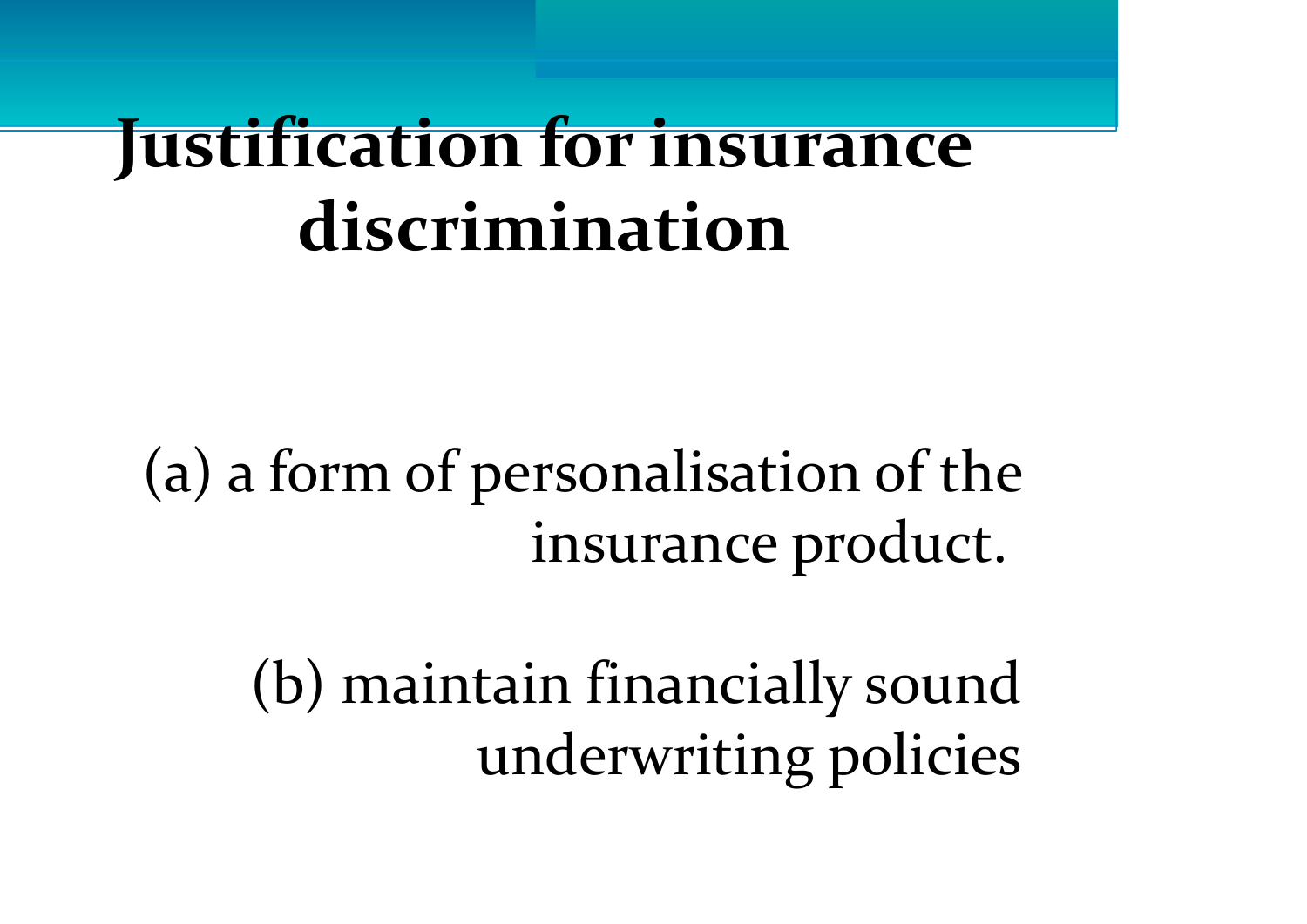International, regional and national laws

prohibit discrimination on the basis of defined prohibited or listed grounds.

Constitutions General anti-discrimination laws Specific financial services, insurance or general consumer laws; codes of conduct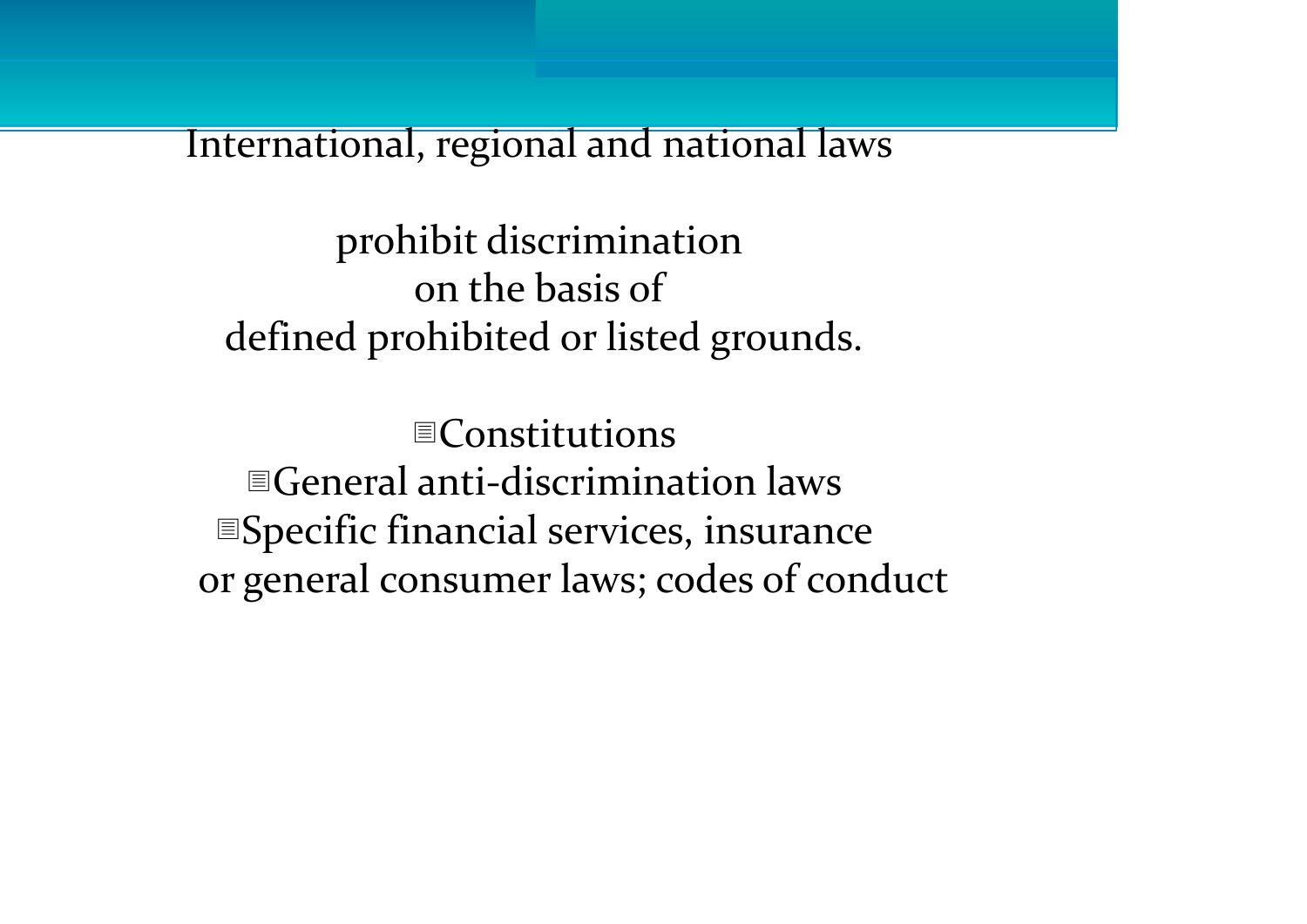Personal, demographic, economic, and social characteristics form the basis for

economic price and deal discrimination; and statistical discrimination, based on the theory of stereotyping.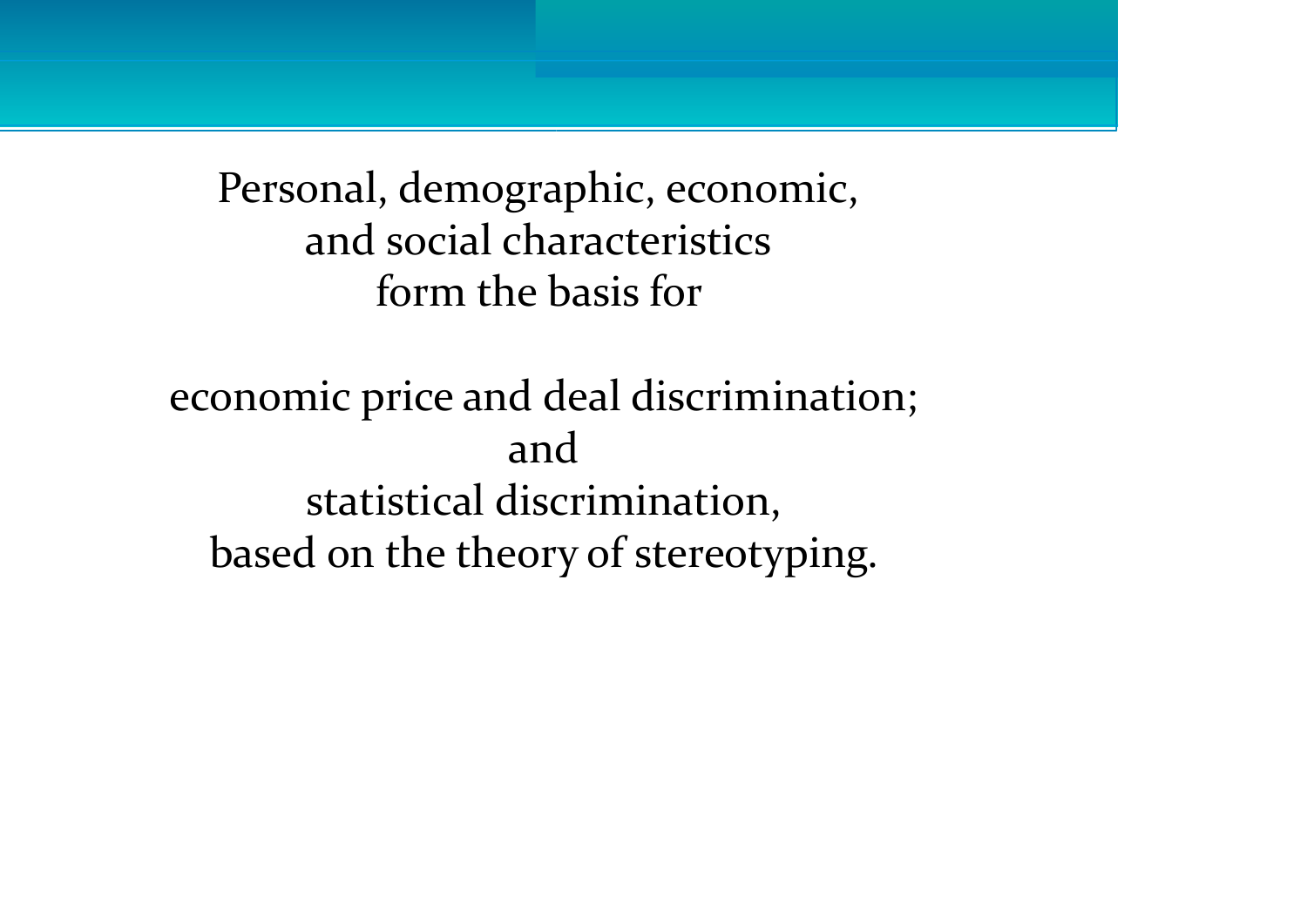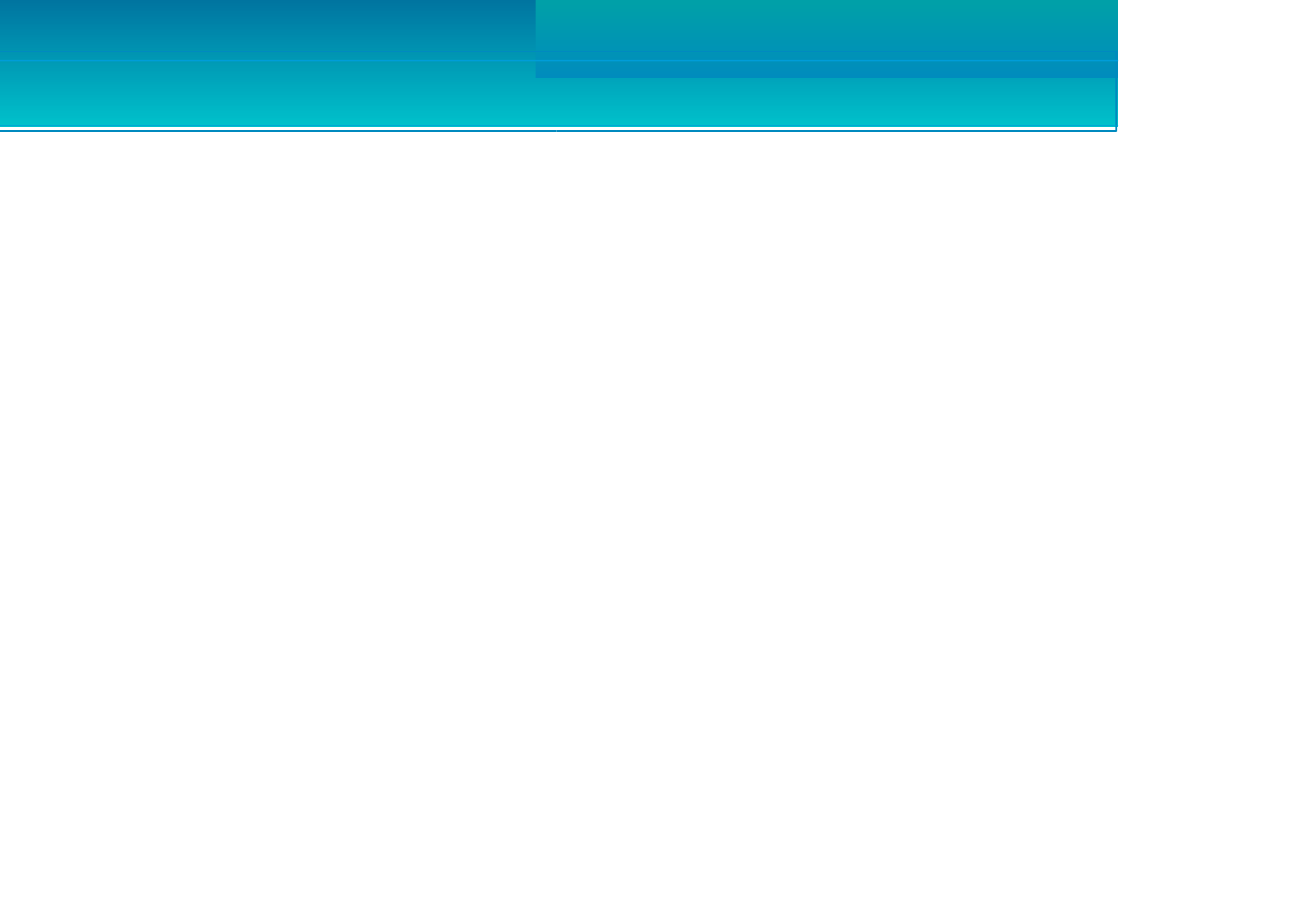Concern raised for 'marginal cases':

Insured is temporarily lacking in the criteria required for proper risk differentiation

(i.e. surgically treated epilepsy; cancer remission)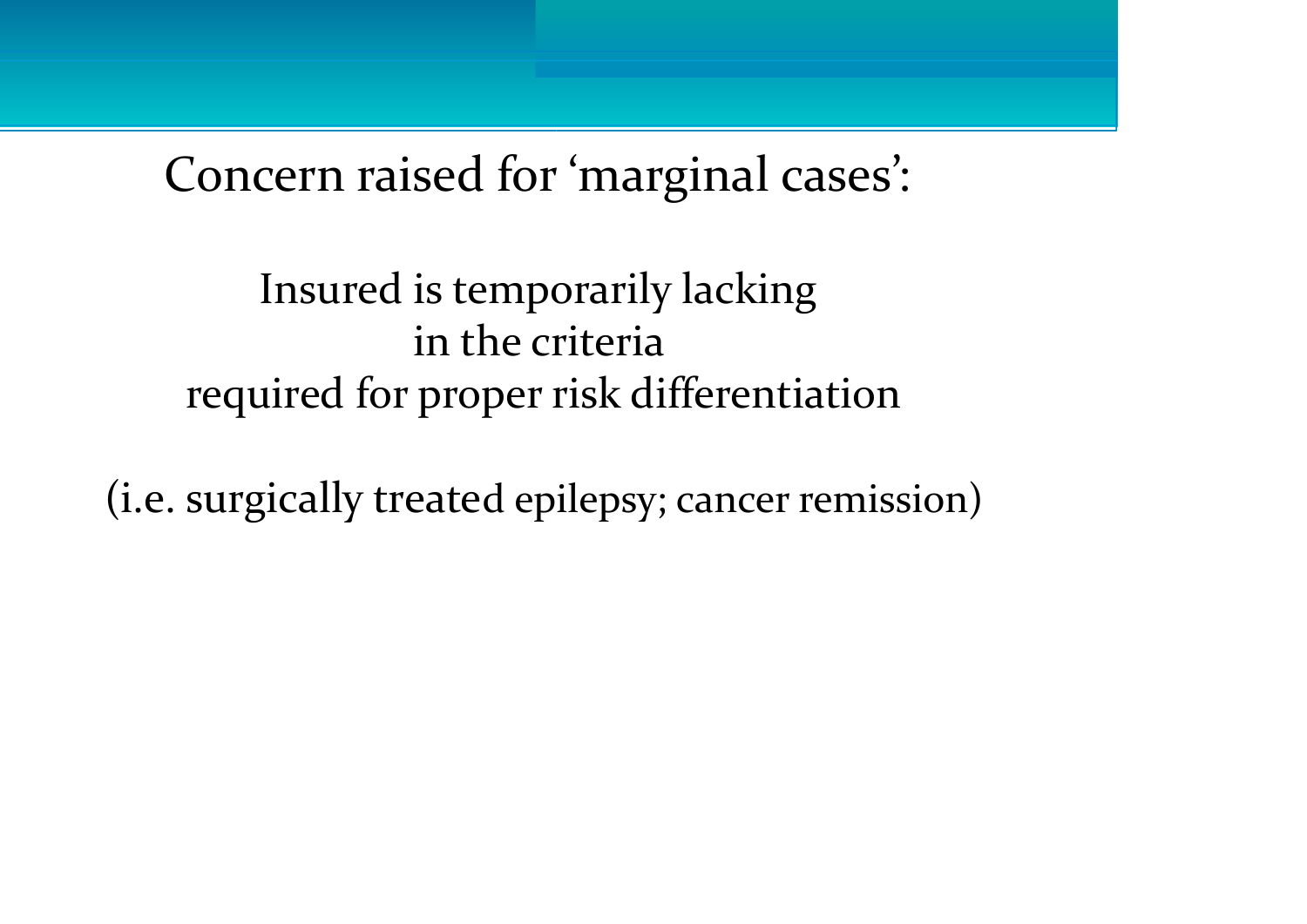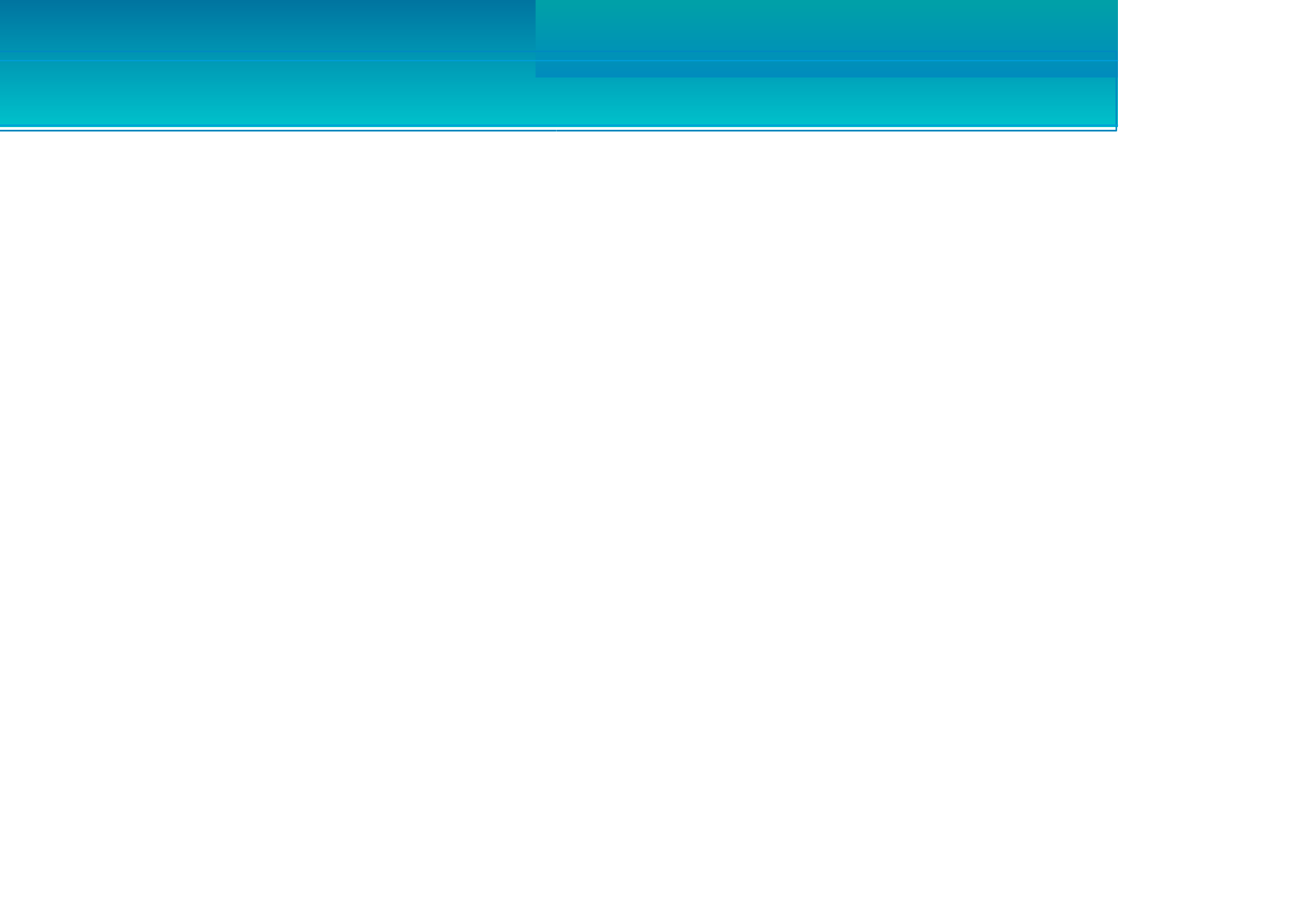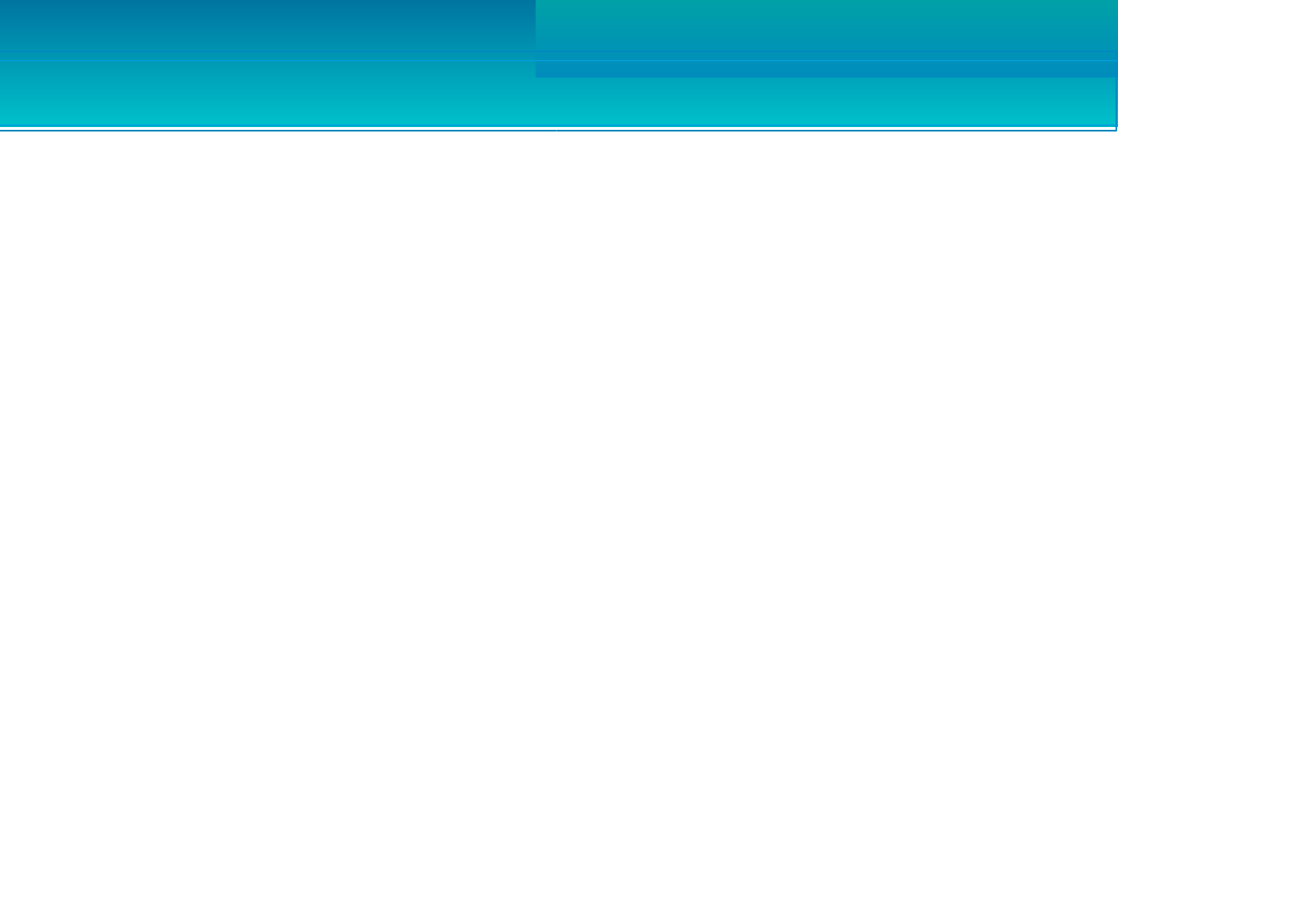#### A.CONSTITUTIONS

Specific discriminating factors listed in the constitutions of the participating countries that could mostly affect insurance:

Age; gender/sex; and disability.

.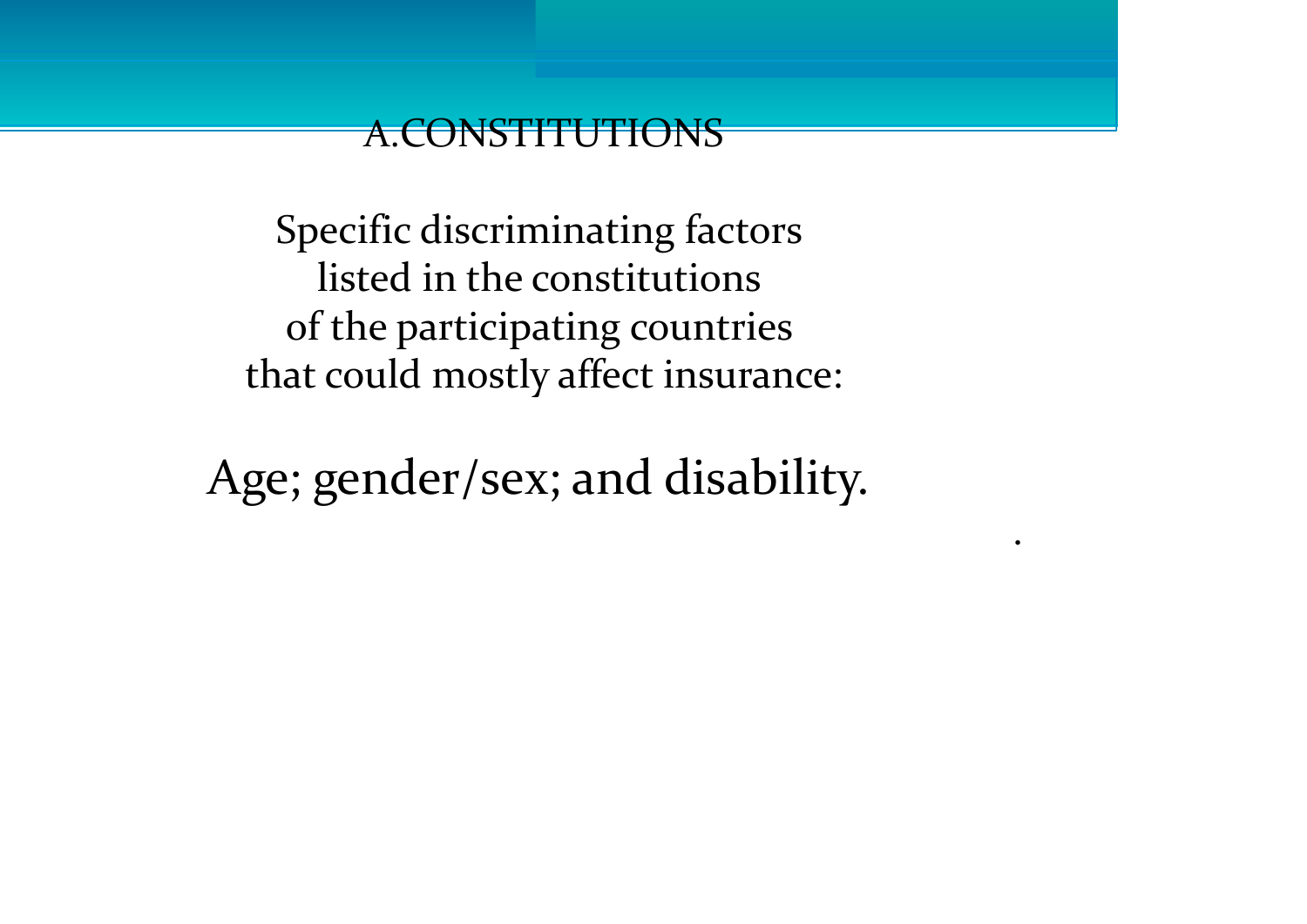#### Other factors

nationality/ ethnic or social origin; race/colour; language; education; or religious beliefs; philosophical and political beliefs; pregnancy; marital status; sexual orientation; culture;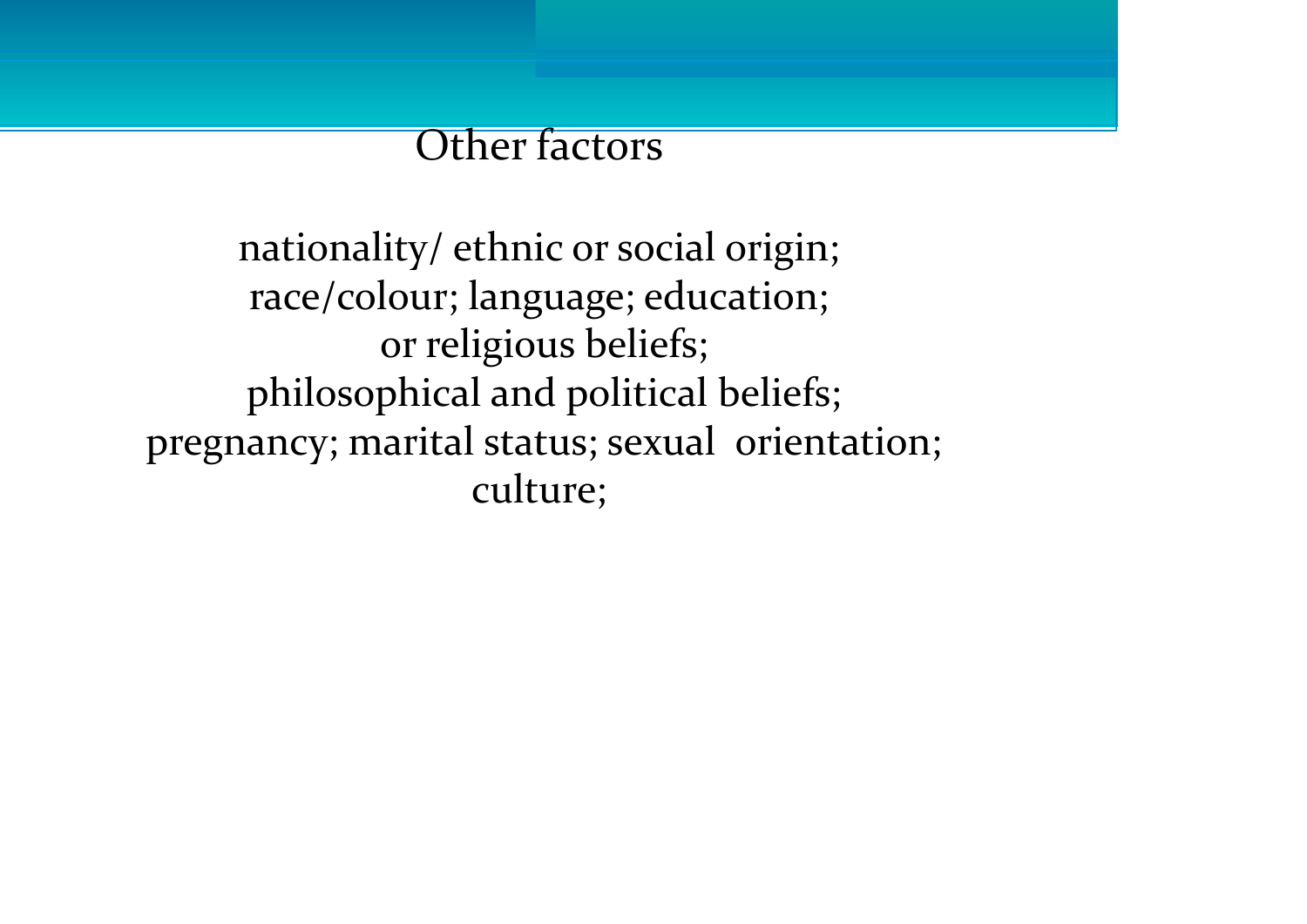*Age* **as discriminating factor in constitutions**

#### Only 6 constitutions Brazil; Finland; France, Japan, South Africa, and Switzerland

refer *specifically to age* as a discriminating factor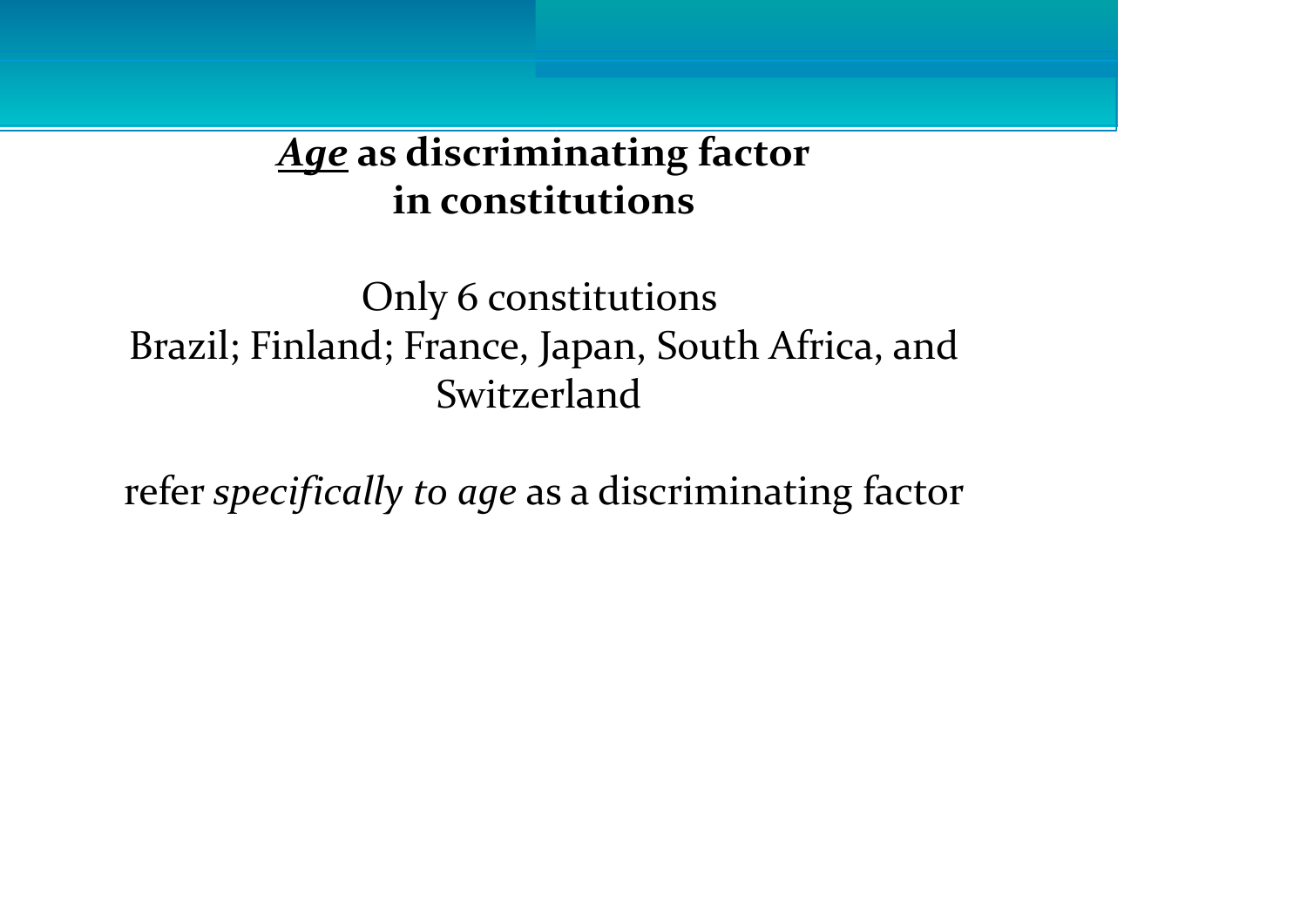### **B. Specific anti-discrimination laws**

Specific *gender* legislation has been enacted in

Australia; Colombia; Finland; Greece; Japan; Korea; Switzerland and extensively in Denmark.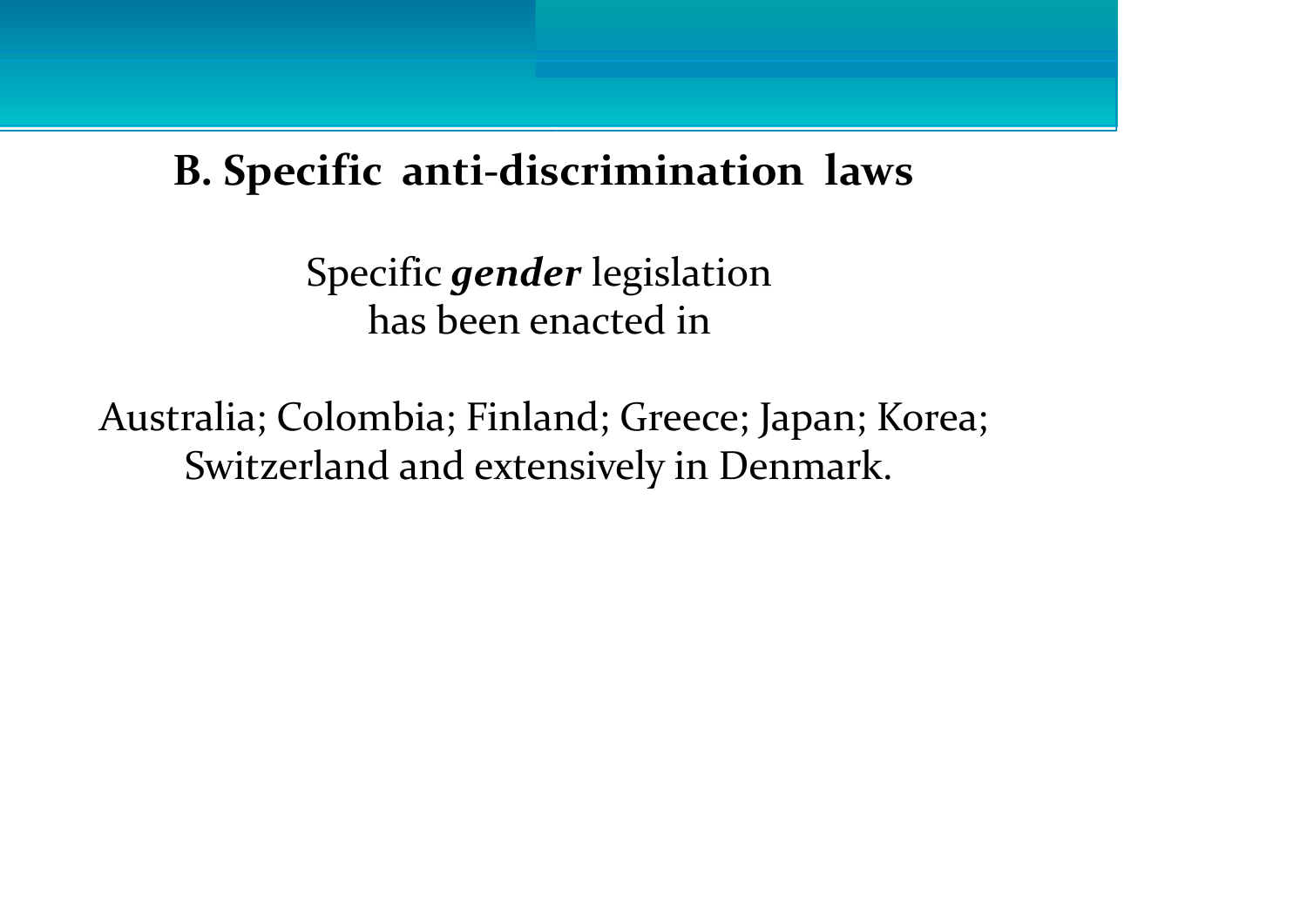*Age* regulated by separate legislation

only in Australia and Brazil.

(under review by Australian Law Reform Committee)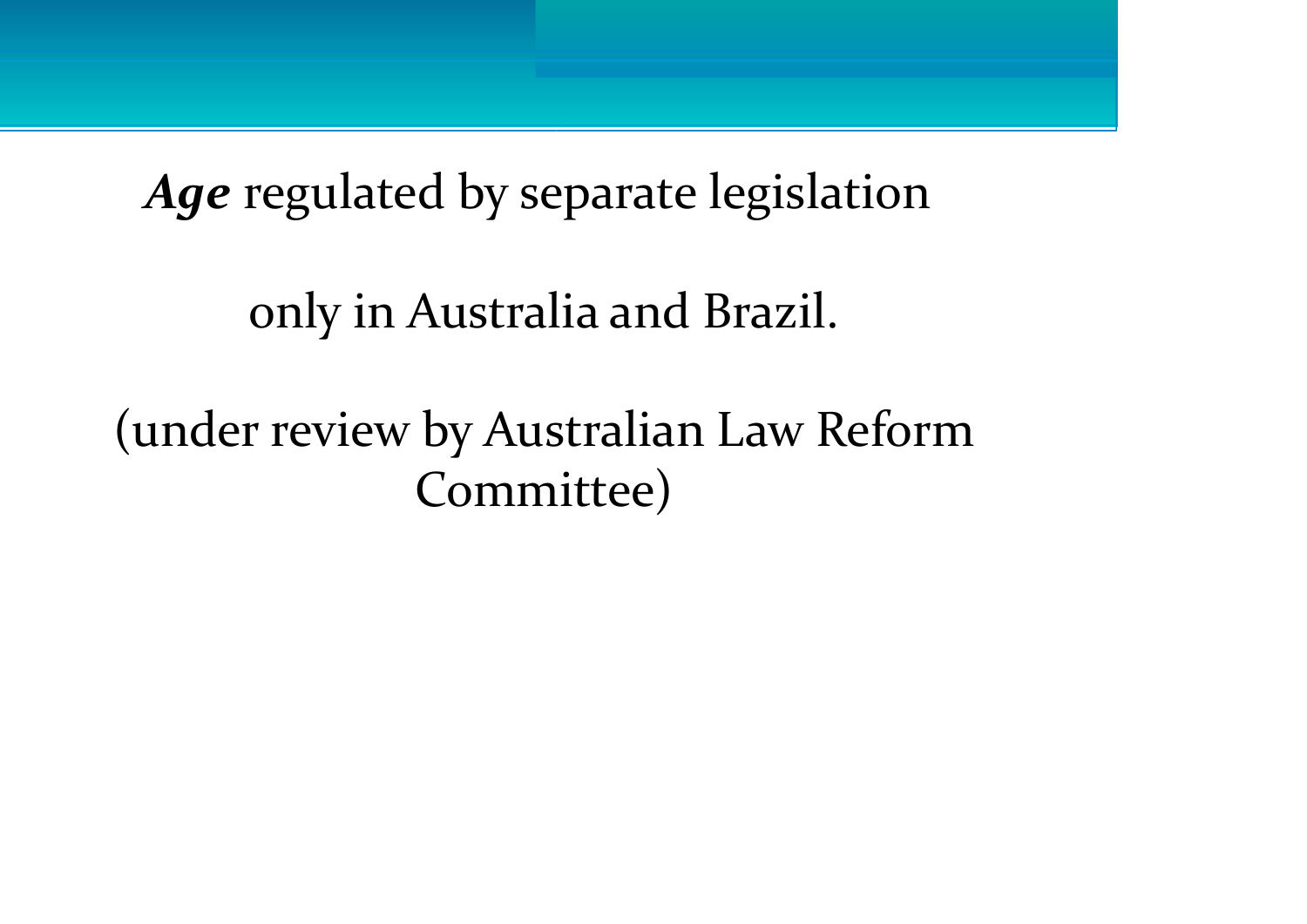Identified as the most general factor of discrimination,

yet appears to be the least regulated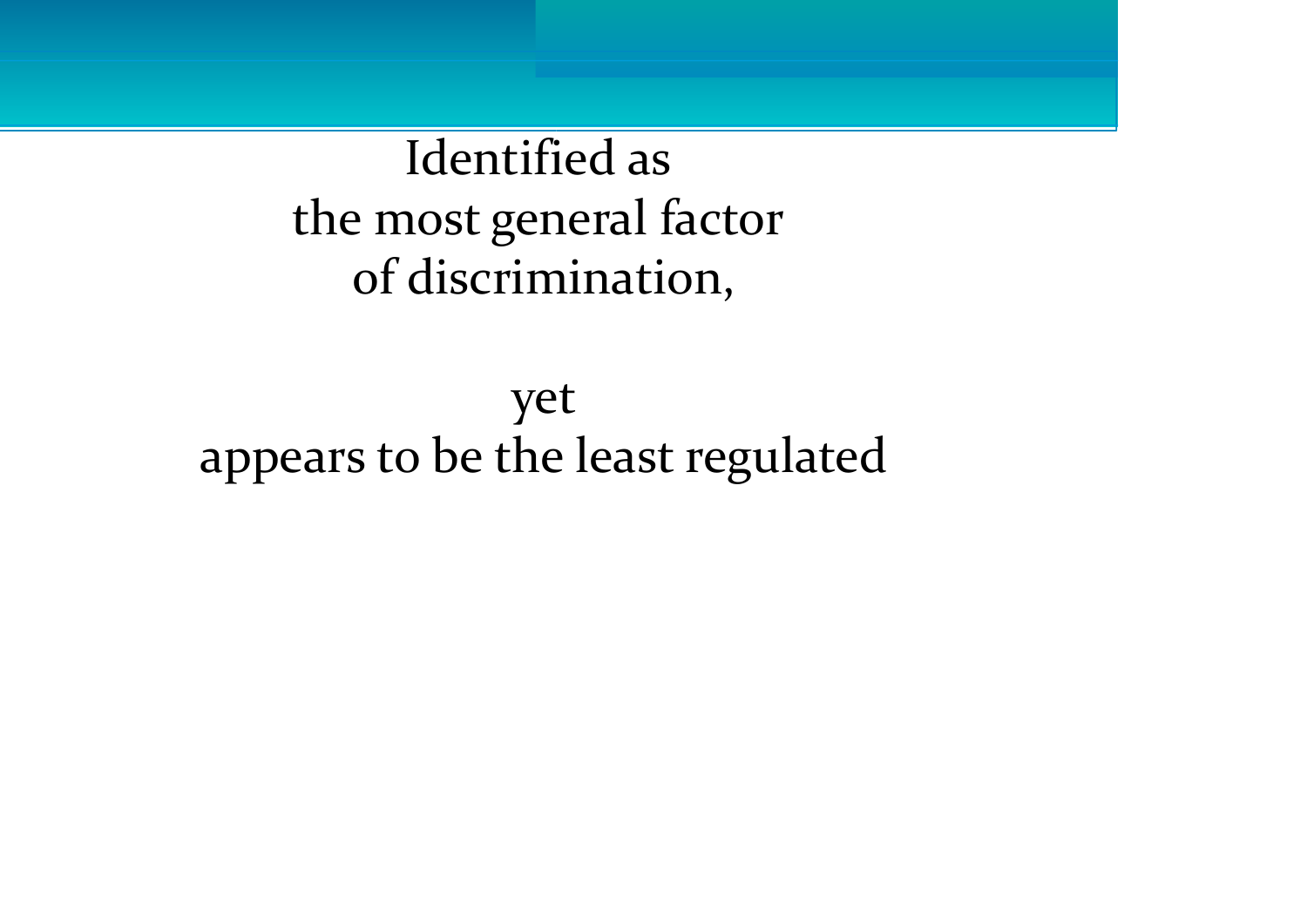# Acts that focus specifically on *disability* discrimination

apply in

# Australia; Hong Kong; Israel; Mexico and Spain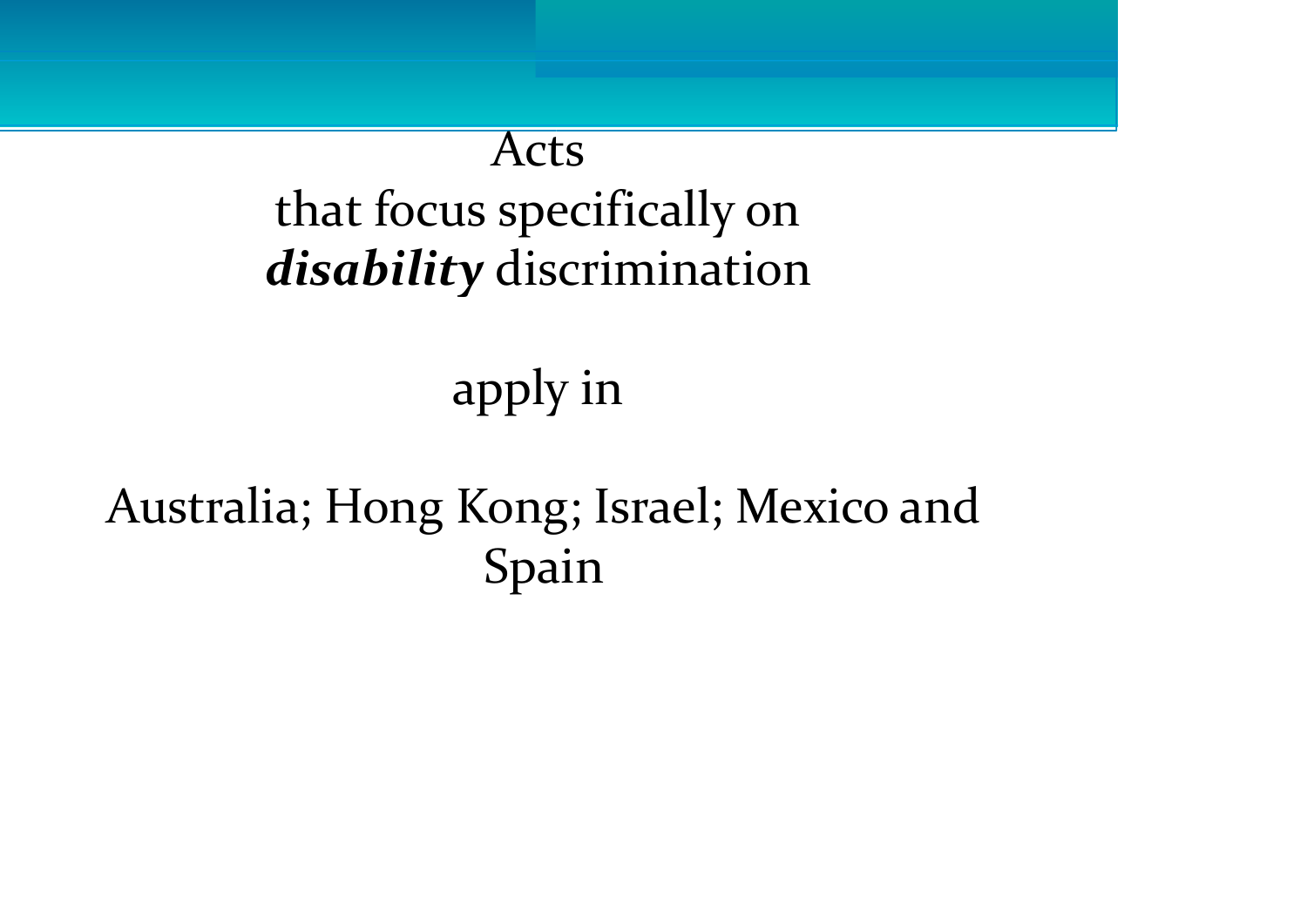**Genetic discrimination**:

Belgium, France, Israel, Poland, Portugal and Switzerland regulate in legislation.

Hong Kong and Australia, address the issue in self-regulating codes of practice or conduct.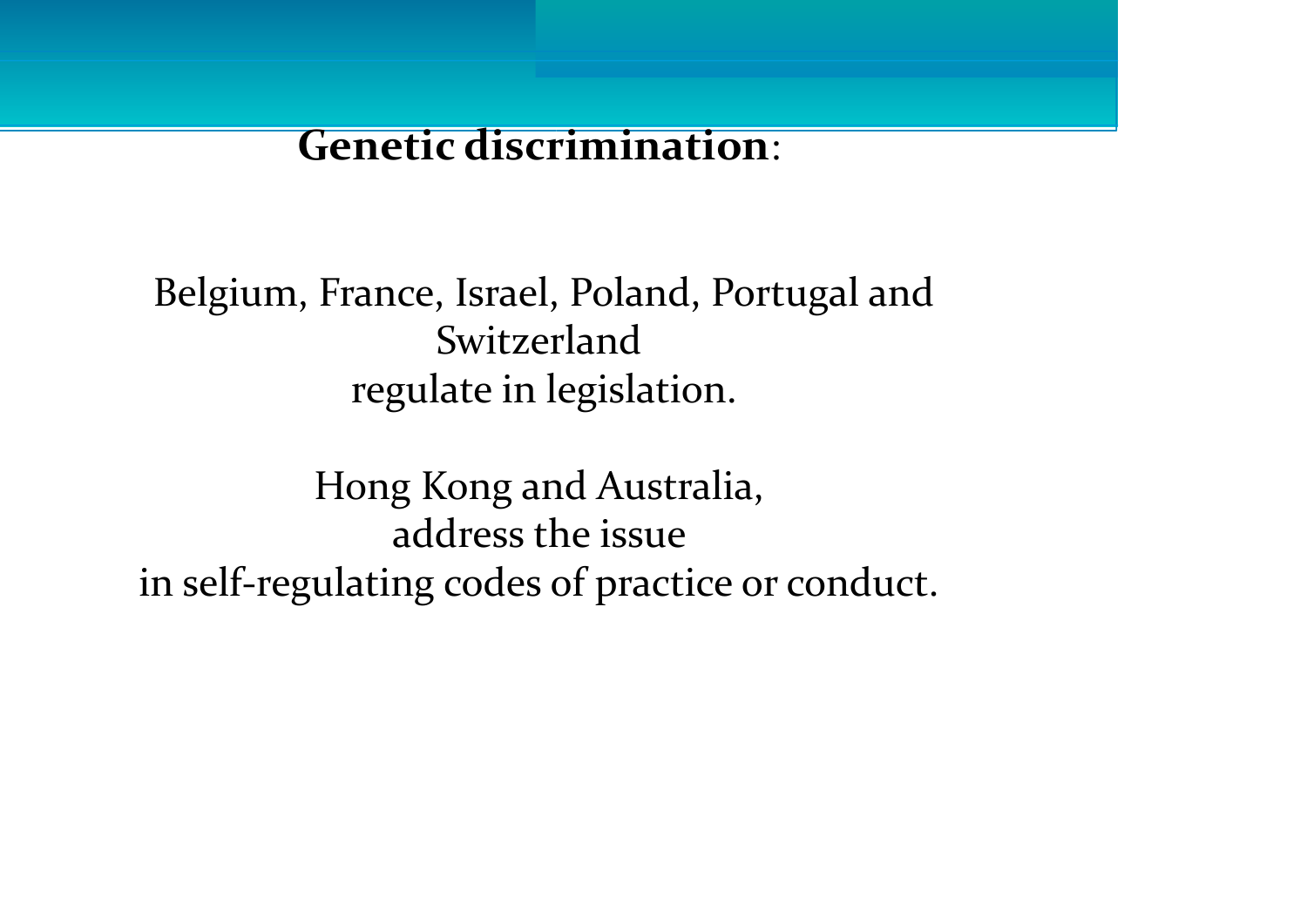From the reports provided,

it appears that the Swiss legal system is the most extensively regulated by statute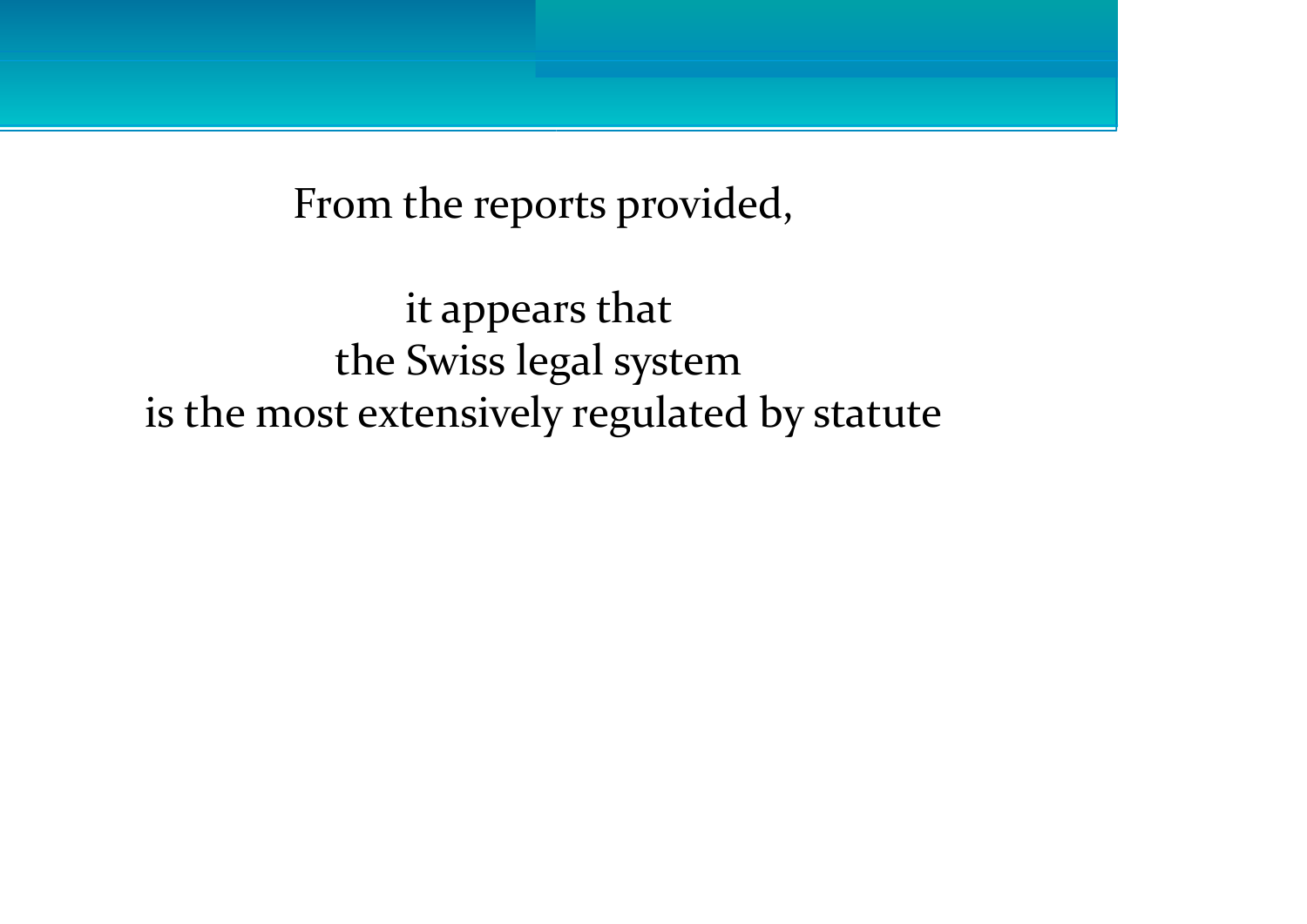## **C. Specific insurance legislation**

**Very few laws that focus specifically on insurance discrimination**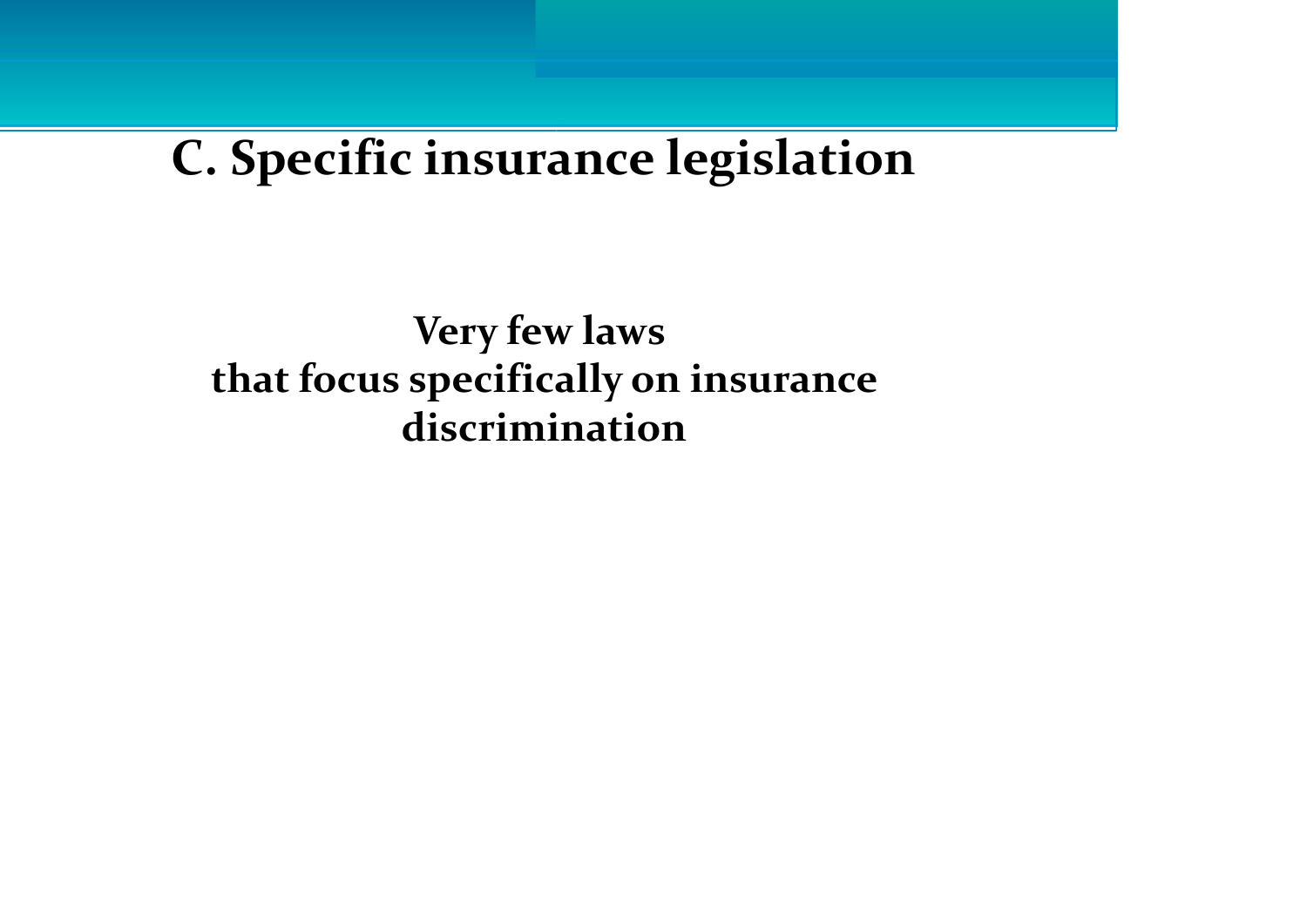*Gender, pregnancy and maternity discrimination*

Hungary, Spain, Denmark, Greece, Poland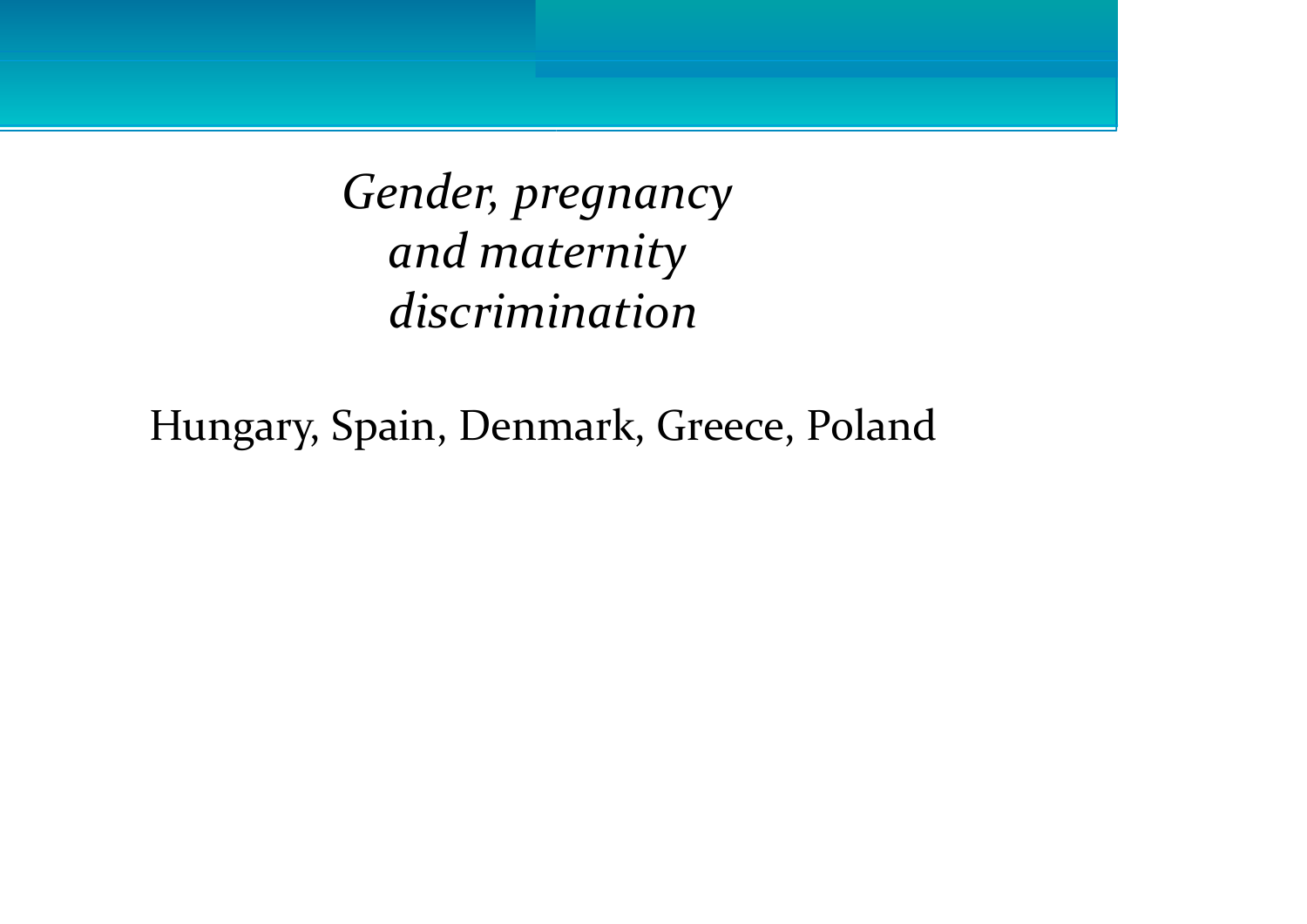*Age discrimination*

## Britain

# Republic of China: Taiwan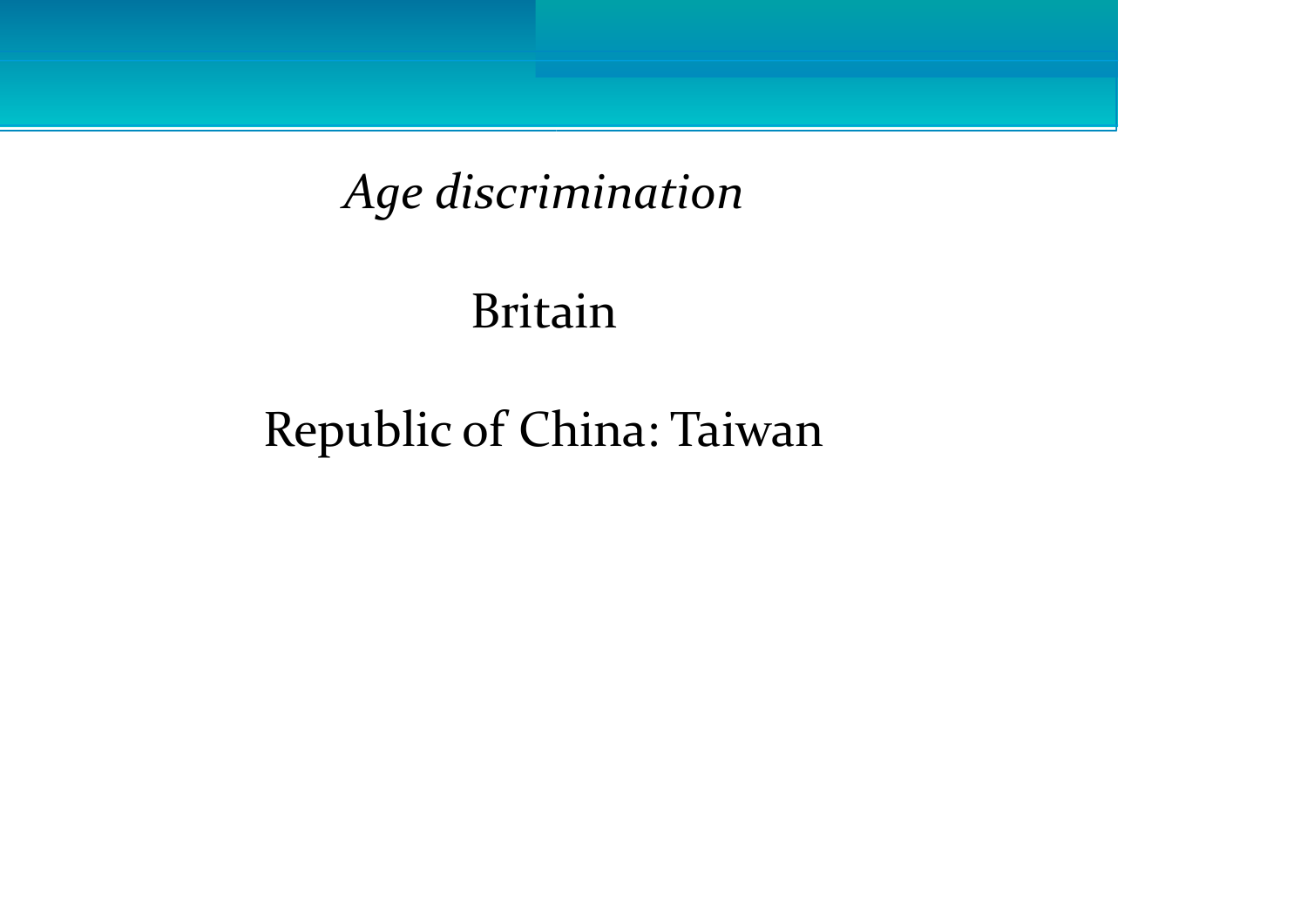*Other discriminating factors in insurance legislation*

Pre-existing conditions (Hong Kong) Disability (Hong Kong) Occupation (Switzerland) Genetic Testing (Poland; Switzerland; Portugal)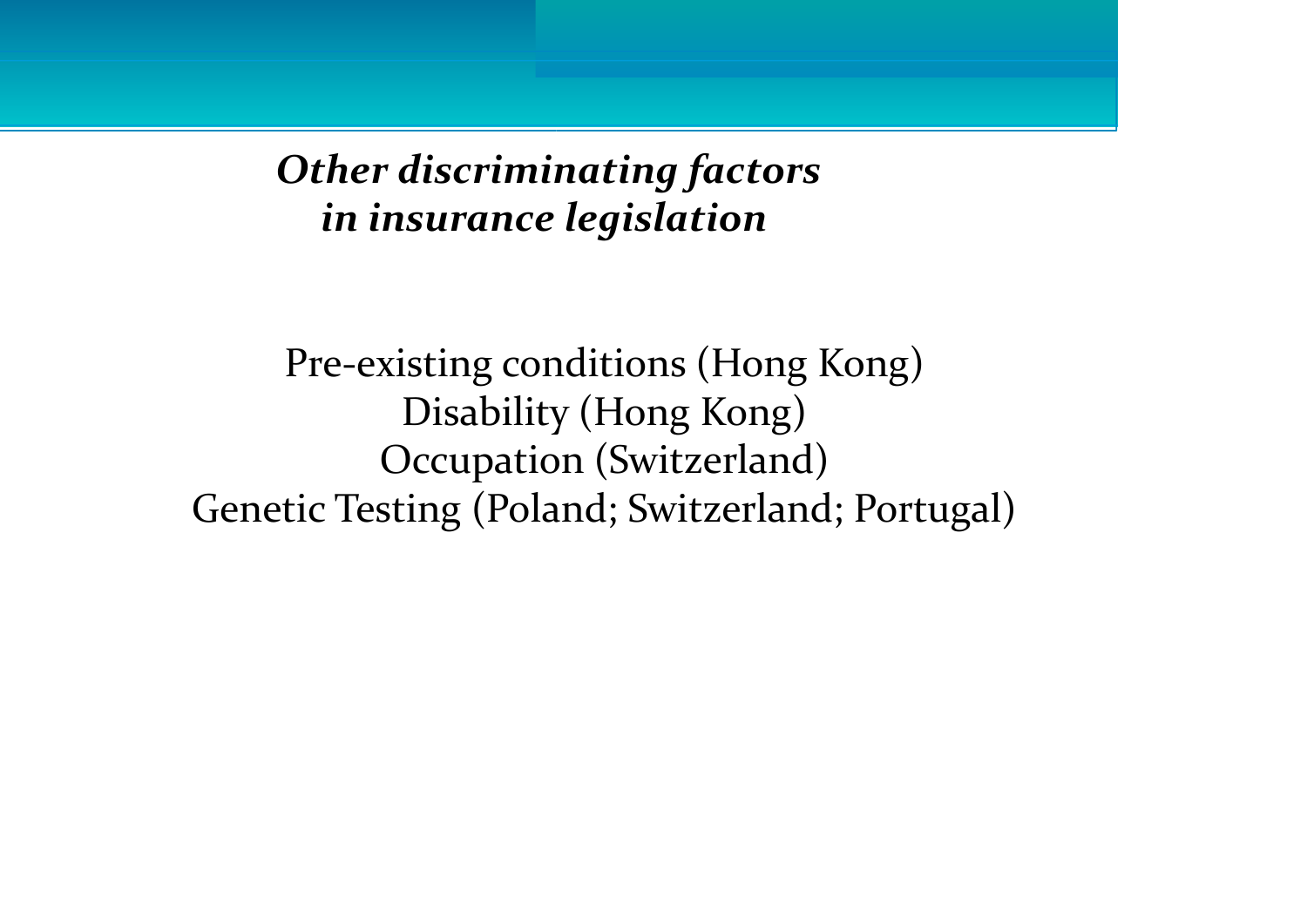**Other insurance industry codes of conduct or rules**

Only 11 were reported:

Turkey, Britain, Colombia, Hong Kong; Taiwan, Portugal, Australia, Japan, Switzerland, Israel & Mexico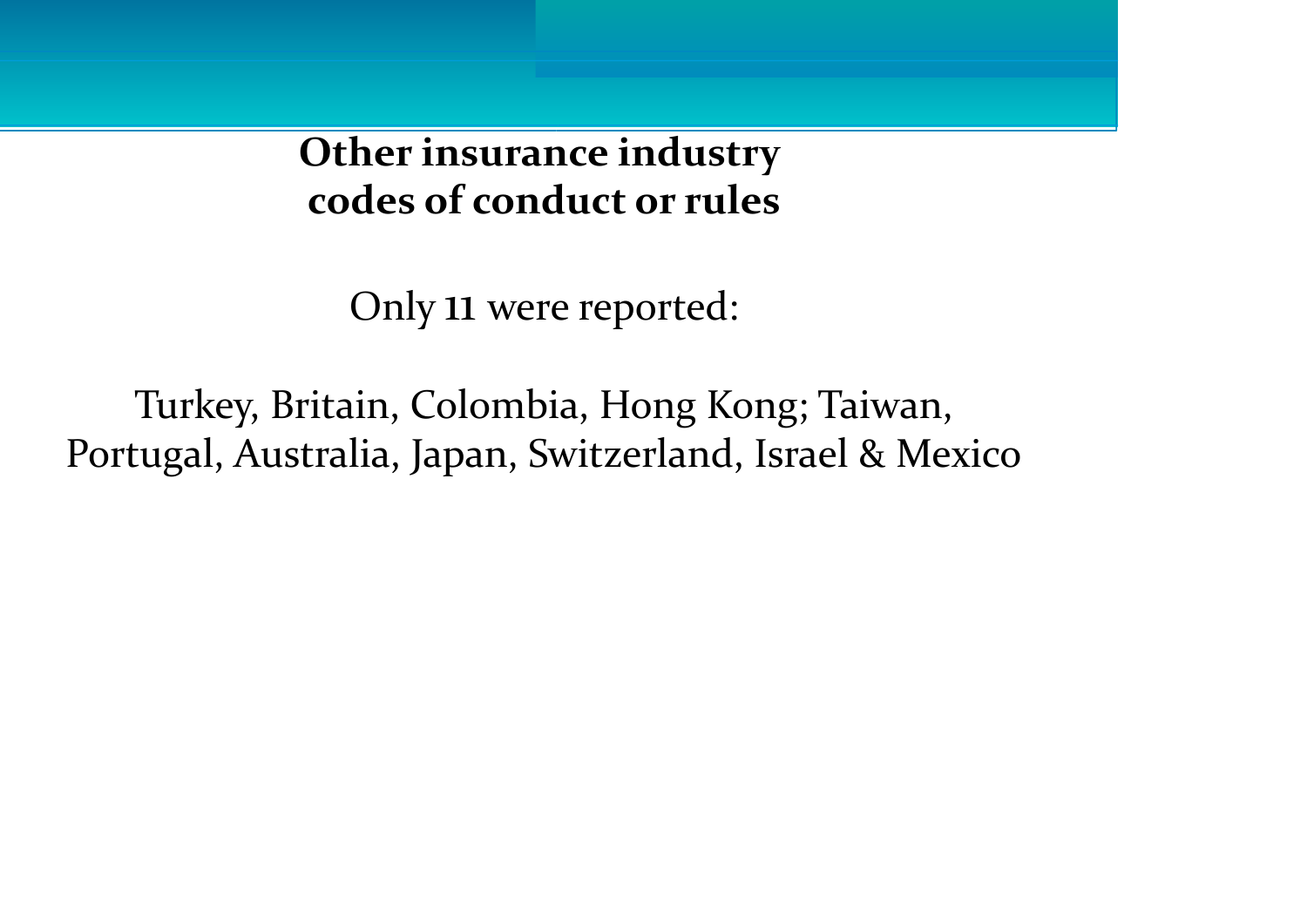#### **Portugal: Insurance Institute Regulations**

## Insurer guarantees application of actuarial and statistical data will be justified, proportionate and non-discriminatory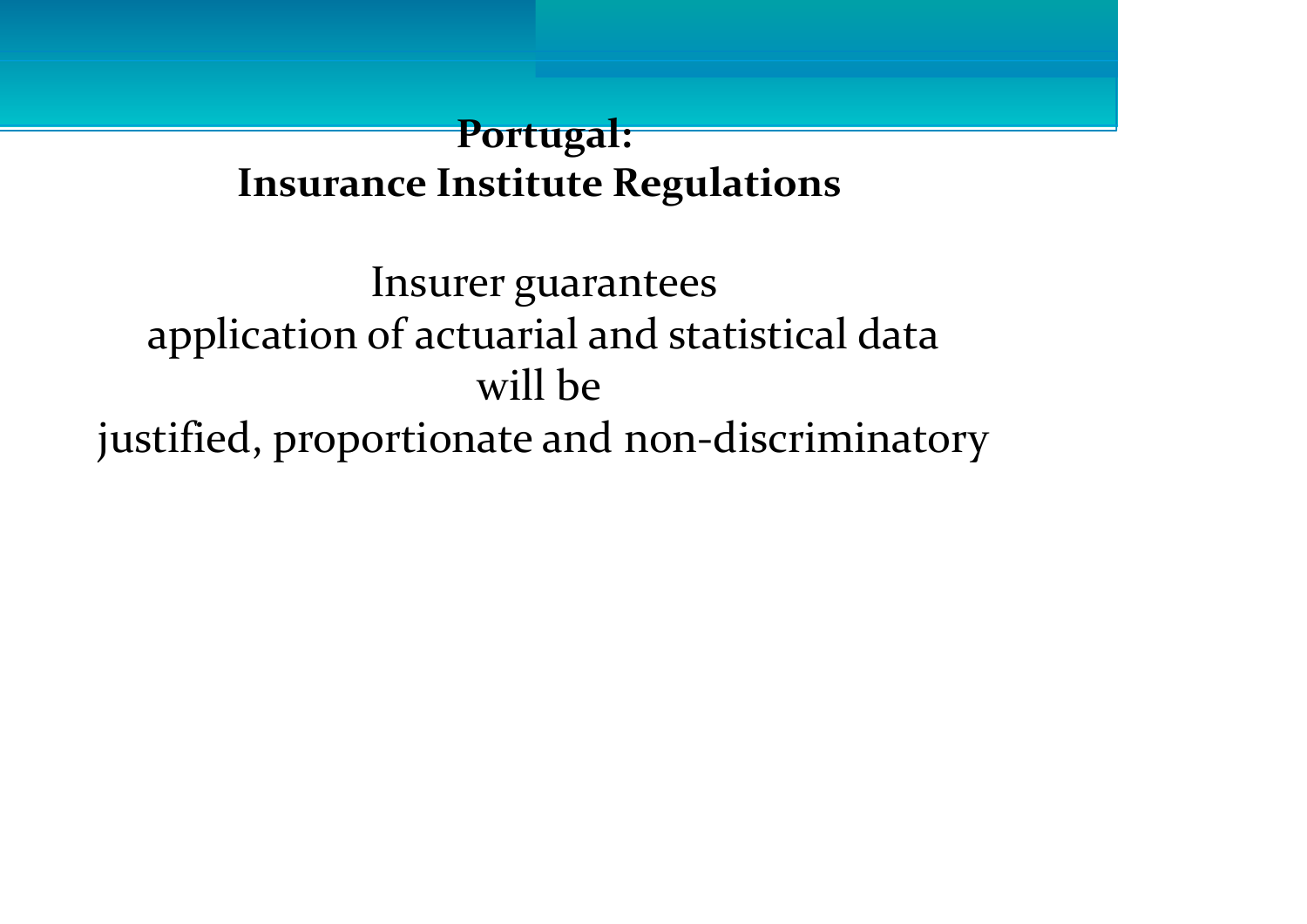## Insurance Supervisory Act of Switzerland

Insurer has a duty to protect the insured from 'abuse'.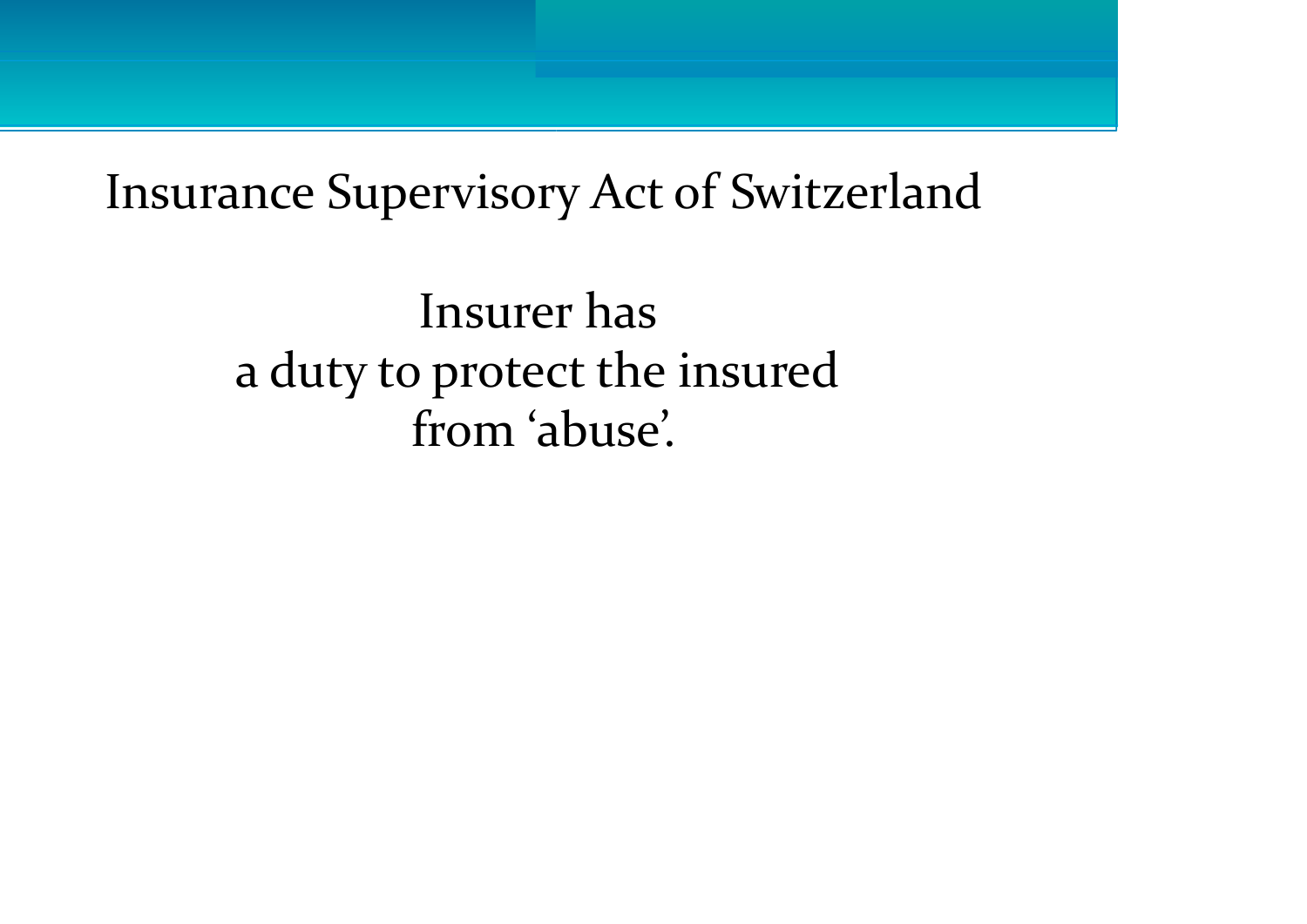To disadvantage an insured or beneficiary

through unequal treatment that cannot be justified legally or for technical insurance reasons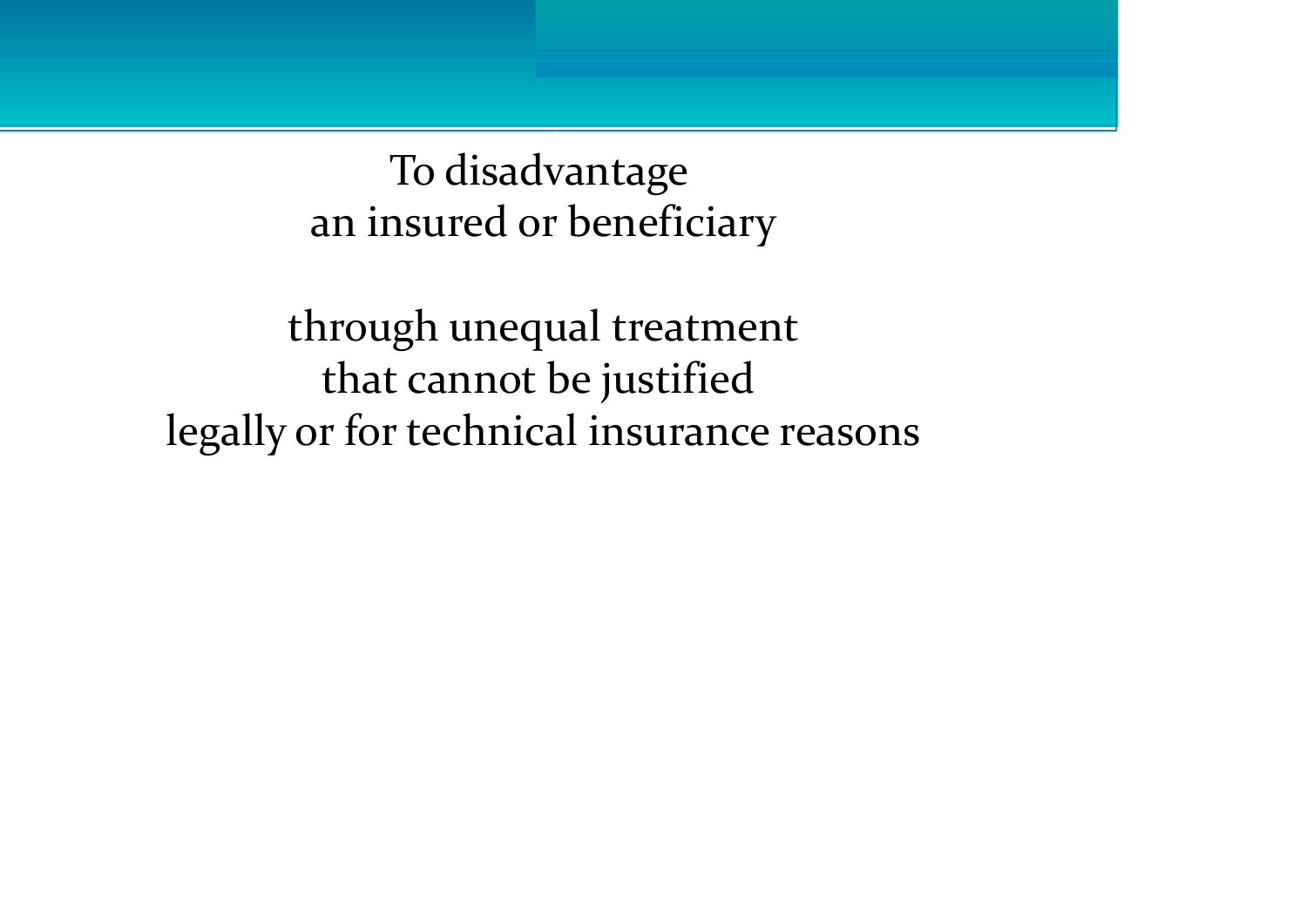**Reaction to** *Test Achats* **judgment**

Statutory enactments: Belgium; Denmark; Finland; Greece; Hungary; Poland; Spain; Britain;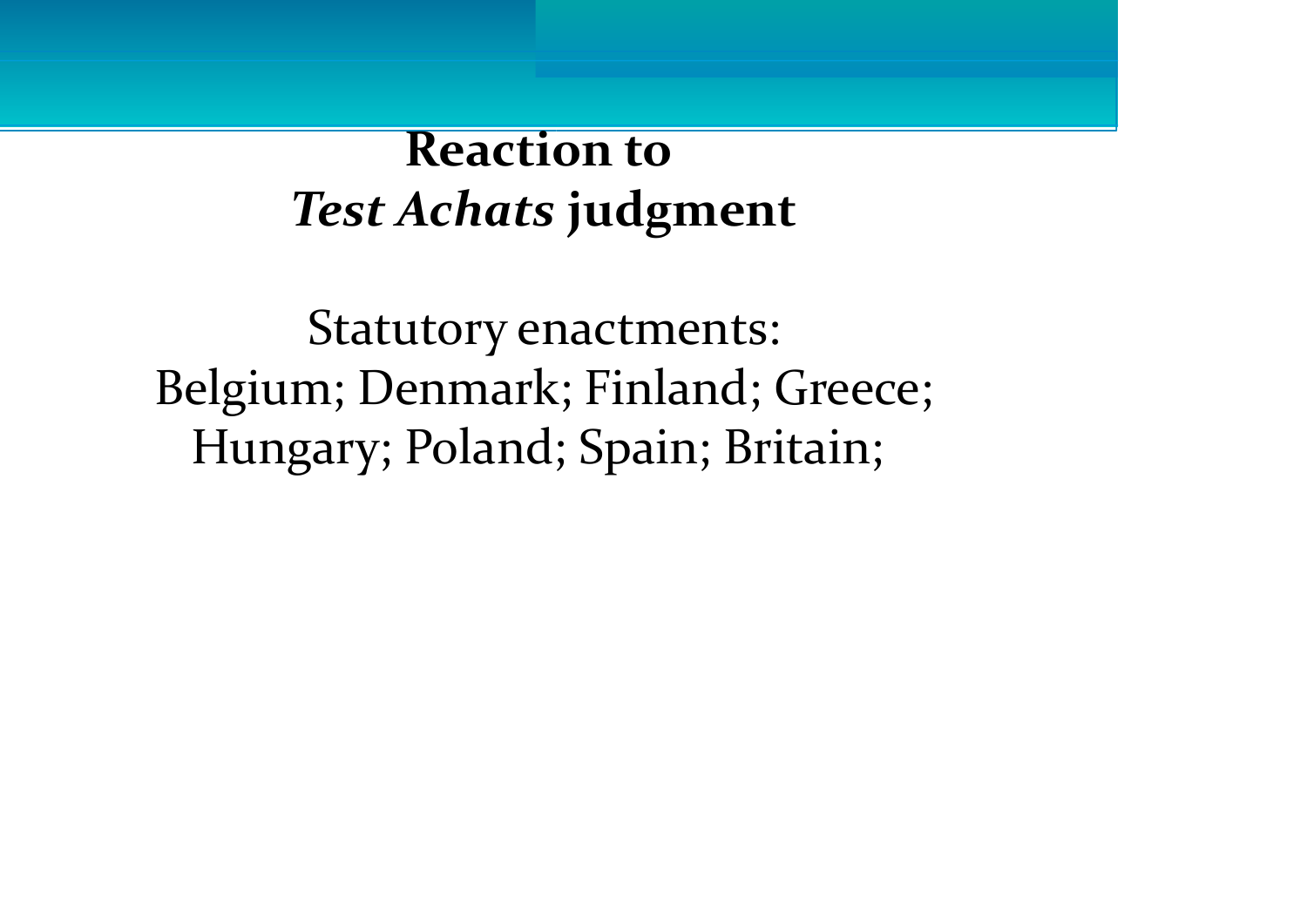No implementation:

Italy and Portugal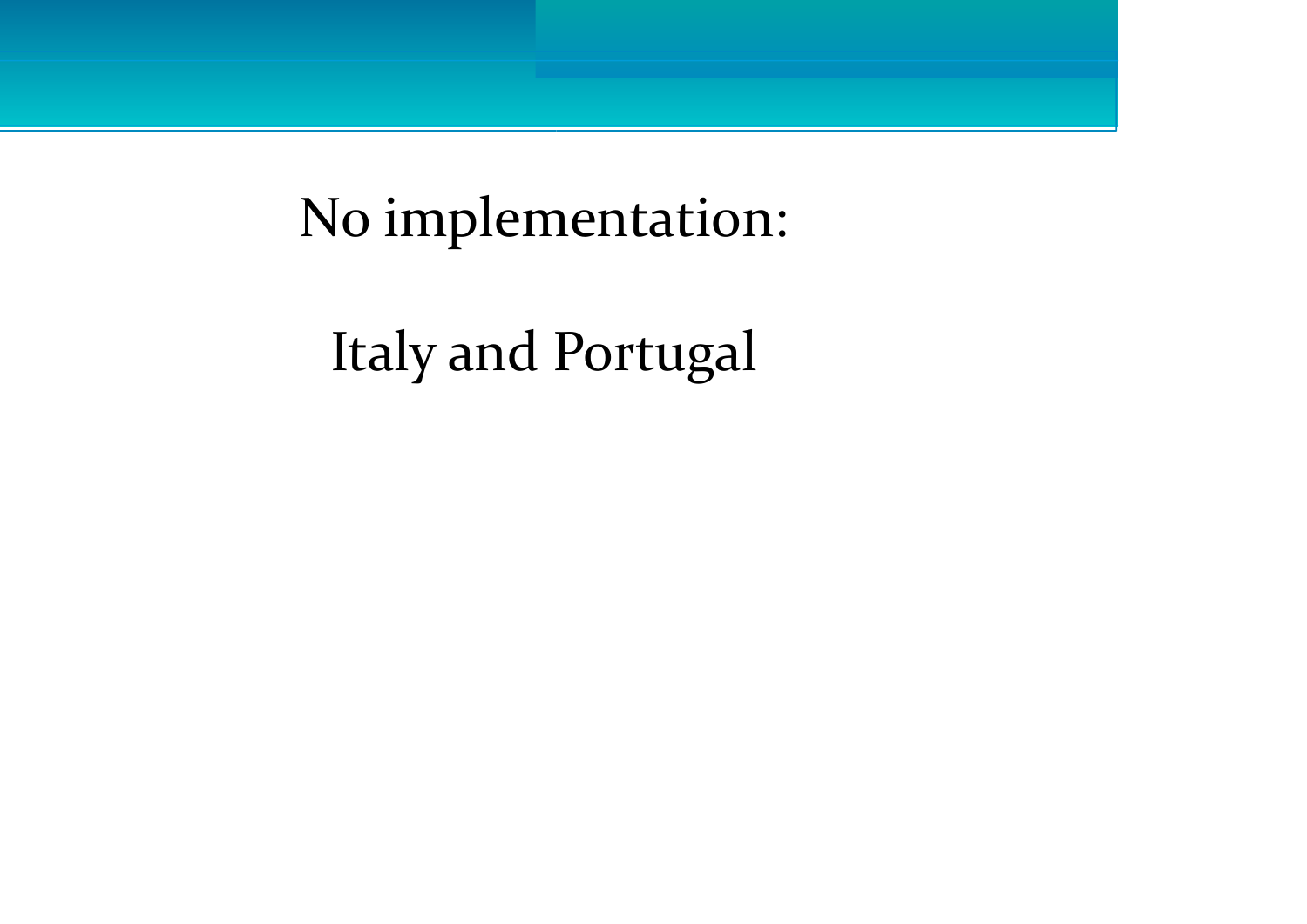# **CONCLUSIONS DRAWN FROM NATIONAL REPORTS**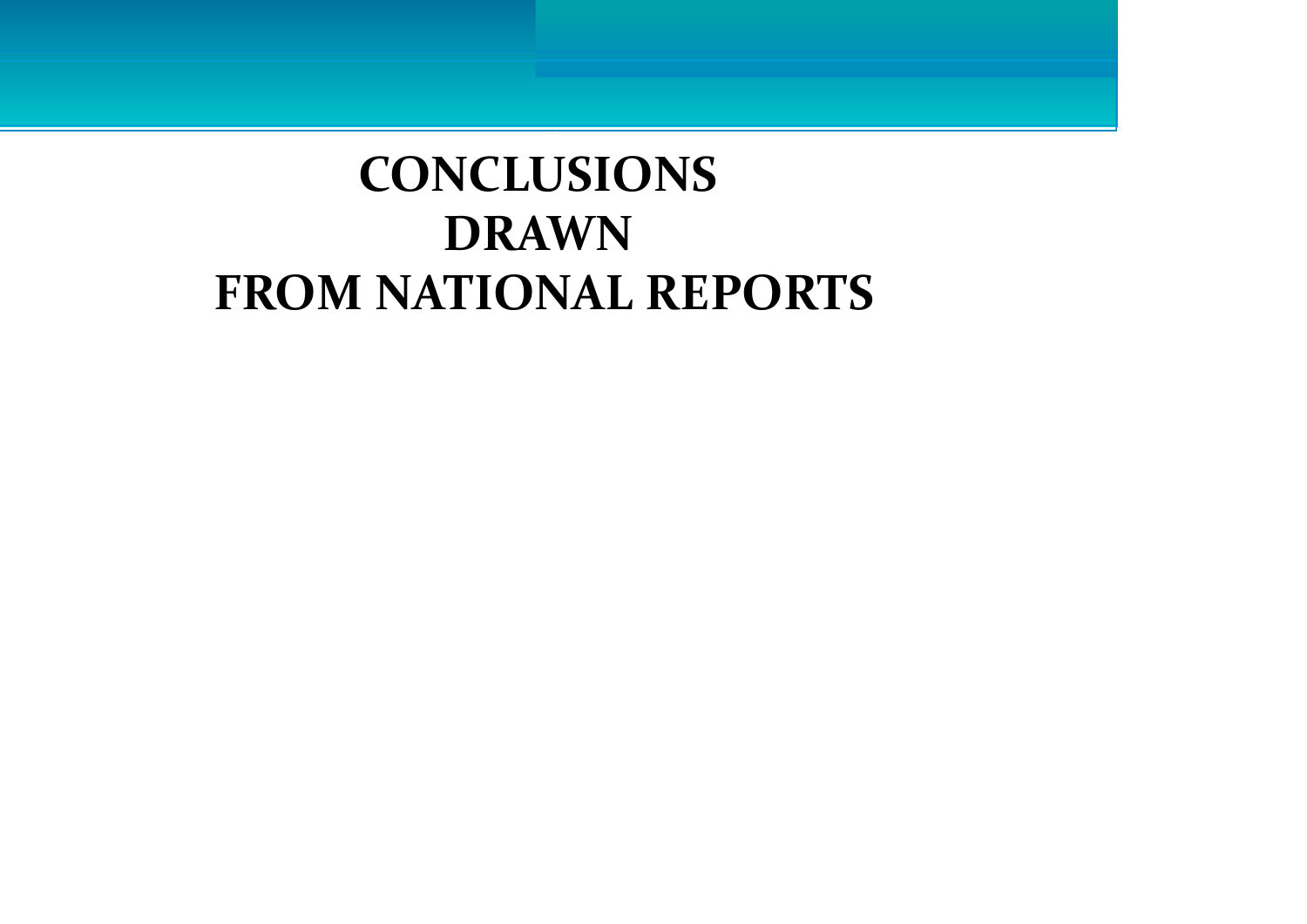New Zealand Society of Actuaries (Inc)

Guidance Notes:

Groupings do not necessarily introduce bias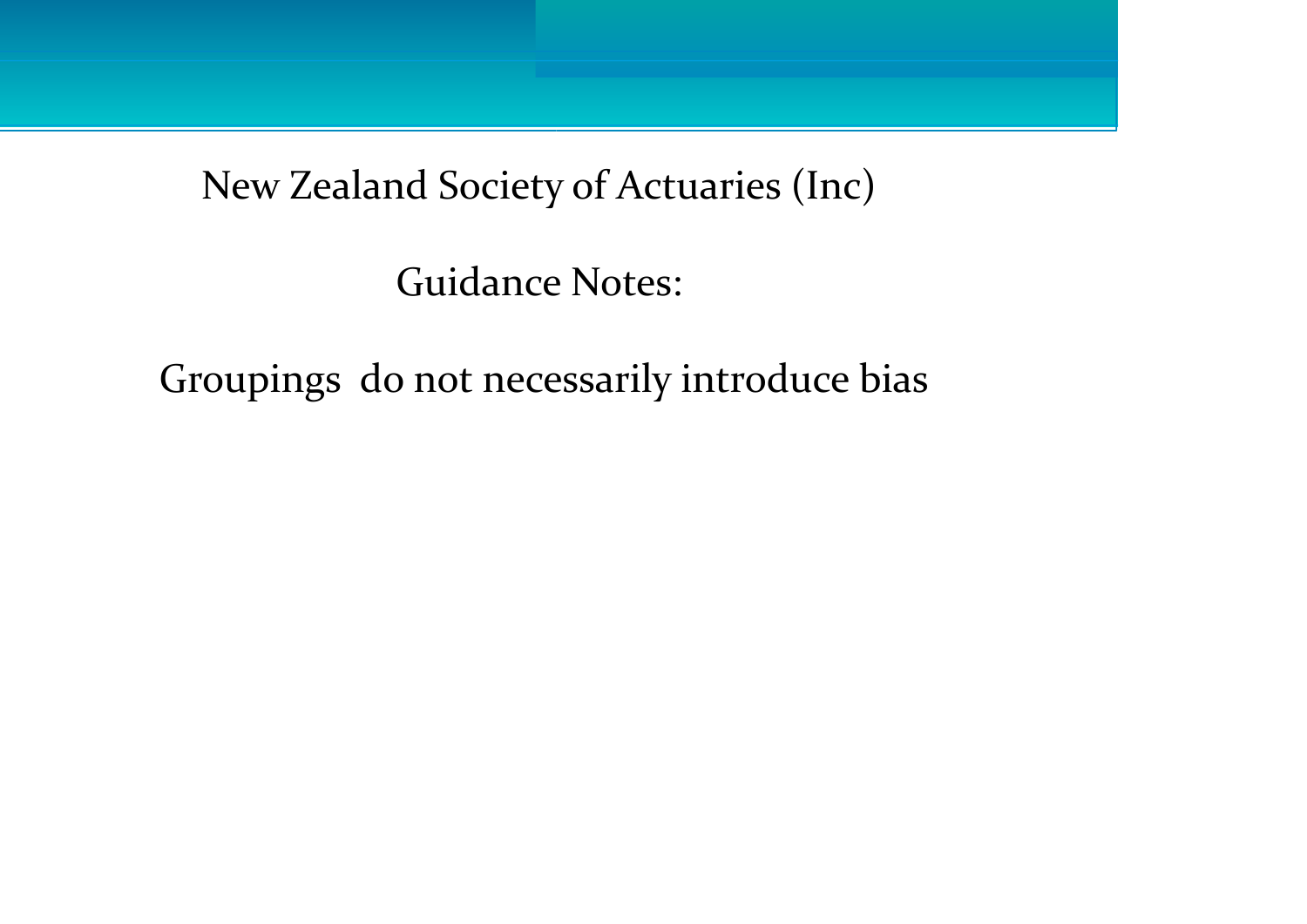The right to equality does not prohibit discrimination

but rather *unfair* discrimination

Not all discrimination is necessarily unfair.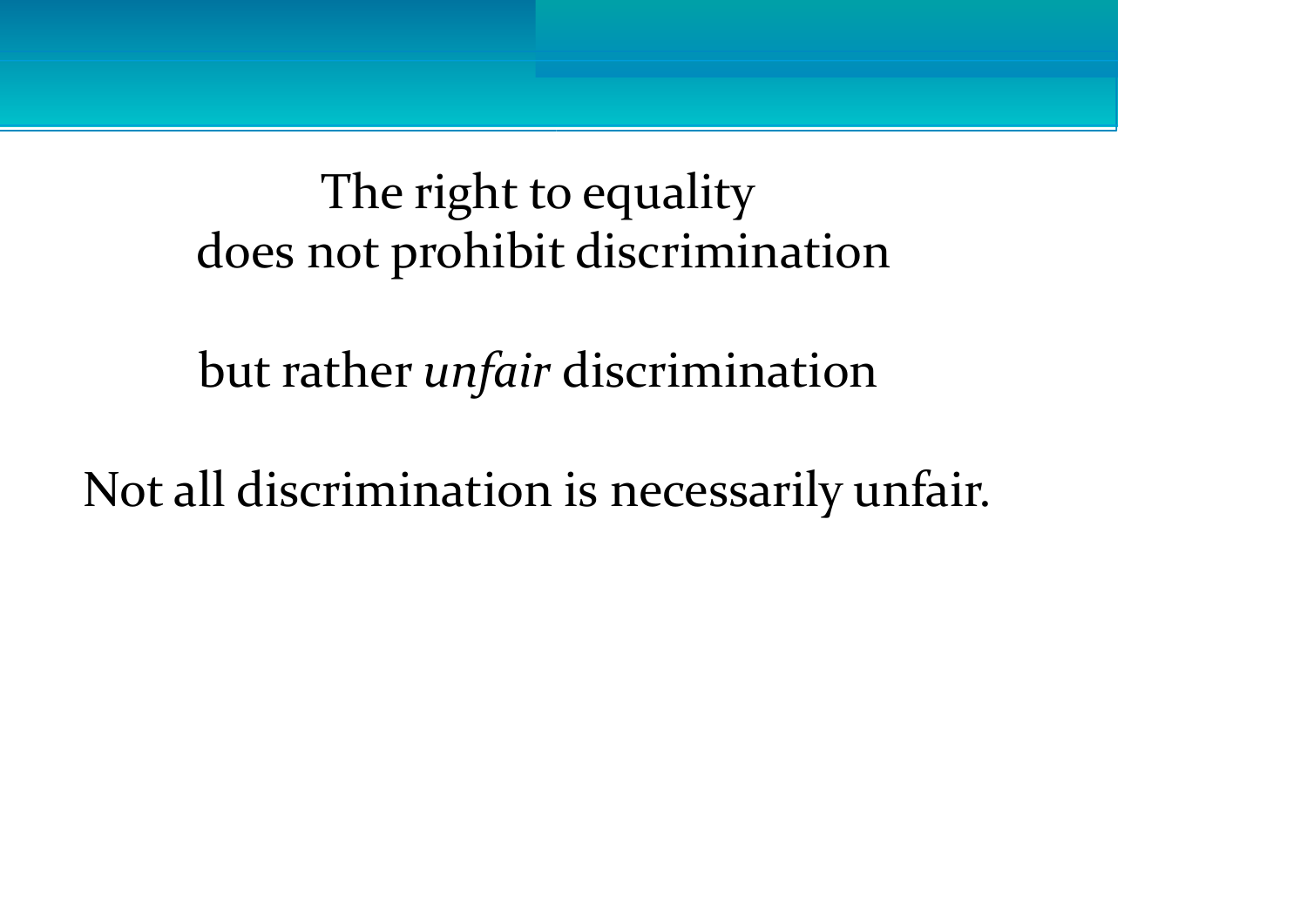For example in South Africa:

Discrimination is from the outset *assumed or deemed* to be unfair unless it is established to be fair in accordance with specific statutory criteria.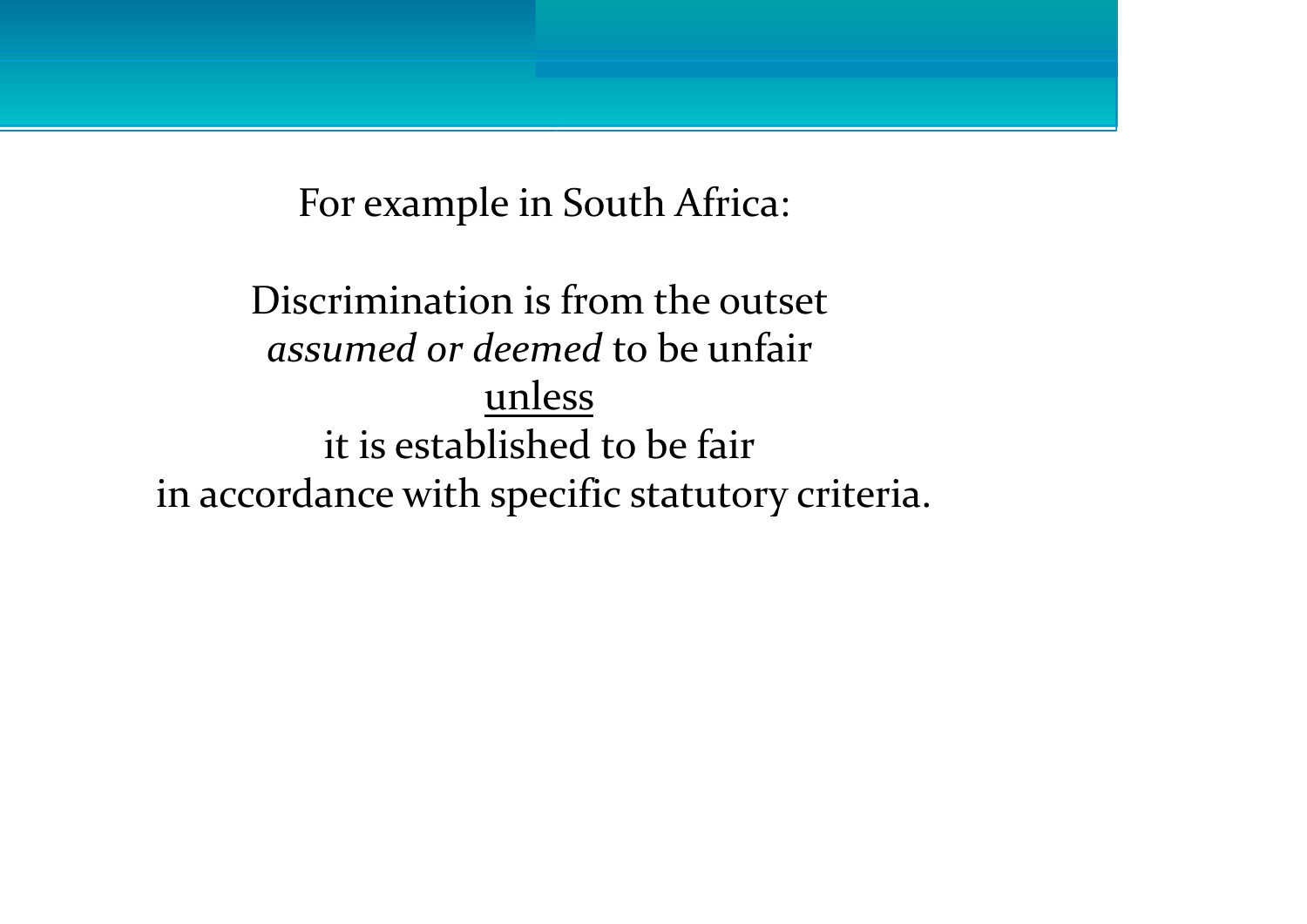## Promotion of Equality and Prevention of Unfair Discrimination Act

4 of 2000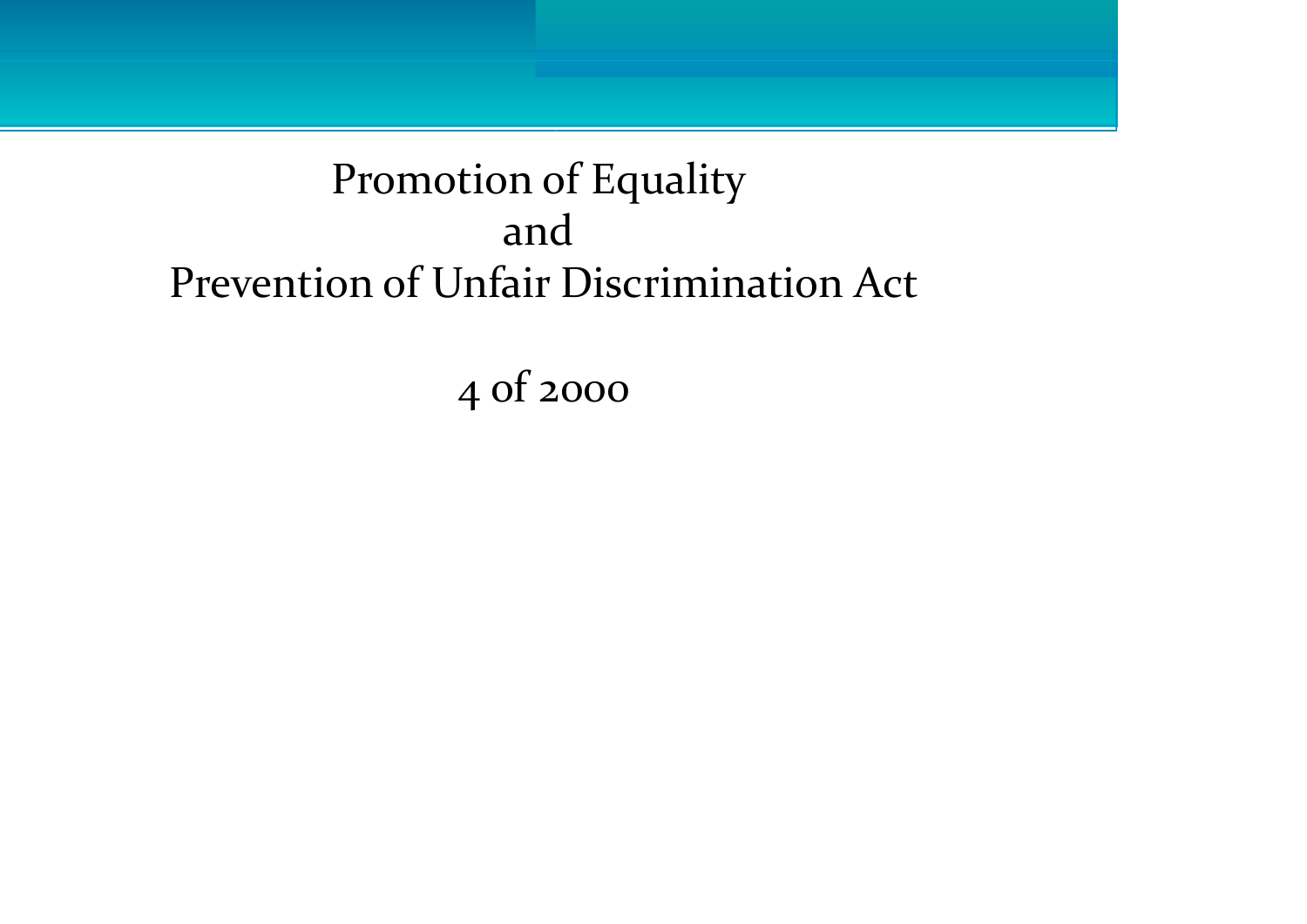Extensive legislation to prohibit most forms of discrimination,

it allows for 'affirmative action'

to redress past unfair discrimination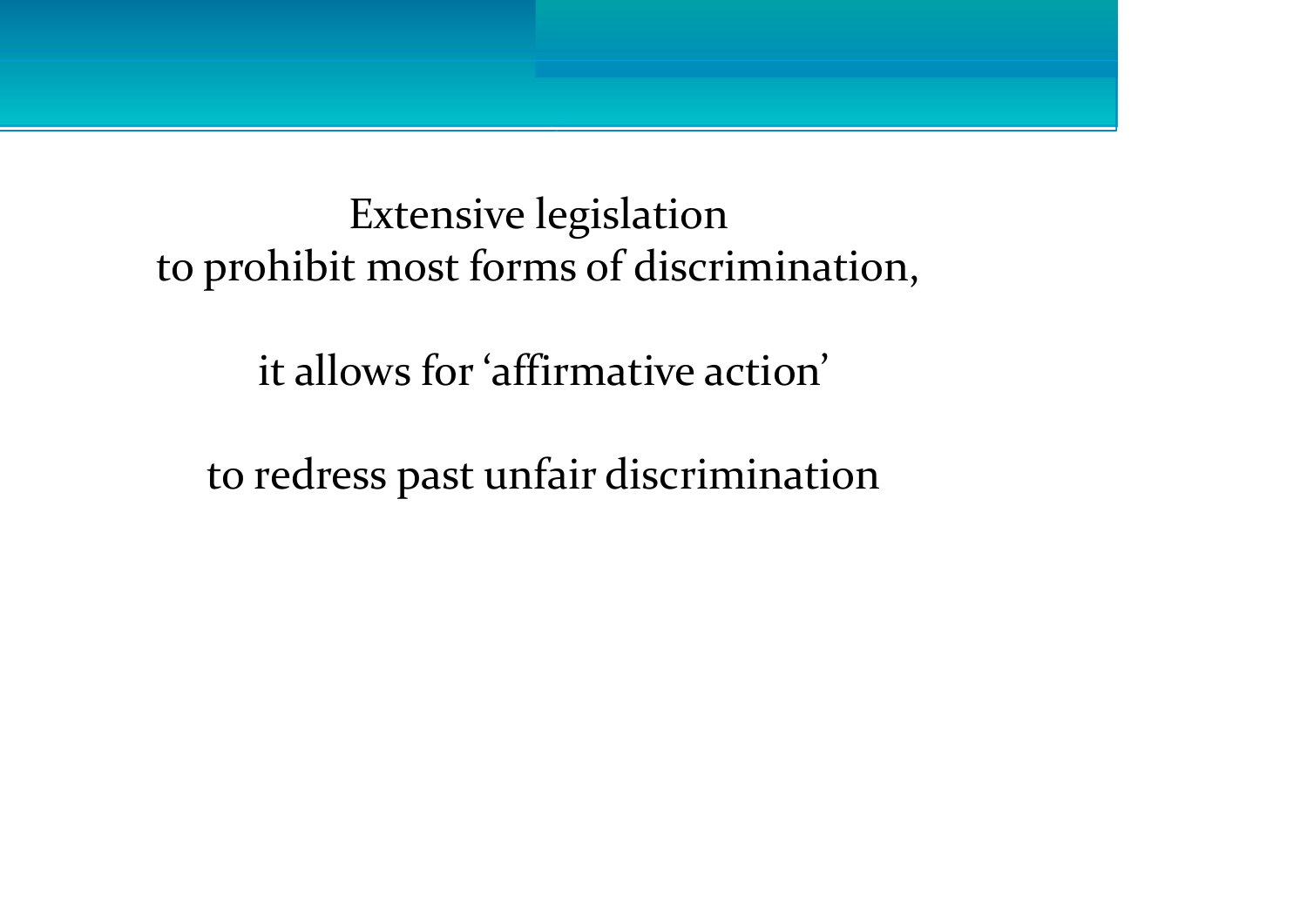Determine which attribute or characteristic

has the potential to impair the fundamental human dignity or to affect it adversely

*Yet in a comparable man*ner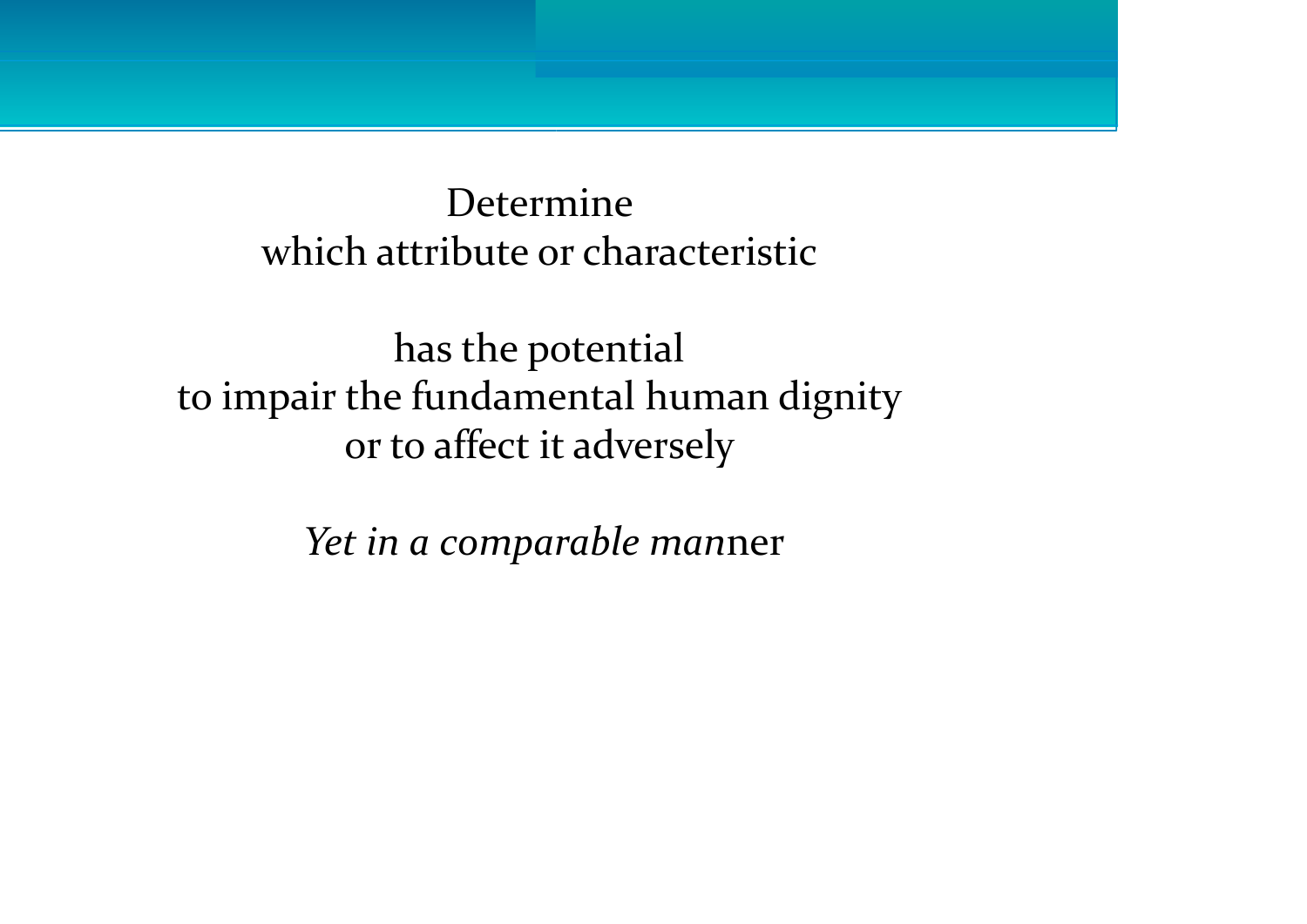It appears that a general opinion persists

that discrimination is not and should *not* be *totally proh*ibited in all situations, but tolerated where it can be justified as a proportionate means of attaining a legitimate aim.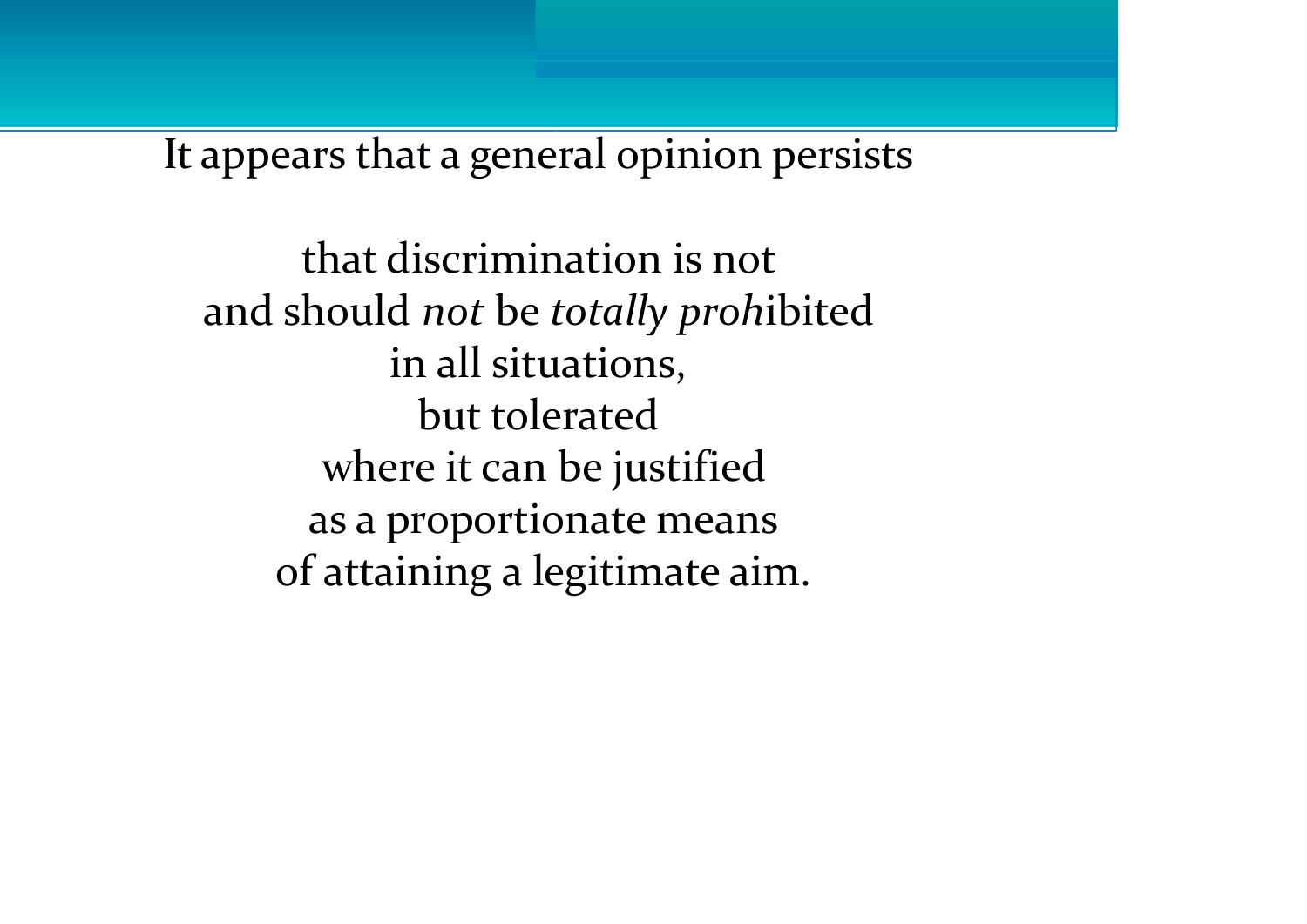Swiss Report confirms:

discrimination can only be tolerated where it is

(a) based on generally accepted actuarial methods;

(b) does not exclude persons entirely from insurance; and (c) the factors are applied equally to all applicants.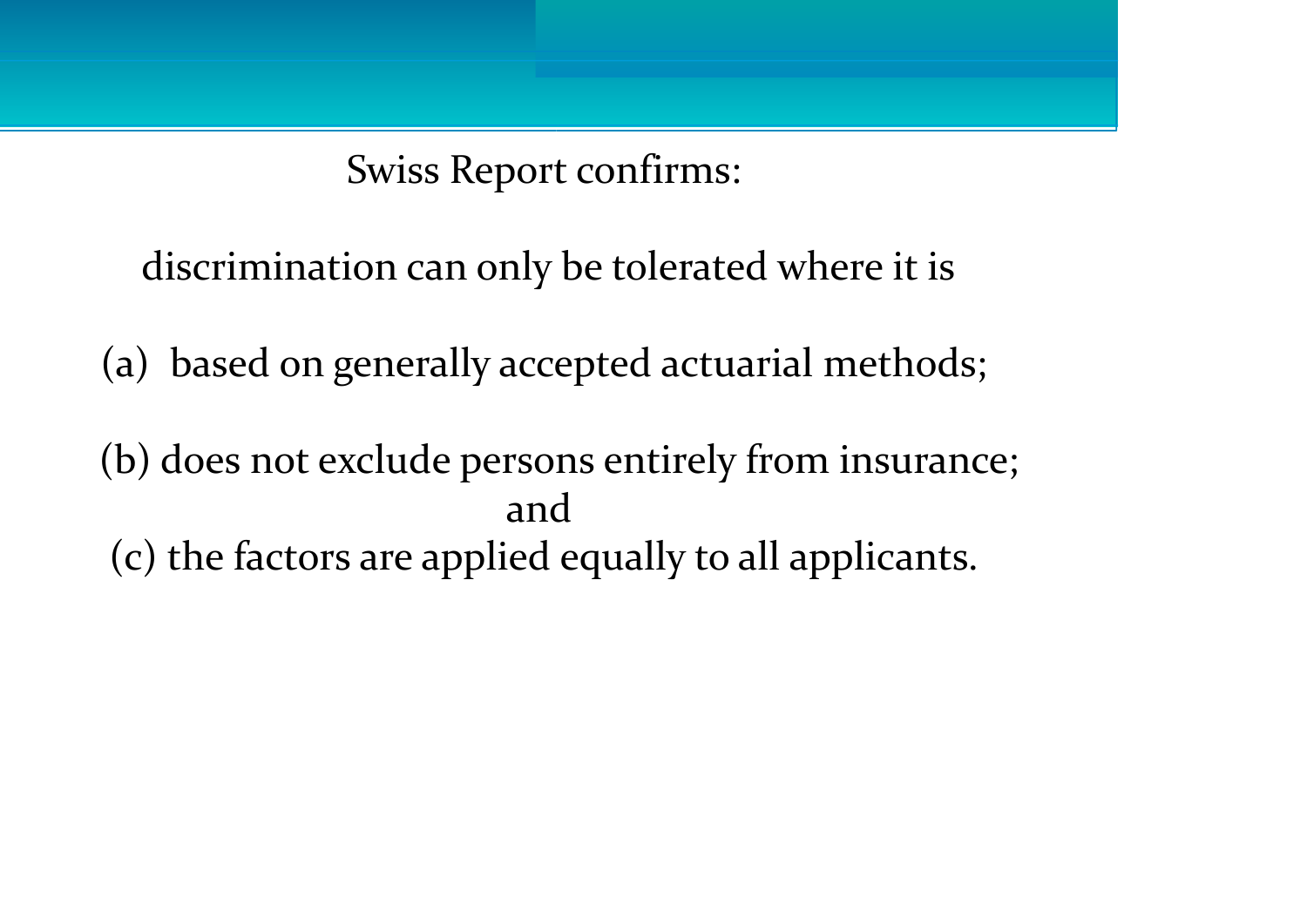One should rather speak of

'differentiation' than 'discrimination'

in the context of insurance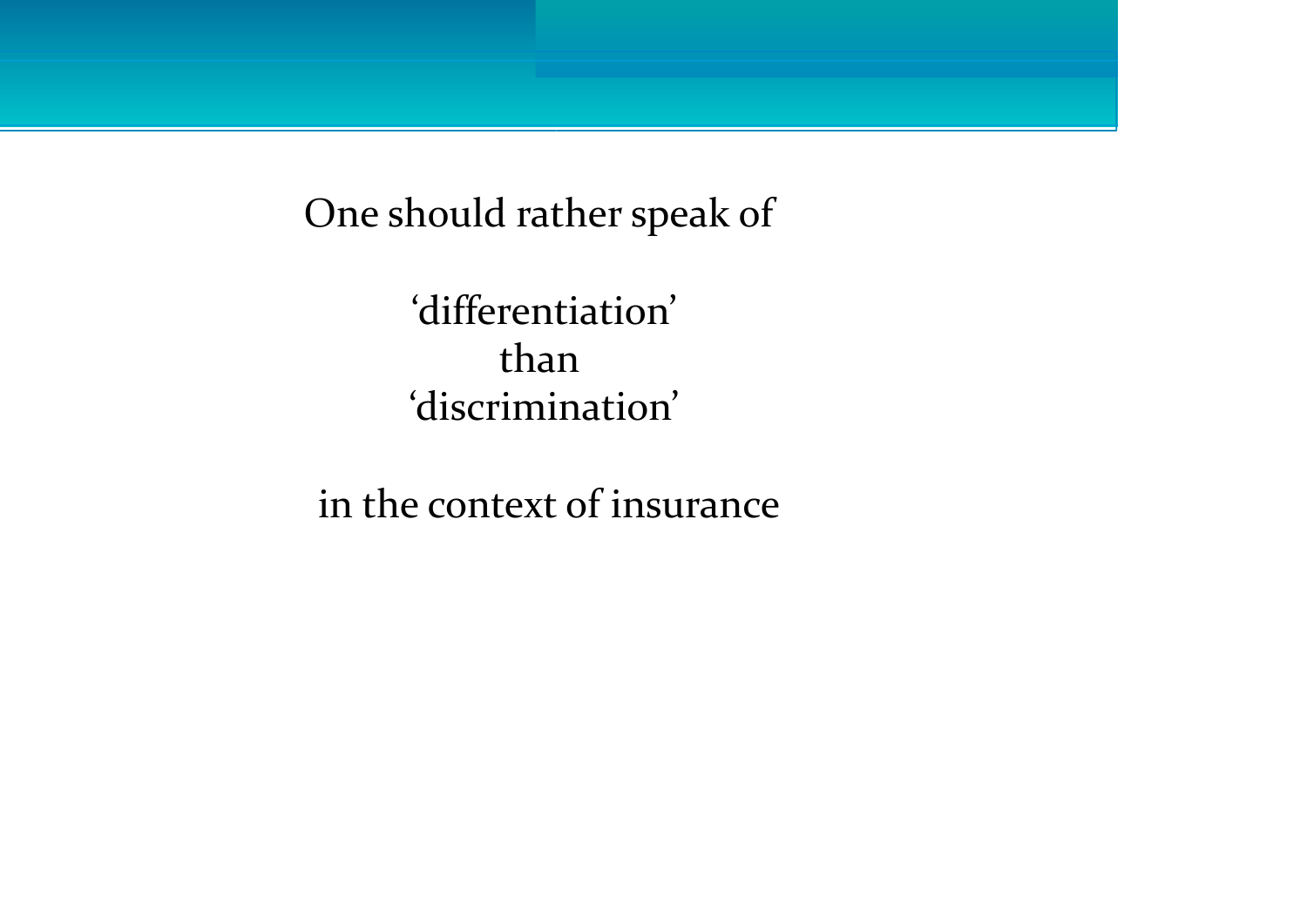Should not follow a blanket discriminatory practice,

but rather approach insurance on a case by case basis tailored on individualisation.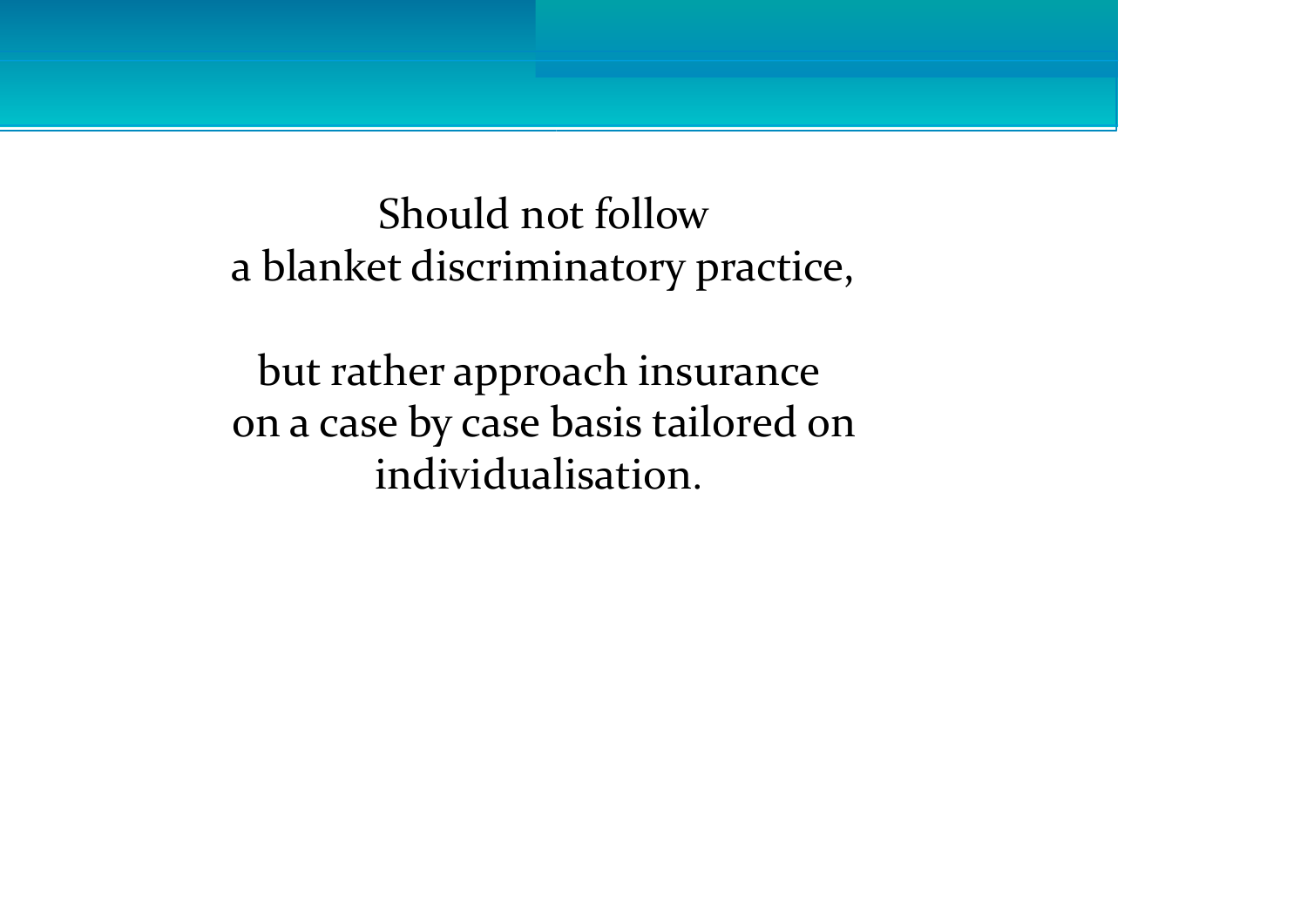# Is this approach and its implementation

Practical, economical and attainable?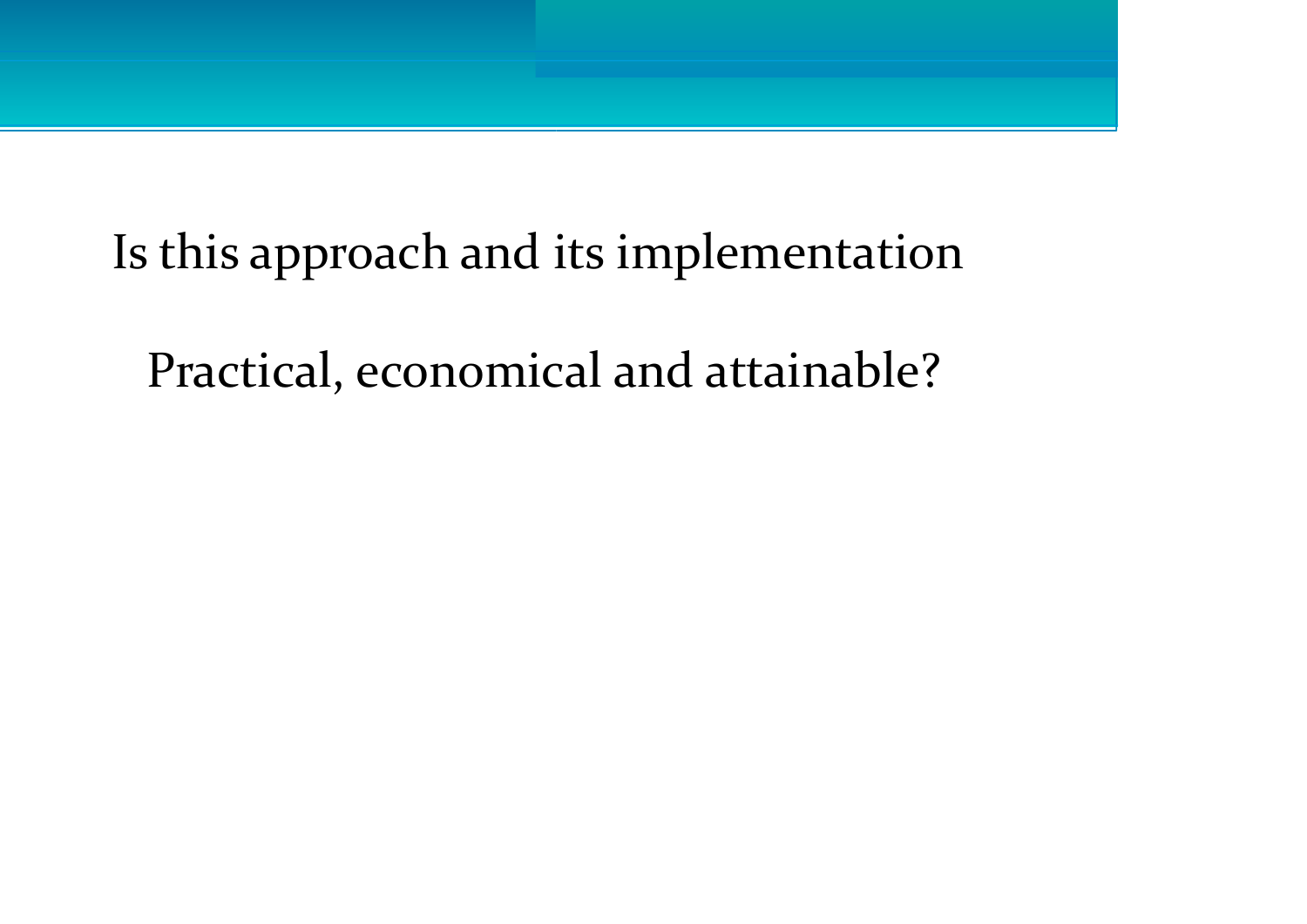Generally accepted that absolute exclusion is unacceptable

based solely on a single general discriminatory factor such as age.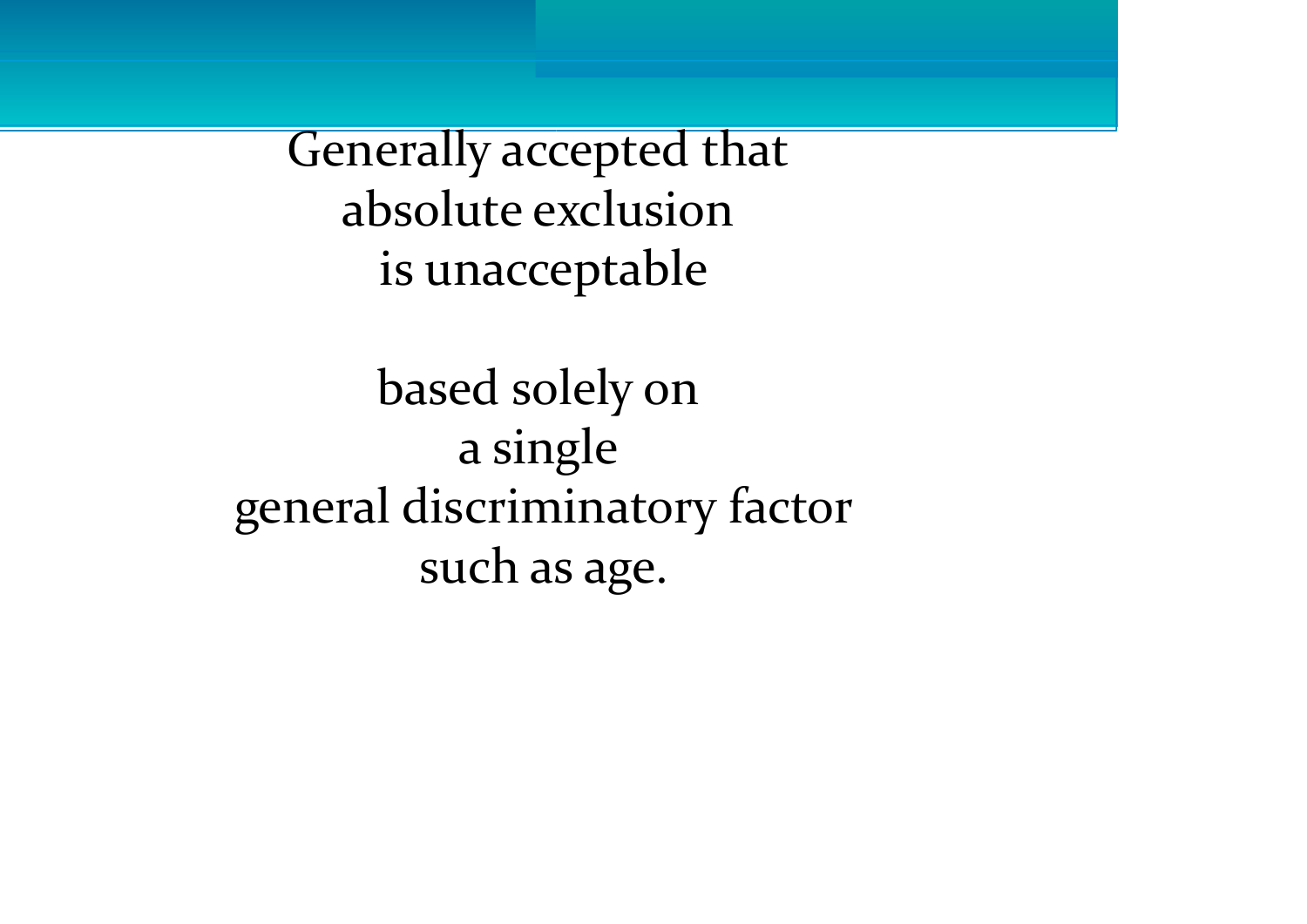### Age or gender, for example, not on its own the determining factor, but

## in conjunction with statistical and actuarial and other empirical data, be applied for risk selection and classification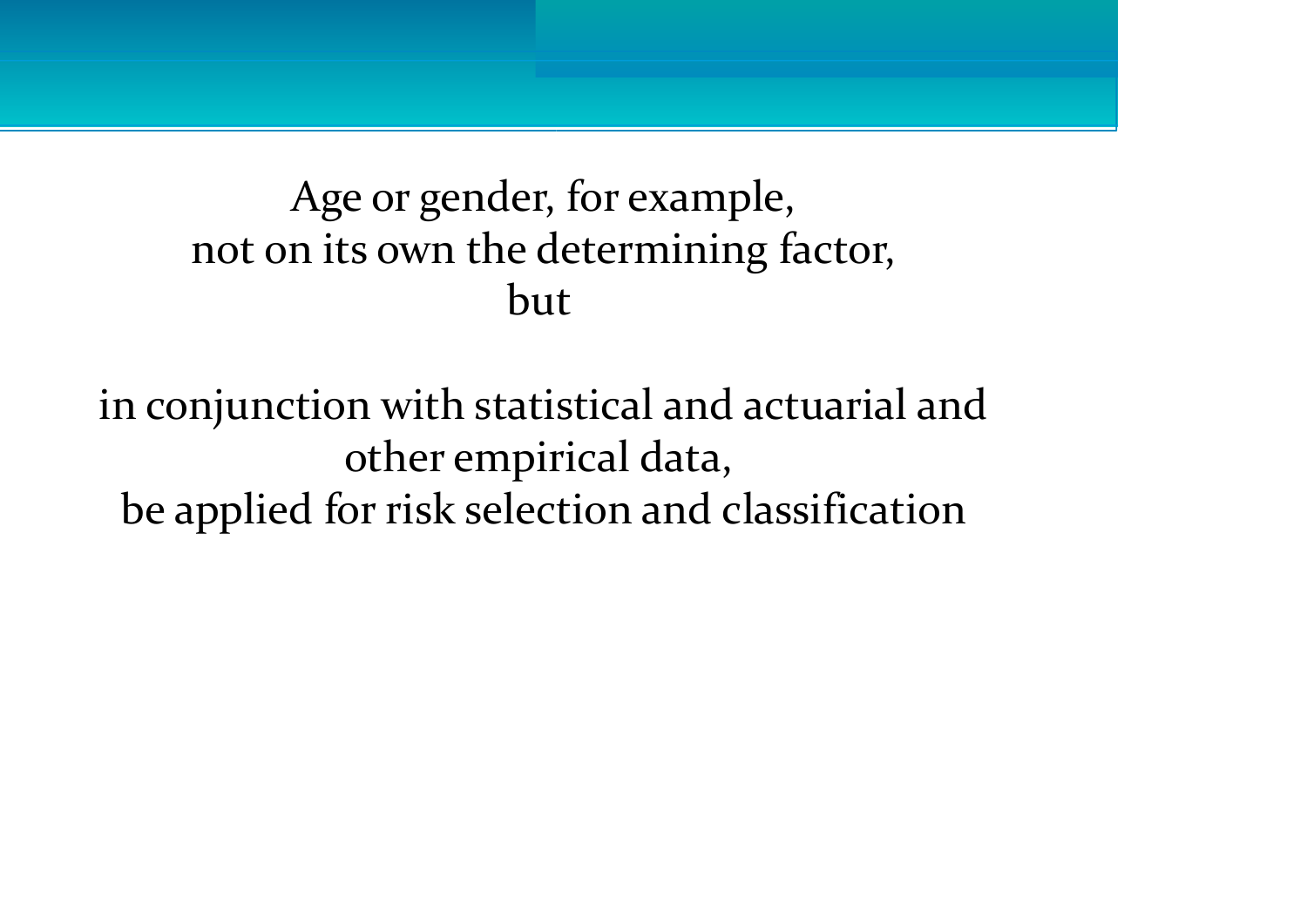In the absence of actuarial and statistical evidence establishing the insurance risk,

an insurer could not justify its practice of *outright refusal*

*BUT*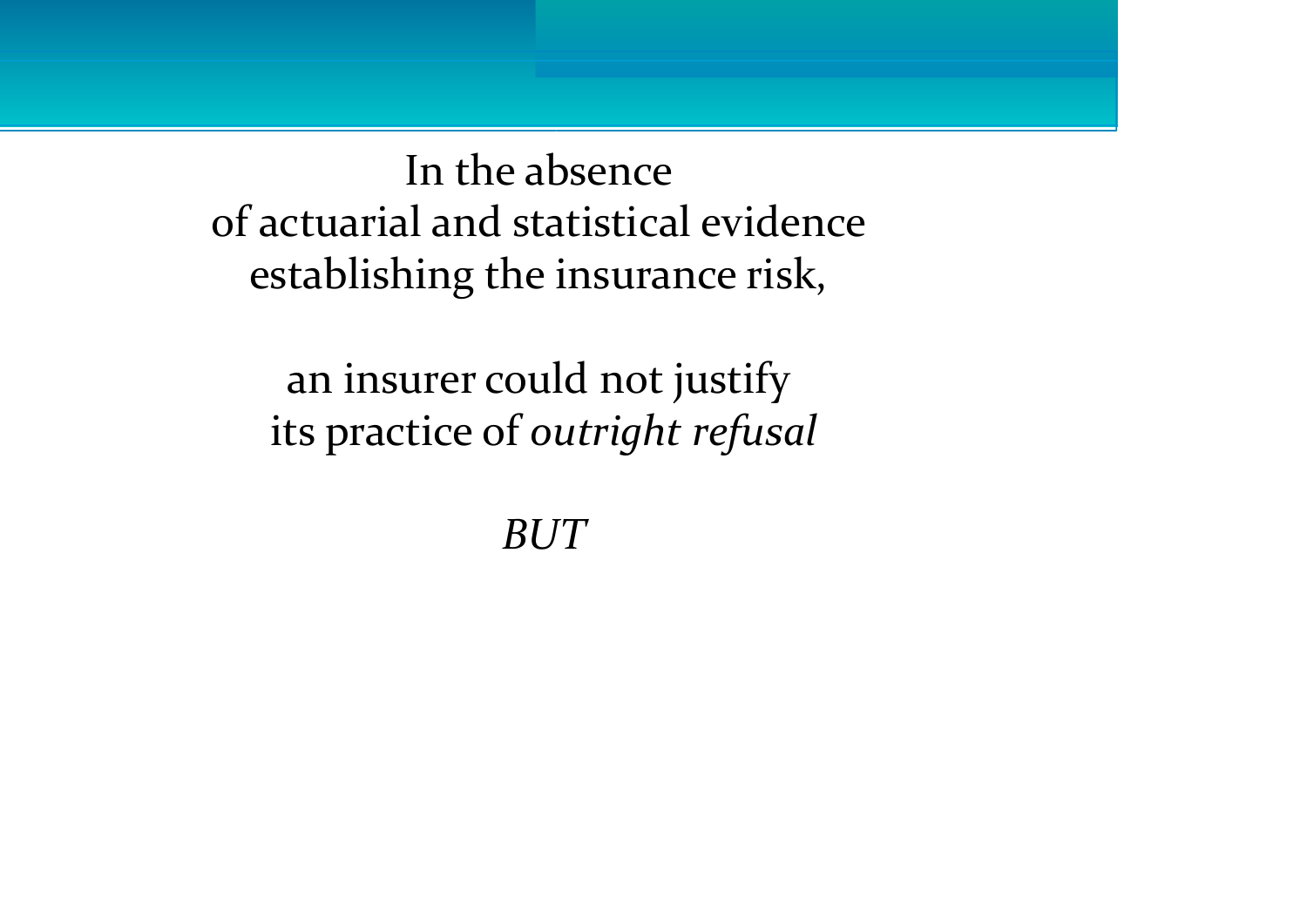More readily justified and acceptable :

(i)premium adjustments

- (ii) differentiation in selection of benefits
	- (iii) policy terms and conditions

.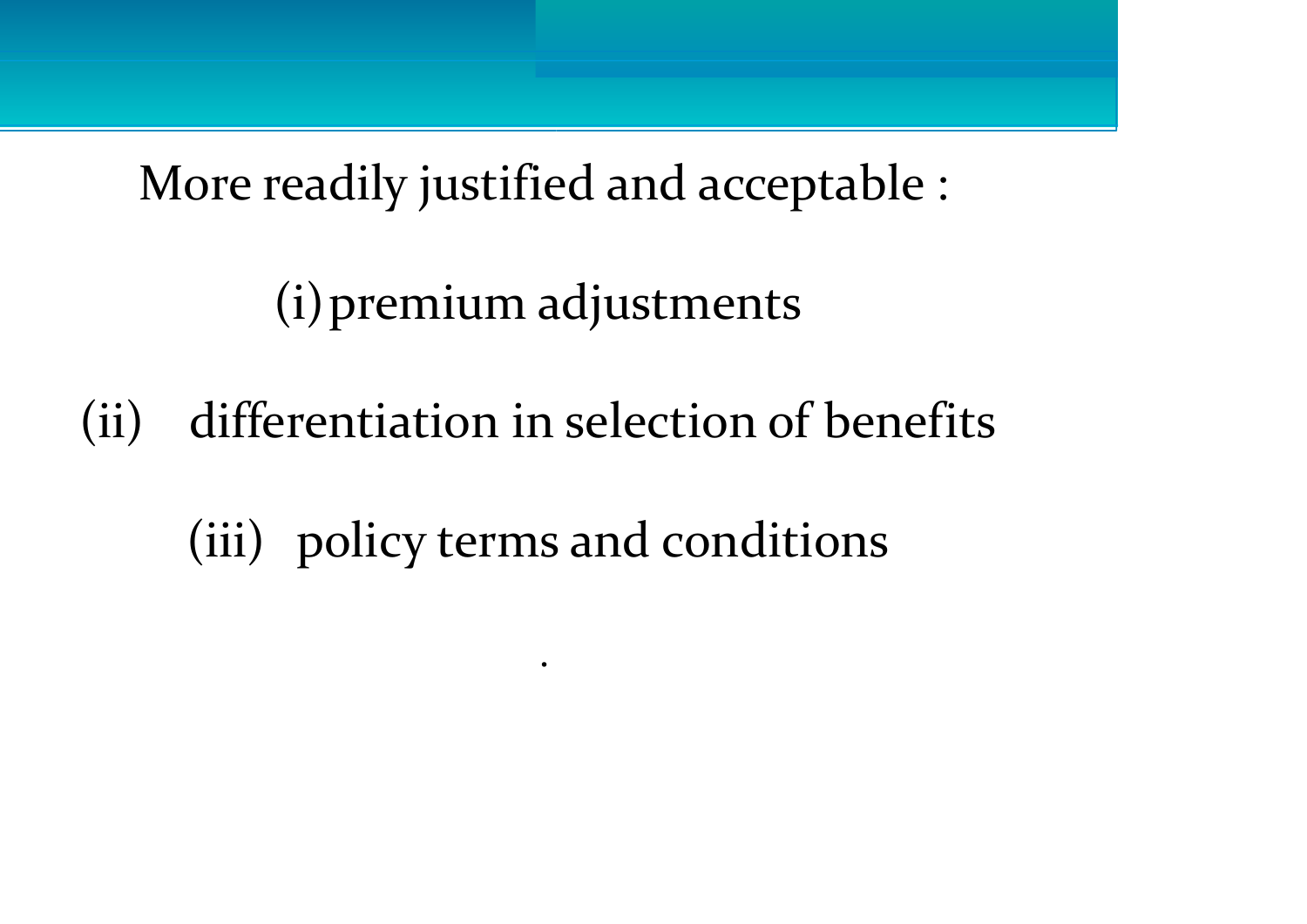Valuable social function provided by insurance

requires protection of the solvency and profitability of insurance companies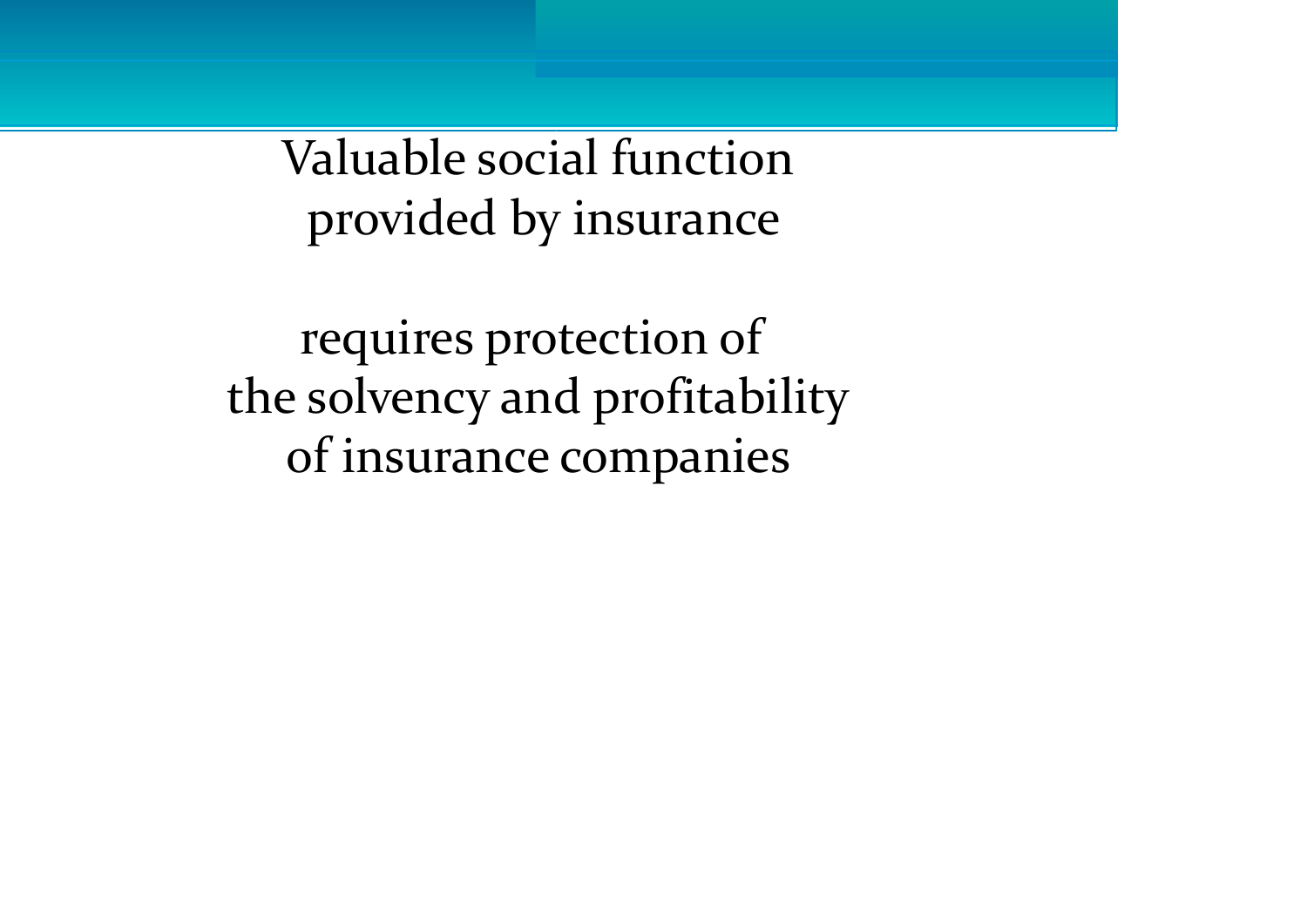**In classification of risks and setting of premiums,**

#### **insurance companies are more likely to prosper**

**which is in the interests of** *all* **their policyholders**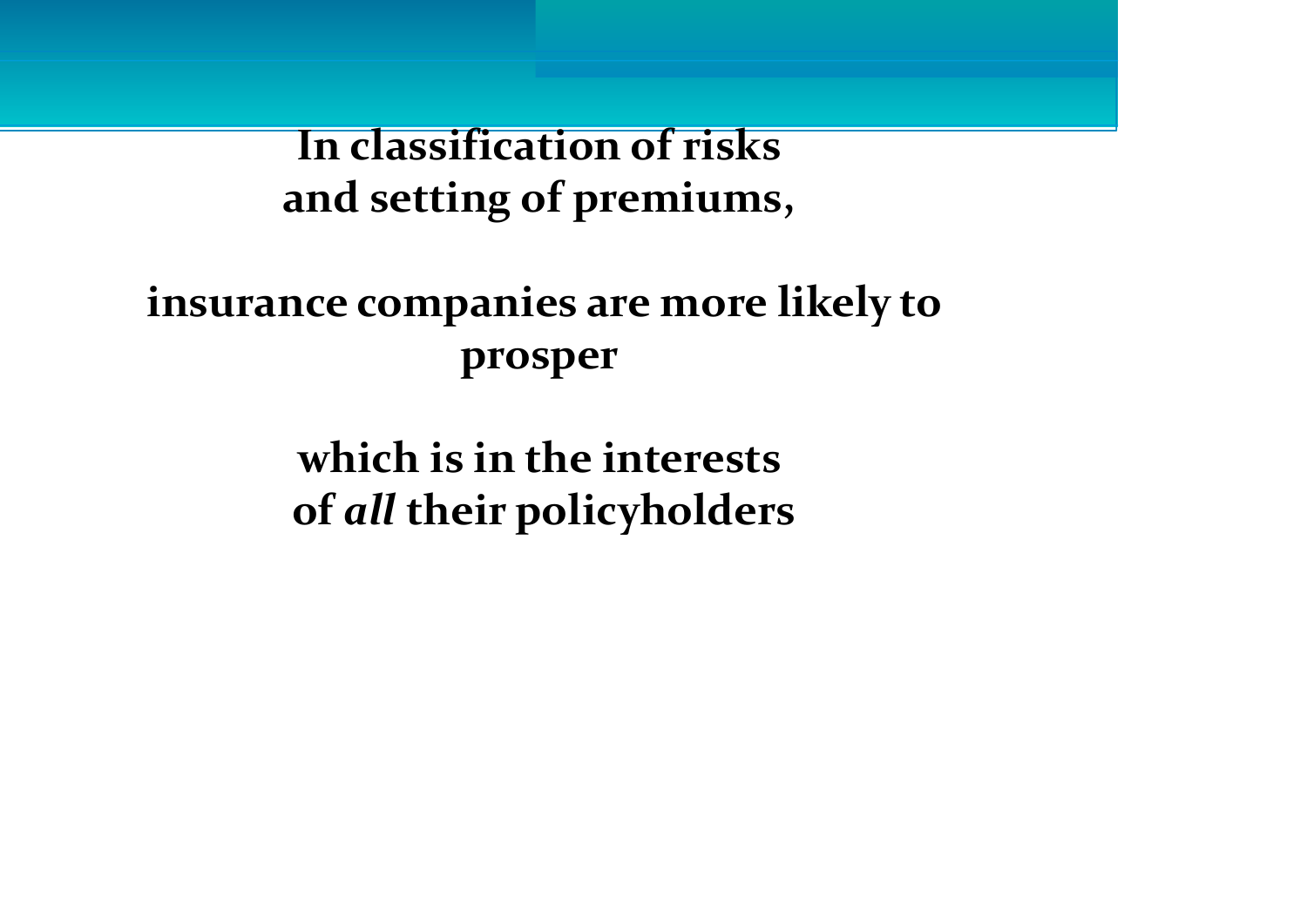The synergy between fundamental or human rights protection and commercial viability

must be recognised and regulated, by international or national legislation, or by self-regulation measures to strike a *balance*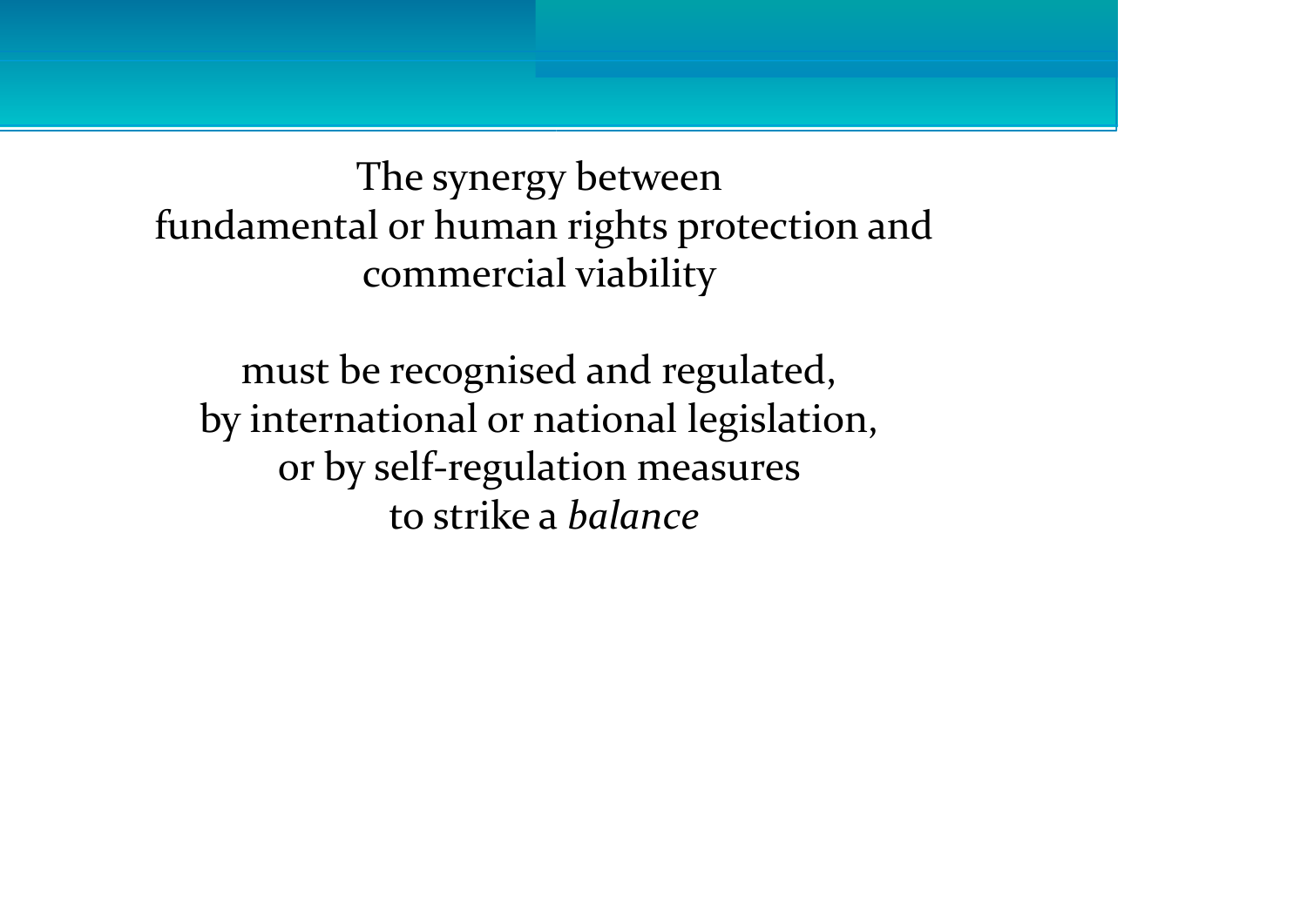**Preventing discrimination against one group, leads in most situations to counter-discrimination of the other**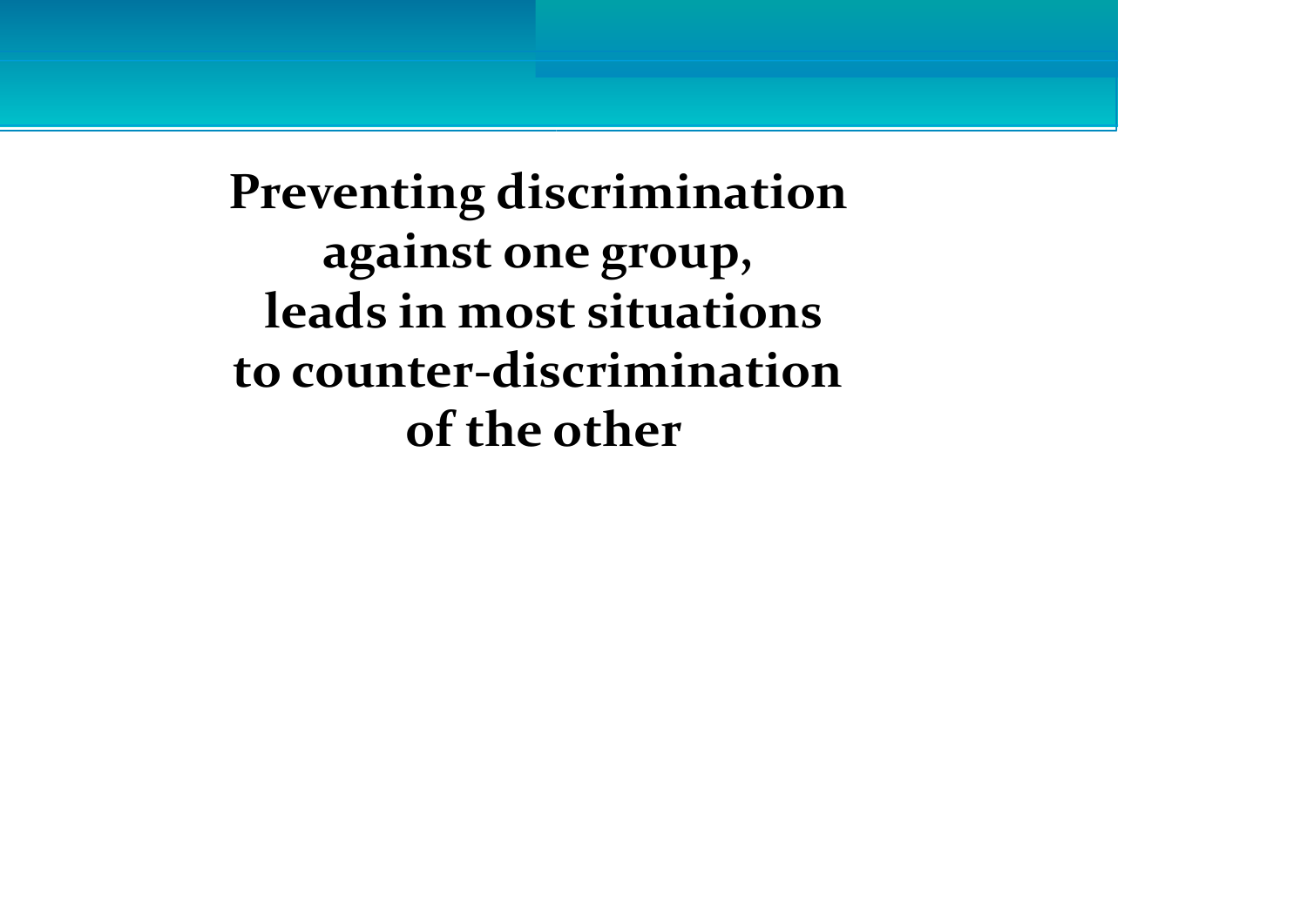

"All the other women in the office are suing you for sexual harassment. Since you haven't<br>sexually harassed me, I'm suing you for discrimination."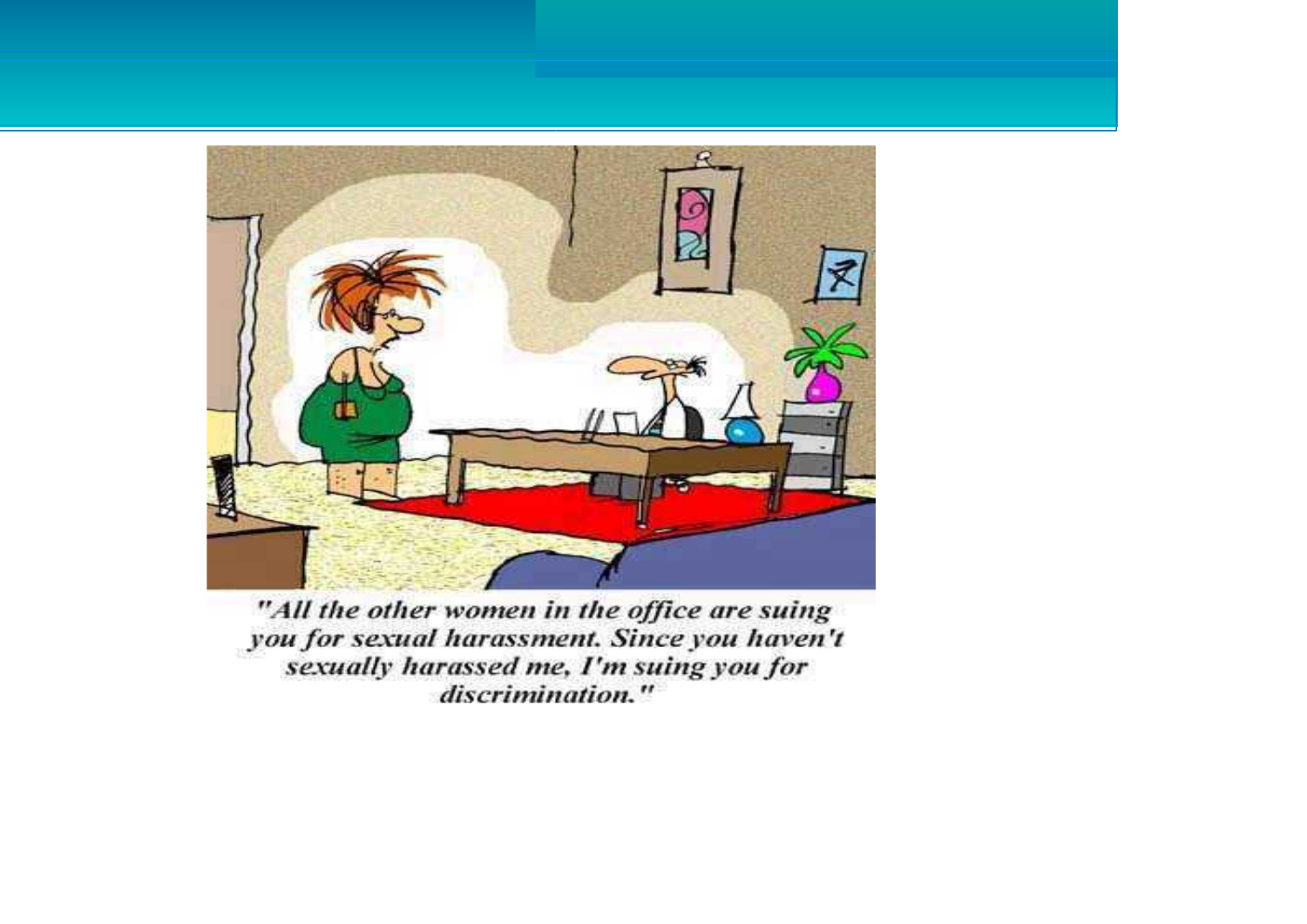In an attempt to strike the balance one should legally *justify* the infringement on human rights

This will be one of the issues addressed by the panel.